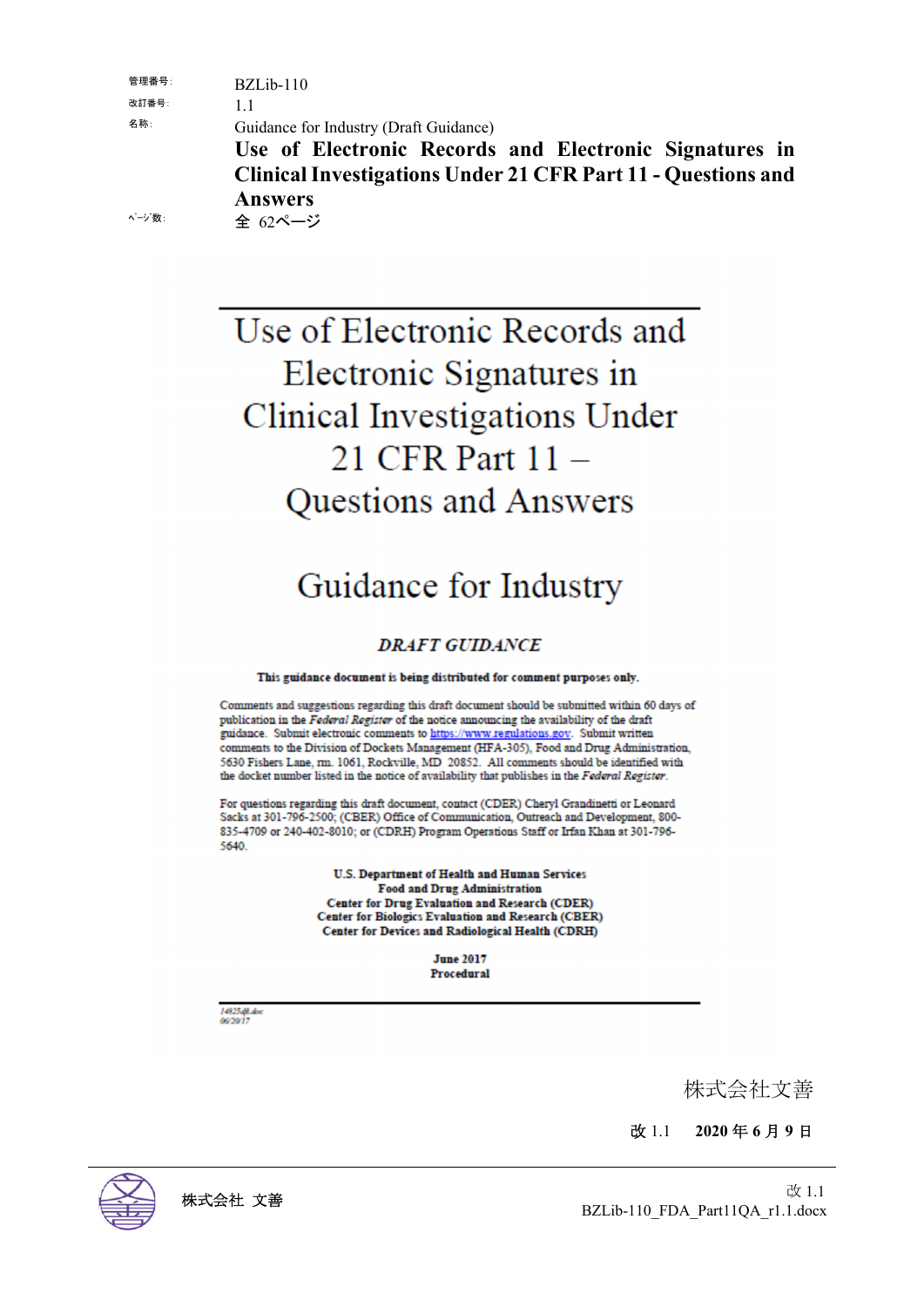管理番号: BZLib-110

改訂番号: 1.1

名称: Guidance for Industry (Draft Guidance)

**Use of Electronic Records and Electronic Signatures in Clinical Investigations Under 21 CFR Part 11 - Questions and Answers**

ページ数: 全 62ページ

正したものです。

【注記】 本書は、FDA が発行した英語原文の和文翻訳文です。本翻訳文はアズビル株式会社に て和文翻訳したものに対して、株式会社文善がアズビル株式会社の許諾を得て一部加筆修

翻訳文はできるだけ英語原文に忠実になるよう努めましたが、あくまでも英語原文を正 とするものです。本書は規制の理解を補助する目的で作成したものであり、アズビル株式 会社及び株式会社文善は、翻訳文に誤りがないことについて保証いたしません。

原文の内容をご自身で必ず確認してください。アズビル株式会社及び株式会社文善は、 本書を利用したことに起因して、お客様に何らかの損害が生じたとしても、これについて は一切の責任を負いません。

本書に記載の翻訳文については、事前にアズビル株式会社及び株式会社文善の書面によ る許可がある場合を除き、複製、コピーその他いかなる方法による複写、及び引用、転載 も禁止とさせていただきます。

本書に含まれる内容は、予告なしに変更されることがあります。

本書を含め、株式会社文善のサイト(https://bunzen.co.jp)では、電磁的記録・電子署名等 に関する規制やガイダンスの翻訳を掲載しています。

本書、株式会社文善のサービス等への質問、コメント等は info1@bunzen.co.jp にお寄せ ください。

【本書の表記について】 文脈に応じ説明を補足した場合、〔 〕内にそれを記述しています。

訳者による注記は段落末尾に【訳注】として追記しています。

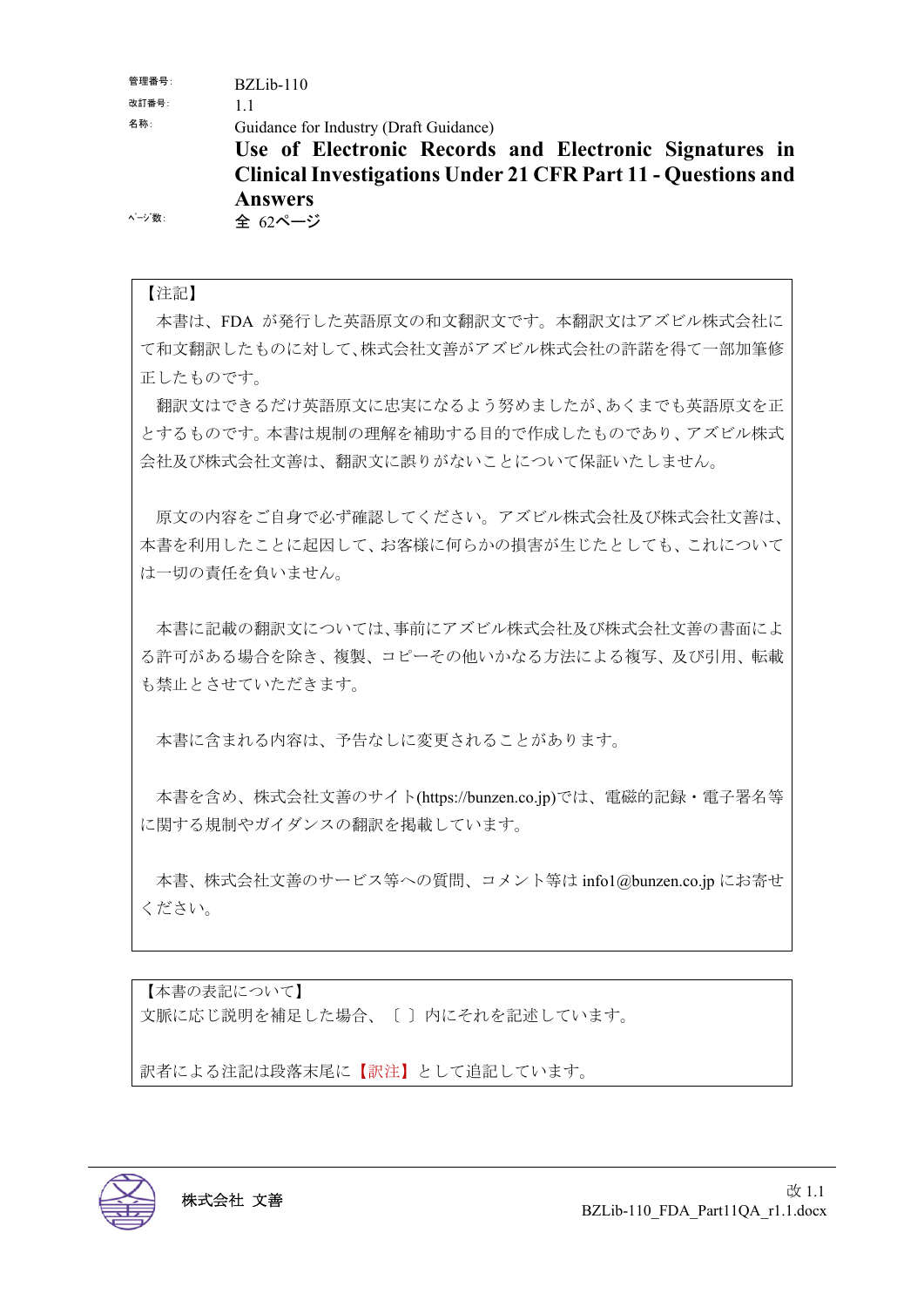# 目次

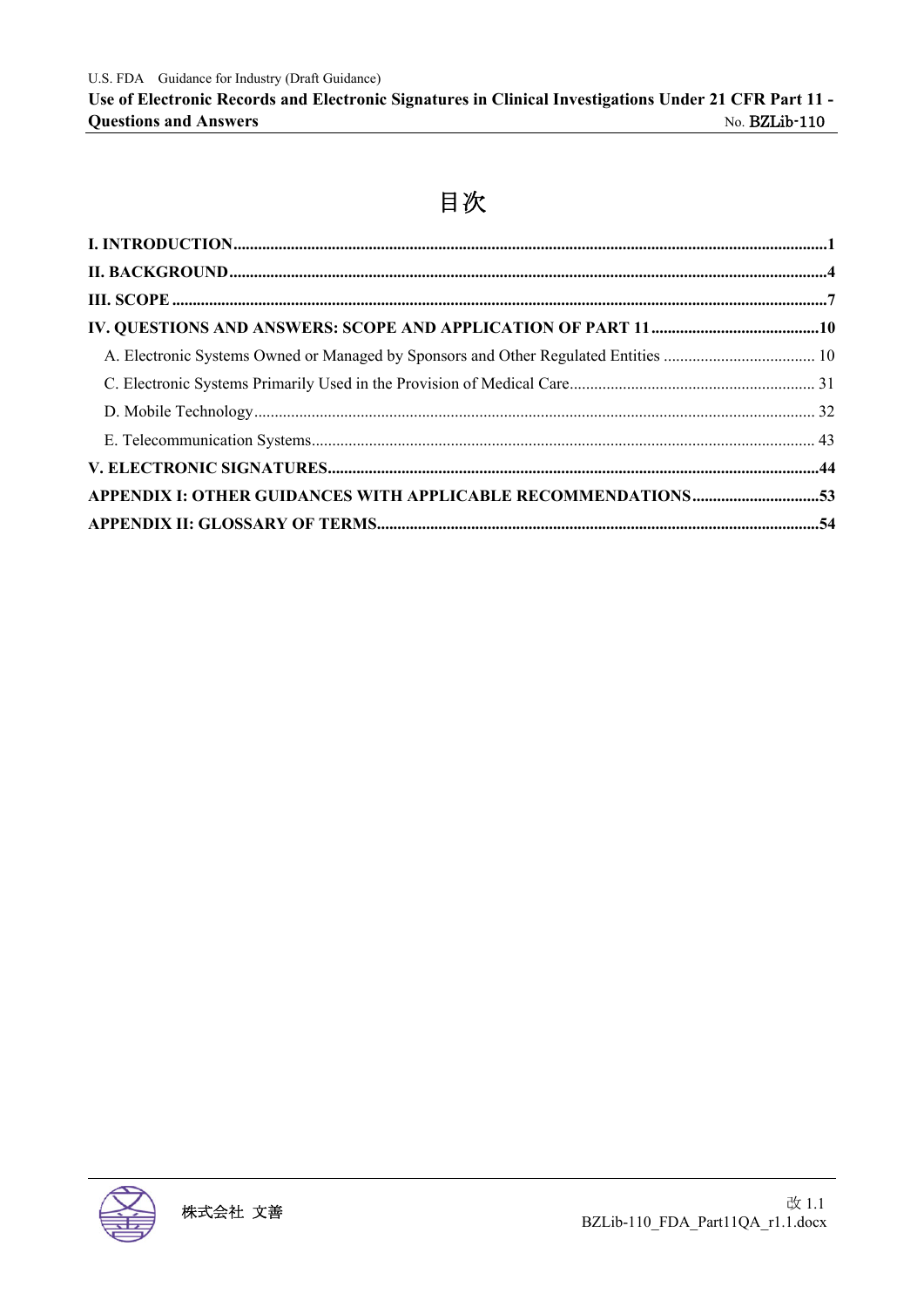# **Use of Electronic Records and Electronic Signatures in Clinical Investigations Under 21 CFR Part 11 – Questions and Answers Guidance for Industry**<sup>1</sup>

| This draft guidance, when finalized, will represent   | 本ガイダンスは、最終化された後は、当該トピ    |
|-------------------------------------------------------|--------------------------|
| the current thinking of the Food and Drug             | ックについて、食品医薬品局 (FDA) の現在の |
| Administration (FDA or Agency) on this topic. It      | 考え方を示すものとなる。本ガイダンスは、い    |
| does not establish any rights for any person and is   | かなる者に対しても権利を与えたりするもので    |
| not binding on FDA or the public. You can use an      | はなく、また FDA や公衆を拘束するものでは  |
| alternative approach if it satisfies the requirements | ない。適用される法令及び規制の要件を満たす    |
| of the applicable statutes and regulations. To        | 限り、本ガイダンスで示された方法に代わる方    |
| discuss an alternative approach, contact the FDA      | 法を用いてもよい。代替方法に関する相談につ    |
| staff responsible for this guidance as listed on the  | いては、表紙に挙げた本ガイダンスに責任を持    |
| title page.                                           | つFDAスタッフに連絡されたい。         |
|                                                       |                          |

#### **I. INTRODUCTION**

#### **I.** 序文

| This document provides guidance to sponsors,          | 本文書は、医療製品の治験 <sup>2</sup> において、「21       |
|-------------------------------------------------------|------------------------------------------|
| clinical investigators, institutional review boards   | CFR Part 11 電子記録;電子署名」 <sup>3</sup> に従って |
| (IRBs), contract research organizations (CROs), and   | 電子記録及び電子署名を利用するための、治験                    |
| other interested parties on the use of electronic     | 依頼者、治験責任医師、IRB、CRO、他の関係                  |
| records and electronic signatures in clinical         | 者向けのガイダンスである。                            |
| investigations of medical products <sup>2</sup> under |                                          |
| 21 CFR part 11, Electronic Records; Electronic        |                                          |
| $Sigma3$ .                                            |                                          |

<sup>&</sup>lt;sup>1</sup> This guidance has been prepared by the Office of Medical Policy in the Center for Drug Evaluation and Research in coordination with the Center for Biologics Evaluation and Research, the Center for Devices and Radiological Health, and the Office of Regulatory Affairs at the Food and Drug Administration.<br>1 本ガイダンスは CDER の Office of Medical Policy が、FDA の CBER、CDRH 及び ORA と協力し、作成し

<sup>3</sup>本ガイダンスにおいては、21 CFR part 11 は Part 11 と表記する。



た。

<sup>&</sup>lt;sup>2</sup> For the purposes of this guidance, unless otherwise noted, the term clinical investigations refers to FDA-regulated clinical investigations of medical products conducted under an investigational new drug application (IND) according to 21 CFR part 312 or under an investigational device exemption according to 21 CFR part 812. In this guidance, medical products include human drugs and biological products, medical devices, and combination products.

 $\frac{1}{2}$ 本ガイダンスにおいては、特に断りが無い限り、治験は、FDA 管轄下の、21 CFR Part 312 に従った IND ま たは 21 CFR Part 812 に従った IDE のもとで行われる医療製品の治験を意味する。本ガイダンスにおいて は、「医療製品」を、ヒト用医薬品、生物医薬品、医療機器、配合剤等の意味で用いる。

 $3 \text{ In this guidance, } 21 \text{ CFR part } 11 \text{ is referred to as part } 11 \text{ regulations.}$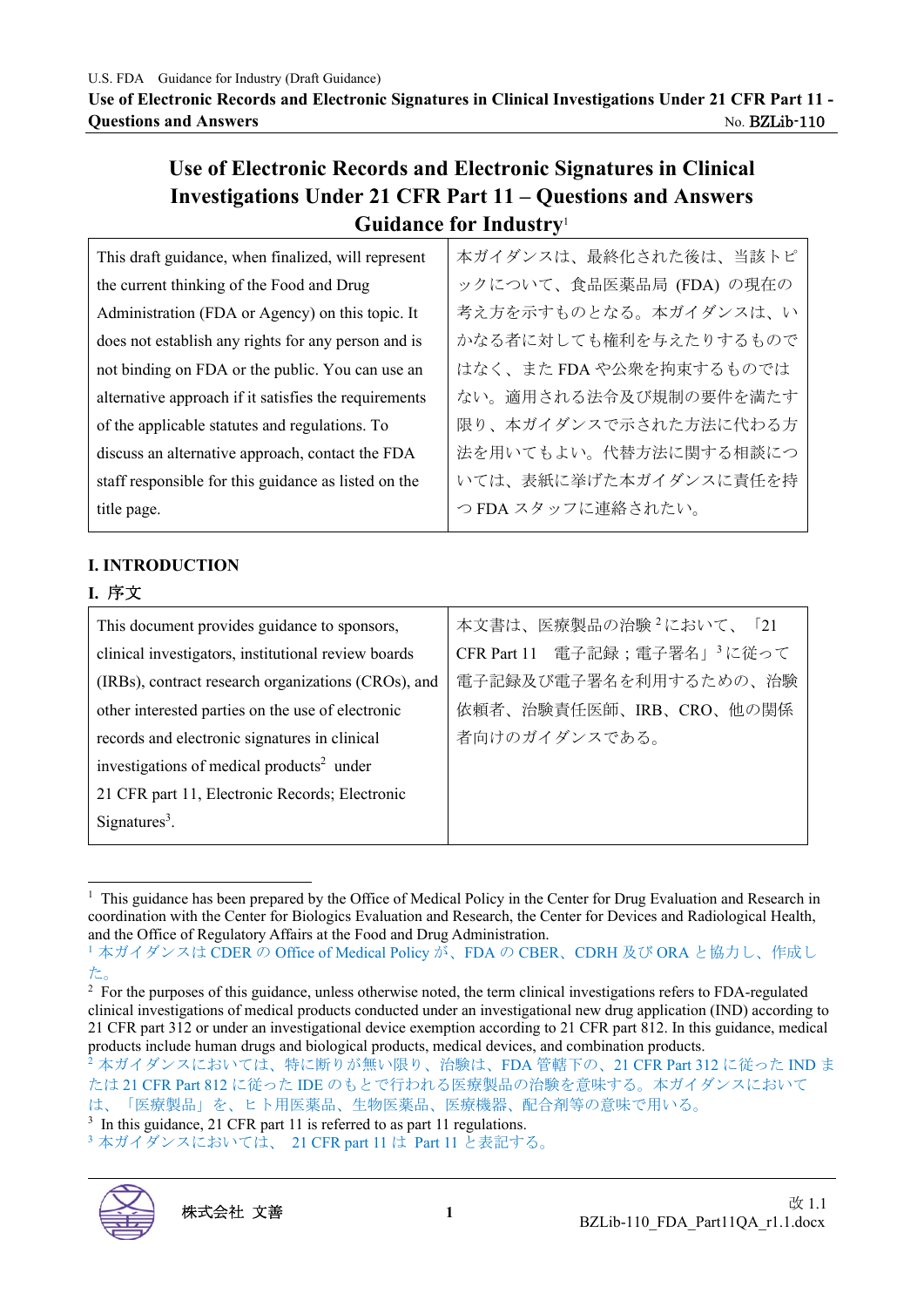#### **Use of Electronic Records and Electronic Signatures in Clinical Investigations Under 21 CFR Part 11 - Ouestions and Answers** No. BZLib-110

| This guidance clarifies, updates, and expands upon            | 本ガイダンスは、21CFR Part 312 及び Part 8125            |
|---------------------------------------------------------------|------------------------------------------------|
| recommendations in the guidance for industry Part             | に従って実施される治験のために、業界向けガ                          |
| 11, Electronic Records; Electronic Signatures -               | イダンス「Part 11, Electronic Records; Electronic   |
| Scope and Application (referred to as the 2003 part           | $Signatures - Score$ and $Application$<br>(以下、 |
| 11 guidance) $4$ that pertain to clinical investigations      | 2003 part 11 ガイダンス) 4に記載された推奨                  |
| conducted under 21 CFR parts 312 and 812 <sup>5</sup> . Thus, | 事項の意図を明確にし、現状に合わせ更新し、                          |
| this guidance is limited to outlining the scope and           | 展開するものである。従って、本ガイダンスは                          |
| application of part 11 requirements for clinical              | 医療製品の治験における Part 11 要件の範囲及                     |
| investigations of medical products.                           | び適用の概要に限定される。                                  |
|                                                               | 【訳注】原文の clinical investigations, clinical      |
|                                                               | study, clinical trial は治験と訳した。                 |
| This guidance discusses the following:                        | 本ガイダンスでは以下について述べる。                             |
| • Procedures that may be followed to help ensure              | • <i>電子記録</i> 及び <i>電子署名</i> が FDA 要件を満た       |
| that <i>electronic records</i> and <i>electronic</i>          | し、記録及び署名が信用でき、信頼でき、                            |
| signatures meet FDA requirements and that the                 | 一般的に紙の記録及び紙の記録になされた                            |
| records and signatures are considered                         | 手書き署名と同等であることを確実にする                            |
| trustworthy, reliable, and generally equivalent to            | ために従う手順                                        |
| paper records and handwritten signatures                      |                                                |
| executed on paper                                             | ● 以下の実施を決定する際の、リスクベース                          |
| The use of a risk-based approach when deciding                | アプローチの利用                                       |
| to validate electronic systems, implement <i>audit</i>        | 電子システムのバリデート                                   |
| <i>trails</i> for electronic records, and archive records     | 電子記録の <i>監査証跡</i> の実装                          |
| that are pertinent to clinical investigations                 | Part 312 及び Part 812 の下で実施される                  |
| conducted under parts 312 and 812                             | 治験に関連する記録のアーカイブ                                |

<sup>5</sup>本ガイダンスに関連する推奨事項については Appendix 1 に挙げた他のガイダンスを参照のこと。



<sup>4</sup> For more information, see the guidance for industry Part 11, Electronic Records; Electronic Signatures – Scope and Application. We update guidances periodically. To make sure you have the most recent version of a guidance, check the FDA guidance web page at

https://www.fda.gov/Drugs/GuidanceComplianceRegulatoryInformation/Guidances/default.htm. Also, see the Federal Register of September 5, 2003 (68 FR 52779).

<sup>&</sup>lt;sup>4</sup> 詳細については Guidance for Industry Part 11, Electronic Records; Electronic Signatures – Scope and Application を参照のこと。ガイダンスは定期的に更新されるため、FDA ガイダンスの最新版は下記 Web ページをチェ ックすること。https://www.fda.gov/Drugs/GuidanceComplianceRegulatoryInformation/Guidances/default.htm また、Federal Register of September 5, 2003 (68 FR 52779) も参照のこと。

<sup>【</sup>訳注】2003 part 11 ガイダンスの和訳については、http://www.azbil.com/jp/product/factory/supporttraining/validation-support/index.html、及び https://bunzen.co.jp/library/ からダウンロード可能である。

 $5$  See Appendix I of this guidance for a list of other guidances that contain applicable recommendations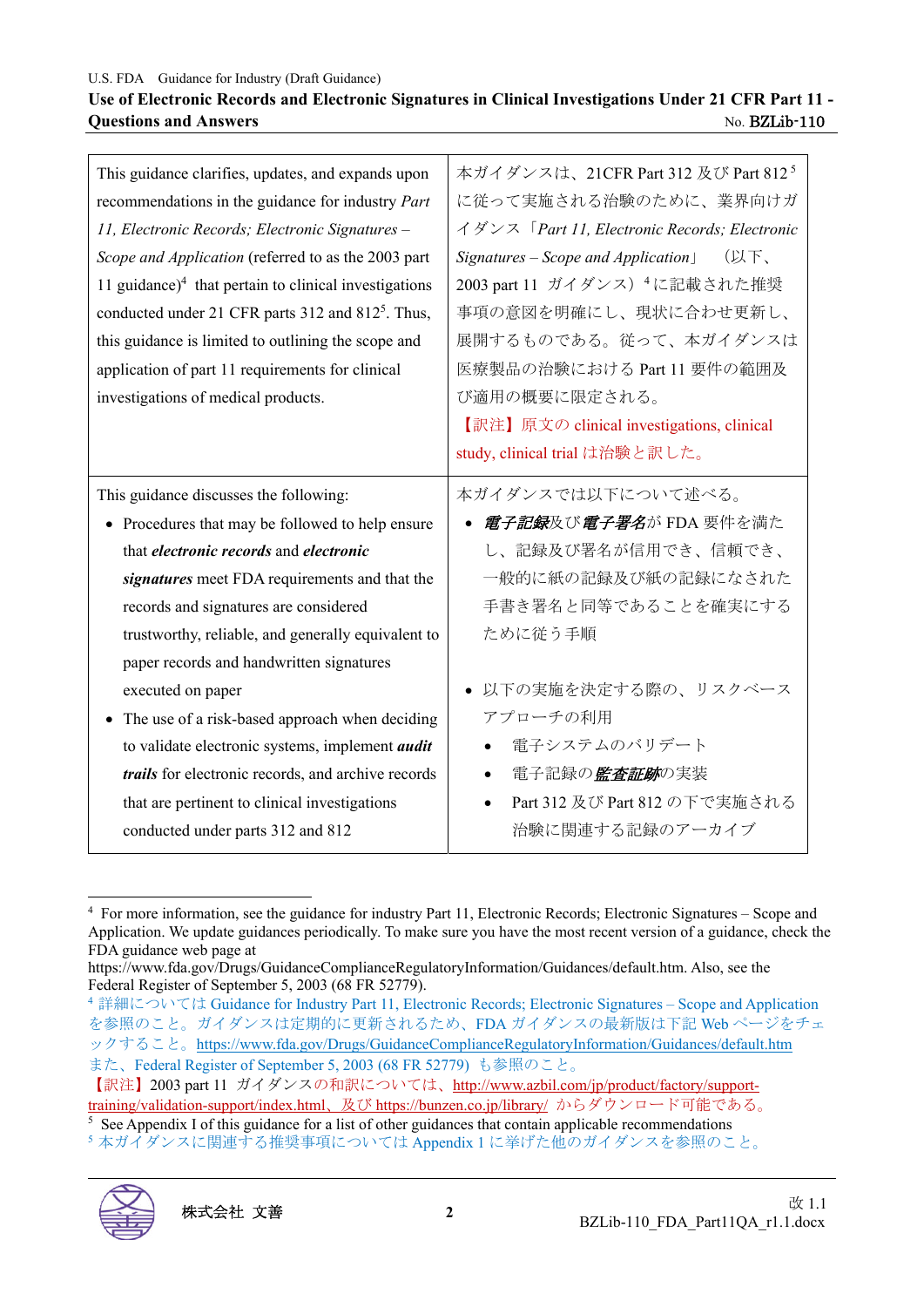## **Use of Electronic Records and Electronic Signatures in Clinical Investigations Under 21 CFR Part 11 - Questions and Answers** No. BZLib-110

| The goals of this guidance are as follows:                                                                                                                                   | 本ガイダンスのゴールは以下である。                                                             |
|------------------------------------------------------------------------------------------------------------------------------------------------------------------------------|-------------------------------------------------------------------------------|
| • Update recommendations for applying and                                                                                                                                    | ● Part 11 要件を、最新の状況に合わせ、治験                                                    |
| implementing part 11 requirements in the                                                                                                                                     | に用いられる電子システムに適用・実装す                                                           |
| current environment of electronic systems used                                                                                                                               | るための推奨事項を更新する。                                                                |
| in clinical investigations                                                                                                                                                   | ● 2003 Part 11 ガイダンスで述べたバリデーシ                                                 |
| • Clarify and further expand on the risk-based                                                                                                                               | ョン、監査証跡、記録のアーカイブを行う                                                           |
| approach described in the 2003 part 11 guidance                                                                                                                              | 際のリスクベースアプローチを明確にし、                                                           |
| to validation, audit trails, and archiving of                                                                                                                                | さらに展開する。                                                                      |
| records                                                                                                                                                                      | ● 治験の品質及び効率を改善するために、電                                                         |
| • Encourage and facilitate the use of electronic<br>records and systems to improve the quality and<br>efficiency of clinical investigations                                  | 子記録及び電子システムの利用を奨励し、<br>支援する。                                                  |
| The Glossary in Appendix II defines many of the<br>terms used in this guidance. Words or phrases found<br>in the Glossary appear in <b>bold italics</b> at first<br>mention. | Appendix II の用語集では本ガイダンスで用い<br>る多くの用語について定義する。用語集で定義<br>される用語は初出時に太字イタリックで示す。 |
| In general, FDA's guidance documents do not                                                                                                                                  | 一般的に FDA のガイダンス文書は法的に執行                                                       |
| establish legally enforceable responsibilities.                                                                                                                              | する責任を確立するものではない。むしろ、ガ                                                         |
| Instead, guidances describe the Agency's current                                                                                                                             | イダンスは、当該トピックに関しFDAの現在                                                         |
| thinking on a topic and should be viewed only as                                                                                                                             | の考え方を記載するものであり、規制又は法的                                                         |
| recommendations, unless specific regulatory or                                                                                                                               | な要件が指定されていない限り、単なる推奨事                                                         |
| statutory requirements are cited. The use of the                                                                                                                             | 項として理解すべきである。FDAのガイダン                                                         |
| word should in Agency guidances means that                                                                                                                                   | スにおける should という単語は、何かを提案                                                     |
| something is suggested or recommended, but not                                                                                                                               | 又は推奨していることを意味しており、要求し                                                         |
| required.                                                                                                                                                                    | ているわけではない。                                                                    |

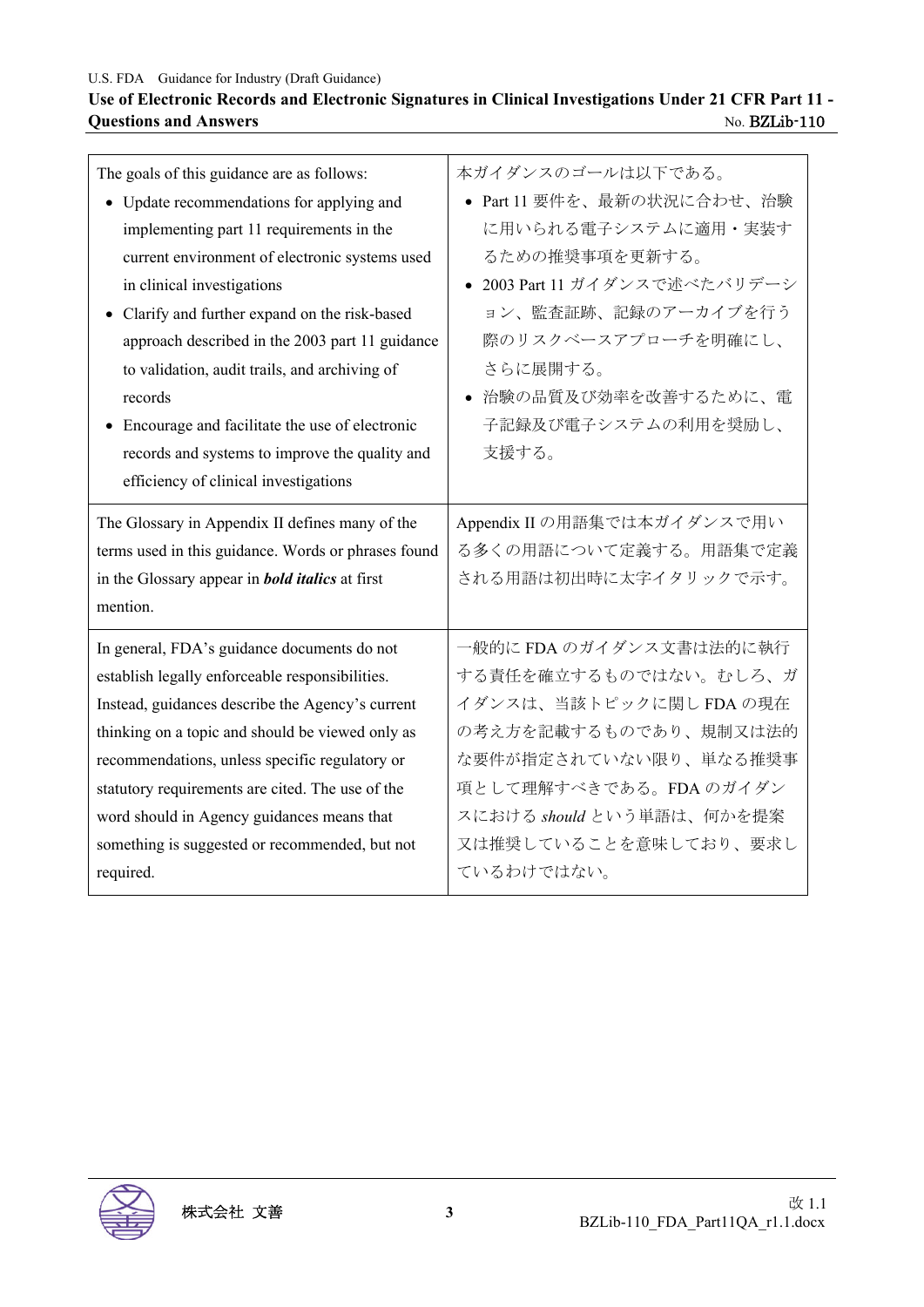#### **II.** BACKGROUND

#### **II.** 背景

In March 1997, FDA published a final rule to establish criteria that must be met when a record required by a predicate rule<sup>6</sup> is created, modified, maintained, archived, retrieved, or transmitted in electronic form in place of a paper record and when electronic signatures are used in place of traditional handwritten signatures.<sup>7</sup> The part 11 regulations, which apply to all FDA program areas, were intended to permit the widest possible use of electronic technology. These regulations are compatible with FDA's responsibility for protecting the public health, while also ensuring the authenticity, the reliability, and, when appropriate, the confidentiality of electronic records, and ensuring that the signer cannot readily repudiate the signed record as not being genuine.<sup>8</sup>

1997 年 3 月に FDA は Part 11 最終規則を発行 し、predicate rule 6 で求められる記録が、紙の 代わりに、電子的に作成、修正、維持管理、保 管、取出又は配信されるとき、及び従来の手書 き署名の代わりに電子署名を用いるときに満た すべき受入基準を示した <sup>7</sup> 。Part 11 規制は、 FDA のすべてのプログラム領域に亘って適用 されるものであり、できるだけ広く電子技術の 利用を許可することを意図していた。これらの 規制は、公衆衛生の保護に対する FDA の責務 に合致するとともに、電子記録の真正性 (authenticity)、信頼性 (reliability)、必要に応じ て機密性 (confidentiality) を確実にし、また署 名された記録が本物ではない、と署名者が容易 に否認できないようにするものである 8。 【訳注】Authenticity を本物であることの意で 真正性と訳したが、これは厚労省の ER/ES 指 針要件における真正性とは同義とは限らない。

<sup>8</sup> See 62 FR 13430 (March 20, 1997).



<sup>&</sup>lt;sup>6</sup> The underlying requirements set forth in the Federal Food, Drug, and Cosmetic Act (FD&C Act), the Public Health Service Act, and FDA regulations (other than part 11) are referred to in this guidance as predicate rules. 6 連邦食品・医薬品・化粧品法及び公衆衛生法で示される要件を本ガイダンスでは predicate rule と呼ぶ。

 $7$  See 21 CFR part 11.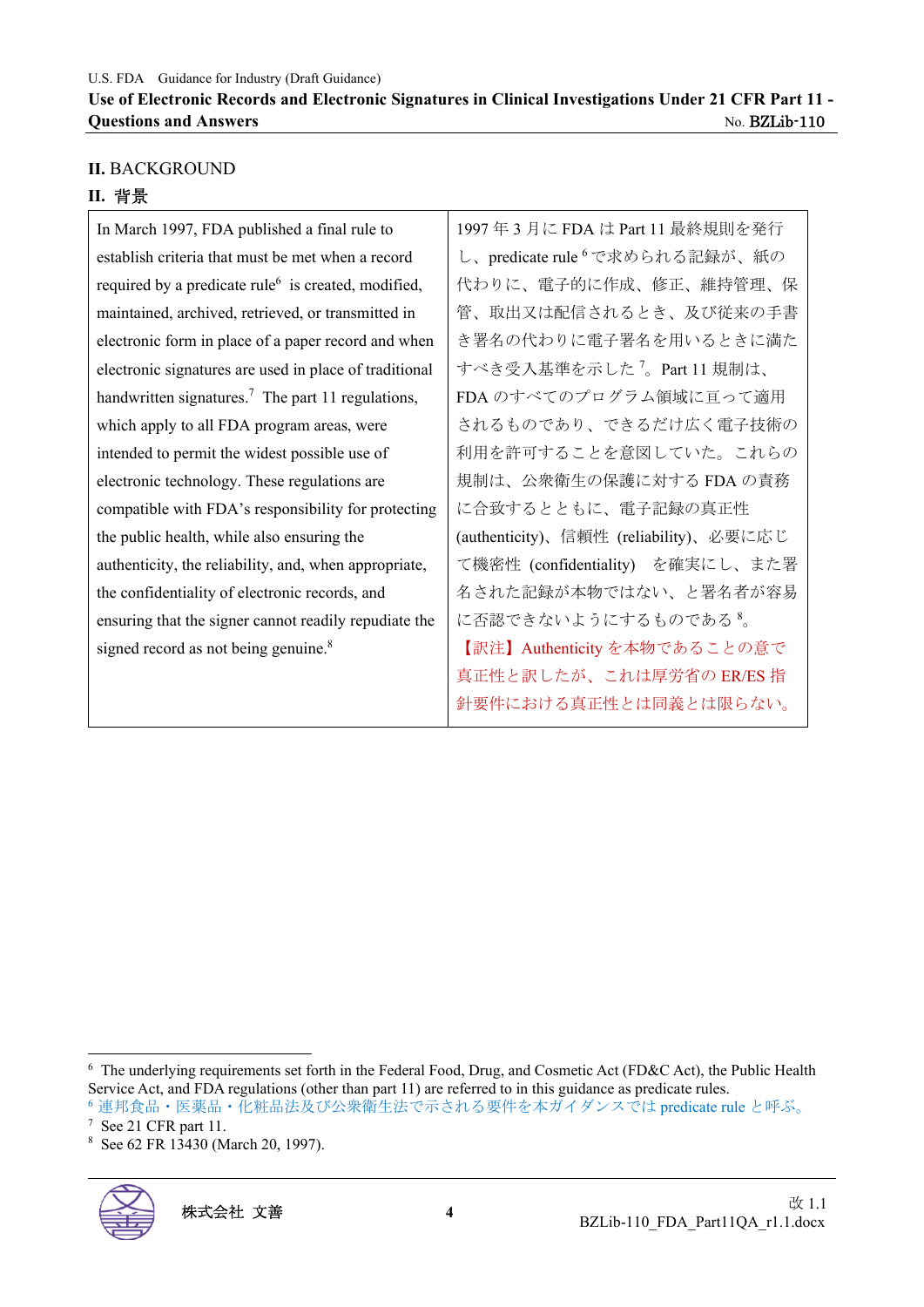## **Use of Electronic Records and Electronic Signatures in Clinical Investigations Under 21 CFR Part 11 - Ouestions and Answers** No. BZLib-110

The 2003 part 11 guidance represented FDA's interpretation of the regulations and was tailored to the technological environment that prevailed. Since 2003, advances in technology have expanded the uses and capabilities of electronic systems in clinical investigations. In addition, electronic systems and technologies are used and managed in novel ways, services are shared or contracted between organizations in new ways, and electronic data flow between parties is more efficient and more prevalent. The standards and capabilities of electronic systems have improved, and features such as audit trails, automated date-and-time stamps, appropriate validation, and the ability to generate copies and retain records are standard components of many electronic systems. されている。

2003 part 11 ガイダンスは FDA の Part 11 の解 釈を示し、当時の技術環境に即したものであっ た。2003 年から、技術の進歩により、治験に おける電子システムの利用が拡大し、また電子 システムができることも増えた。さらに、電子 システム及び技術は新しい方法で利用・管理さ れ、サービスが組織間で新しい形式で共有・契 約されるようになり、関係者間の電子的なデー タの流れが効率的かつ広範になっている。電子 システムの基準及び能力は進歩し、監査証跡、 日付・時刻の自動タイムスタンプ、適切なバリ デーション、コピーの作成、記録の保管のよう な機能は、多くの電子システムで標準的に装備

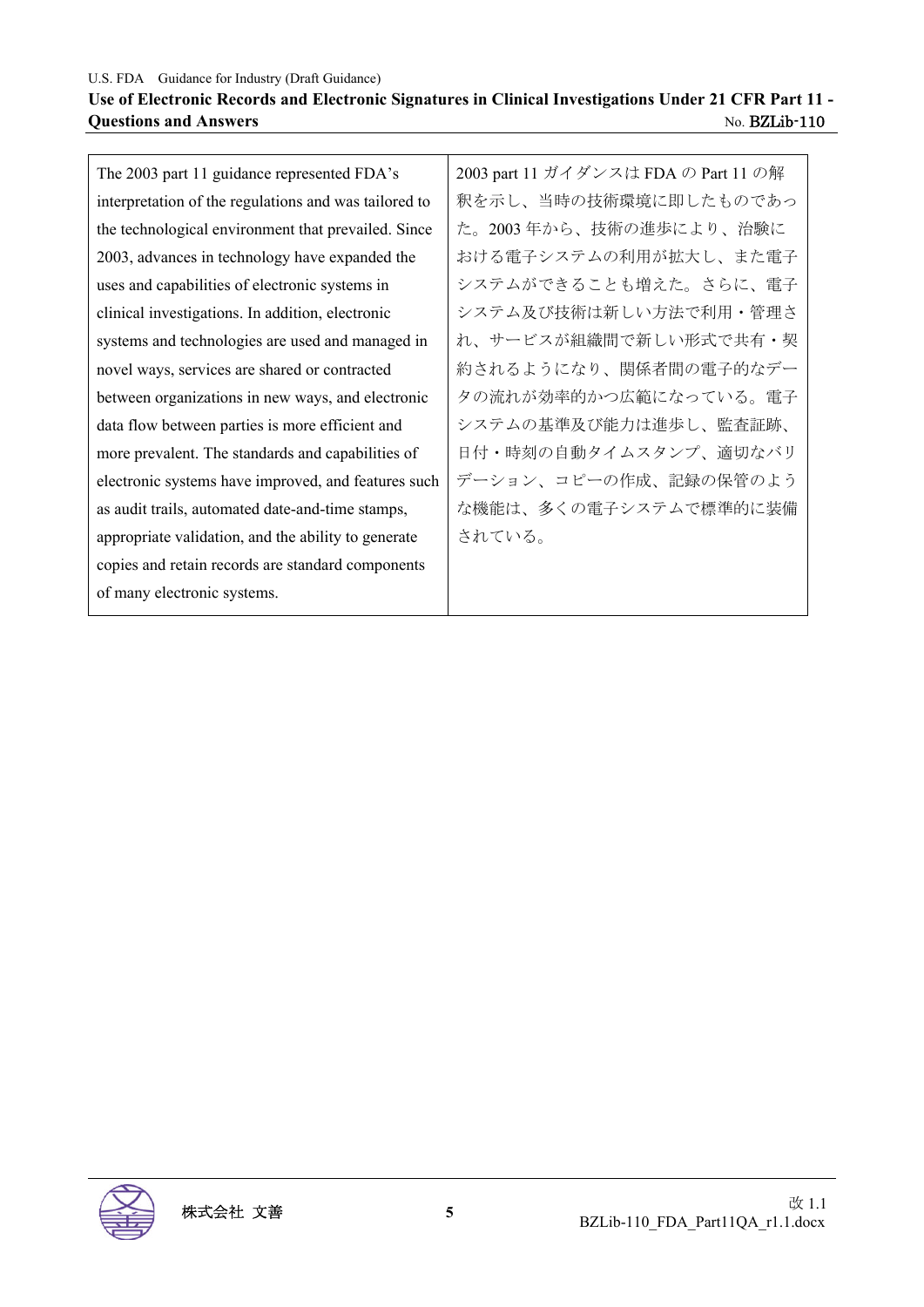| Use of Electronic Records and Electronic Signatures in Clinical Investigations Under 21 CFR Part 11 - |                      |
|-------------------------------------------------------------------------------------------------------|----------------------|
| <b>Questions and Answers</b>                                                                          | No. <b>BZLib-110</b> |

| FDA's overall approach to the 2003 part 11              | 2003 Part 11 ガイダンスにおける FDA の基本                |
|---------------------------------------------------------|-----------------------------------------------|
| guidance was to provide a narrow and practical          | 姿勢は、狭義かつ現実的な Part 11 の解釈を提                    |
| interpretation of part 11 requirements. FDA             | 供することであった。FDAは本ガイダンスに                         |
| continues to support and promote such a narrow and      | おいても、このような狭義かつ現実的な解釈を                         |
| practical interpretation in this guidance, including    | 支持し、推し進めるものであり、バリデーショ                         |
| the Agency's continuing intent to exercise              | ン、監査証跡、記録保持、及び記録のコピーの                         |
| enforcement discretion regarding certain part 11        | Part 11 要件について執行を裁量する意図 <sup>9</sup> に変       |
| requirements for validation, audit trails, record       | わりはない。しかしながら、記録は predicate                    |
| retention, and record copying. <sup>9</sup> FDA reminds | rule に従って維持・提出されなければならず、                      |
| sponsors, however, that records must still be           | それらの predicate rule への不適合があったとき               |
| maintained or submitted in accordance with the          | に FDA は規制に基づく措置を取ることができ                       |
| underlying predicate rules, and the Agency can take     | るということを、今一度喚起しておく。2003                        |
| regulatory action for noncompliance with such           | Part 11 ガイダンスで紹介し、さらに本ガイダ                     |
| predicate rules. In addition, FDA continues to          | ンスで詳述するように、治験依頼者等が、電子                         |
| encourage sponsors and other regulated entities to      | システムのバリデーション、監査証跡の実装、                         |
| use a risk-based approach, as introduced in the 2003    | 治験に求められる記録のアーカイブについて意                         |
| part 11 guidance and further described in this          | 思決定するうえで、リスクペースアプローチを                         |
| guidance, when deciding to validate electronic          | 用いることを引き続き勧める。                                |
| systems, implement audit trails, or archive required    | 【訳注】 sponsors and other regulated entities は、 |
| records for clinical investigations.                    | そのまま訳すと「治験依頼者等の規制対象組                          |
|                                                         | 織」となり、治験依頼者、CROや医療機関等                         |
|                                                         | FDA の規制対象となる組織を示すが、訳文で                        |
|                                                         | は読みやすさのために「治験依頼者等」と訳し                         |
|                                                         | た。                                            |
|                                                         |                                               |

<sup>9</sup> For more information about the part 11 requirements for validation, audit trails, record retention, and record copying, see  $\S 11.10(a)$  through (c) and (e) and the corresponding requirements in  $\S 11.30$ . <sup>9</sup> バリデーション、監査証跡、記録の保管、記録のコピーについての part 11 要件の詳細については、§ 11.10(a) ~(c)、(e) 及び§ 11.30 の対応する要件を参照のこと。

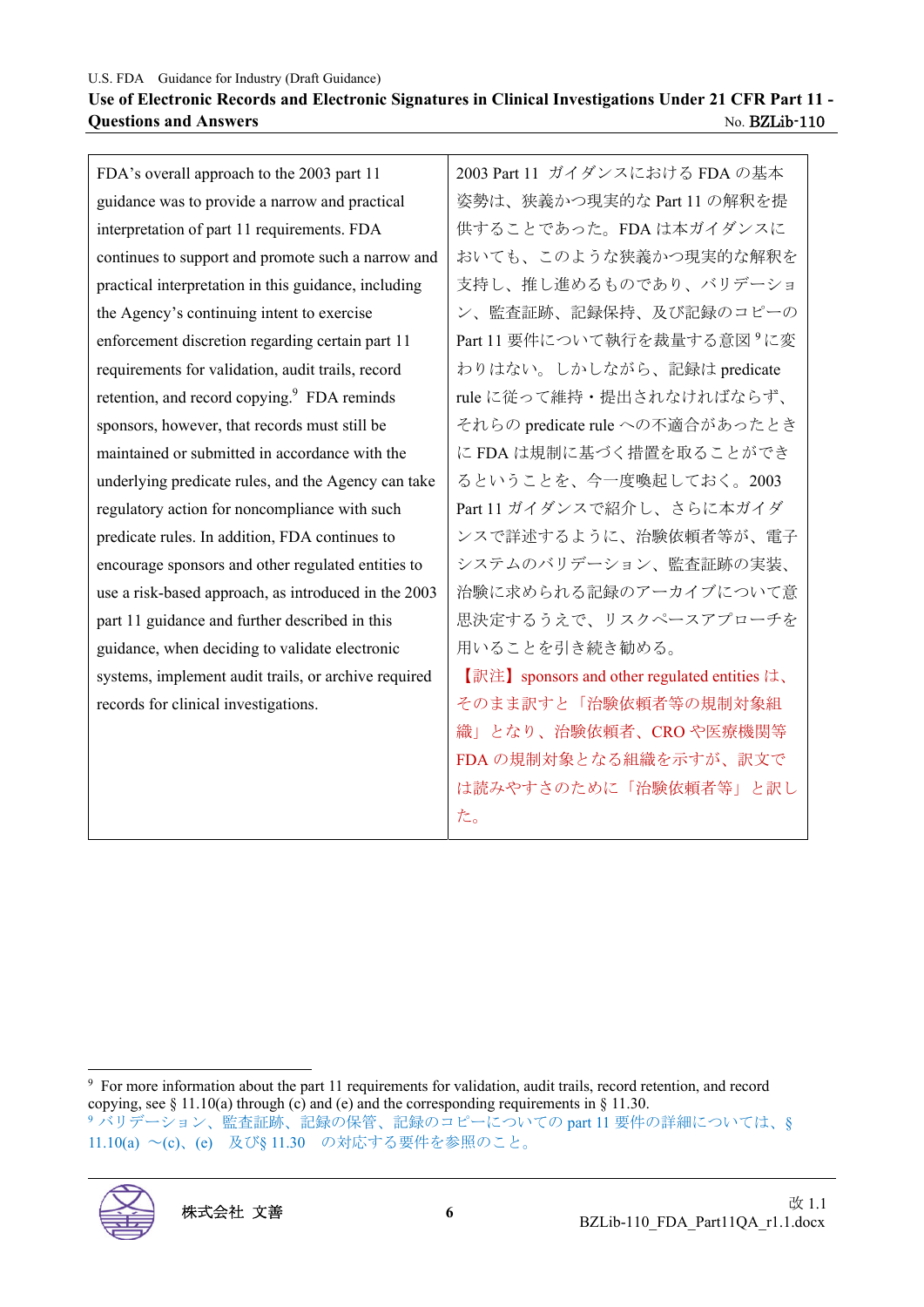#### **Use of Electronic Records and Electronic Signatures in Clinical Investigations Under 21 CFR Part 11 - Ouestions and Answers** No. BZLib-110

Acknowledging the technological advances and remaining consistent with FDA's overall approach to the part 11 requirements, FDA clarifies in this guidance the part 11 controls that sponsors and other regulated entities must implement, as appropriate, $10$  in the current technological environment. Furthermore, FDA regards the validation of electronic systems, the ability to generate complete and accurate copies of records, the ability to archive records, and the use of audit trails as powerful tools for ensuring the quality and reliability of electronic records. Therefore, in this guidance, FDA encourages and further clarifies the risk-based approach to validation of electronic systems, implementation of electronic audit trails, and archiving of electronic records to continue to ensure the quality, authenticity, and reliability of electronic records from their point of creation to their modification, maintenance, archiving, retrieval, or transmission.<sup>11</sup>

本ガイダンスでは、技術の進歩に鑑み、Part 11 要件への基本的な取組みへの一貫性を確保した うえで、治験依頼者等が、最新の技術環境で、 必要に応じて <sup>10</sup> 対応を求められる Part 11 の管 理要件を明らかにする。 また電子システムのバリデーション、記録の完 全かつ正確なコピーを作成できる能力、及び監 査証跡の利用は、電子記録の品質及び信頼性を 確実にするための強力なツールと考えられるこ とから、本ガイダンスでは、電子システムのバ リデーション、電子監査証跡の実装、及び電子 記録の保管を推奨するとともに、そのためのリ スクベースアプローチを明確にする <sup>11</sup> こと で、電子記録の生成、修正、維持管理、保管、 取出、配信に至るまでの品質、真正性 (authenticity)、信頼性 (reliability) を確実にす る。

# **III. SCOPE**

#### **III.** 適用範囲

| In general, part 11 requirements apply to electronic   | 一般的に Part 11 要件は、電子記録・電子署  |
|--------------------------------------------------------|----------------------------|
| records and electronic signatures and to the           | 名、及びそれらの作成、修正、維持管理、保       |
| electronic systems used to create, modify, maintain,   | 管、取出又は配信に用いられる電子システムに      |
| archive, retrieve, or transmit them (also, see section | 適用される (IV.A.Q5 も参照のこと) 12。 |
| IV.A.Q5). $^{12}$                                      |                            |

<sup>&</sup>lt;sup>10</sup> For more information, see § 11.10(d) and (f) through (k) and § 11.30.

<sup>10</sup>詳細については§ 11.10(d), (f) ~(k), § 11.30. 参照のこと

<sup>&</sup>lt;sup>11</sup> See footnote 4.

<sup>12</sup> See footnote 4.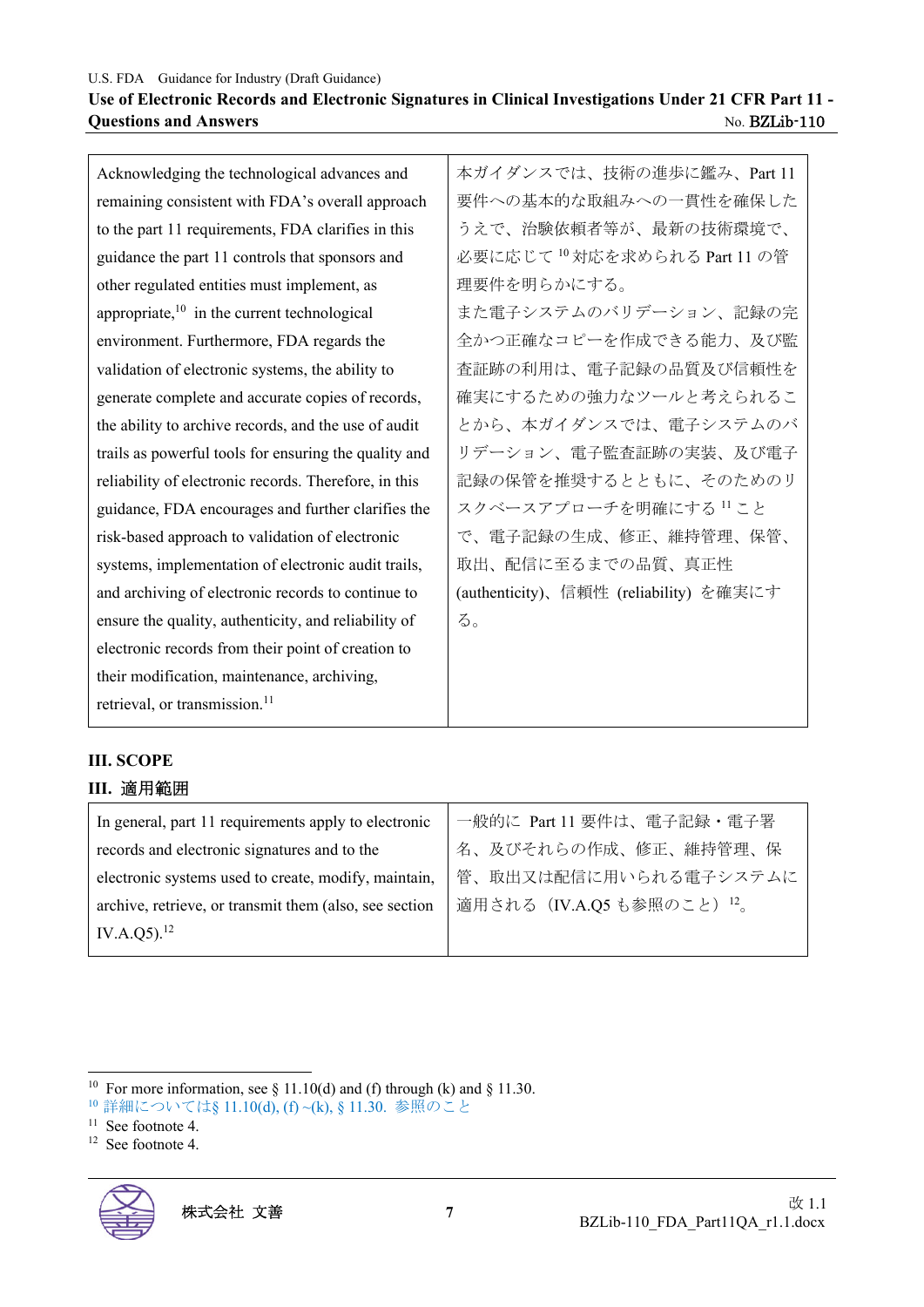## Use of Electronic Records and Electronic Signatures in Clinical Investigations Under 21 CFR Part 11 -<br>Questions and Answers<br>No. BZLib-110 **Questions and Answers**

| This guidance applies to the following electronic | 本ガイダンスは以下の電子記録・電子署名に適        |
|---------------------------------------------------|------------------------------|
| records and electronic signatures                 | 用される。                        |
| Records required for clinical investigations of   | 医療製品の治験で求められる記録で、紙の          |
| medical products that are maintained in           | 代わりに電子形式で維持されるもの (FDA        |
| electronic format in place of paper format,       | が治験を再現するために必要なすべての記          |
| including all records that are necessary for      | 録を含む)                        |
| FDA to reconstruct a study                        | 医療製品の治験で求められる記録で、電子          |
| Records required for clinical investigations of   | 形式で維持されるものであり、かつ規制活          |
| medical products that are maintained in           | 動に依存するもの                     |
| electronic format and where the electronic        | ● 治験の記録で、必ずしも FDA 規制で特定      |
| record is relied on to perform regulated          | されていなくても、predicate rule のもとで |
| activities                                        | 電子形式により FDA に申請されるもの(§       |
| Records for clinical investigations submitted to  | $11.1(b)$ 参照                 |
| FDA in electronic format under predicate rules,   | 治験で求められる電子署名で、手書き署           |
| even if such records are not specifically         | 名、イニシャル等の一般的な署名と同等の          |
| identified in FDA regulations (see $\S$ 11.1(b))  | ものとして用いられるもの                 |
| Electronic signatures required for clinical       |                              |
| investigations intended to be the equivalent of   |                              |
| handwritten signatures, initials, and other       |                              |
| general signings                                  |                              |
|                                                   |                              |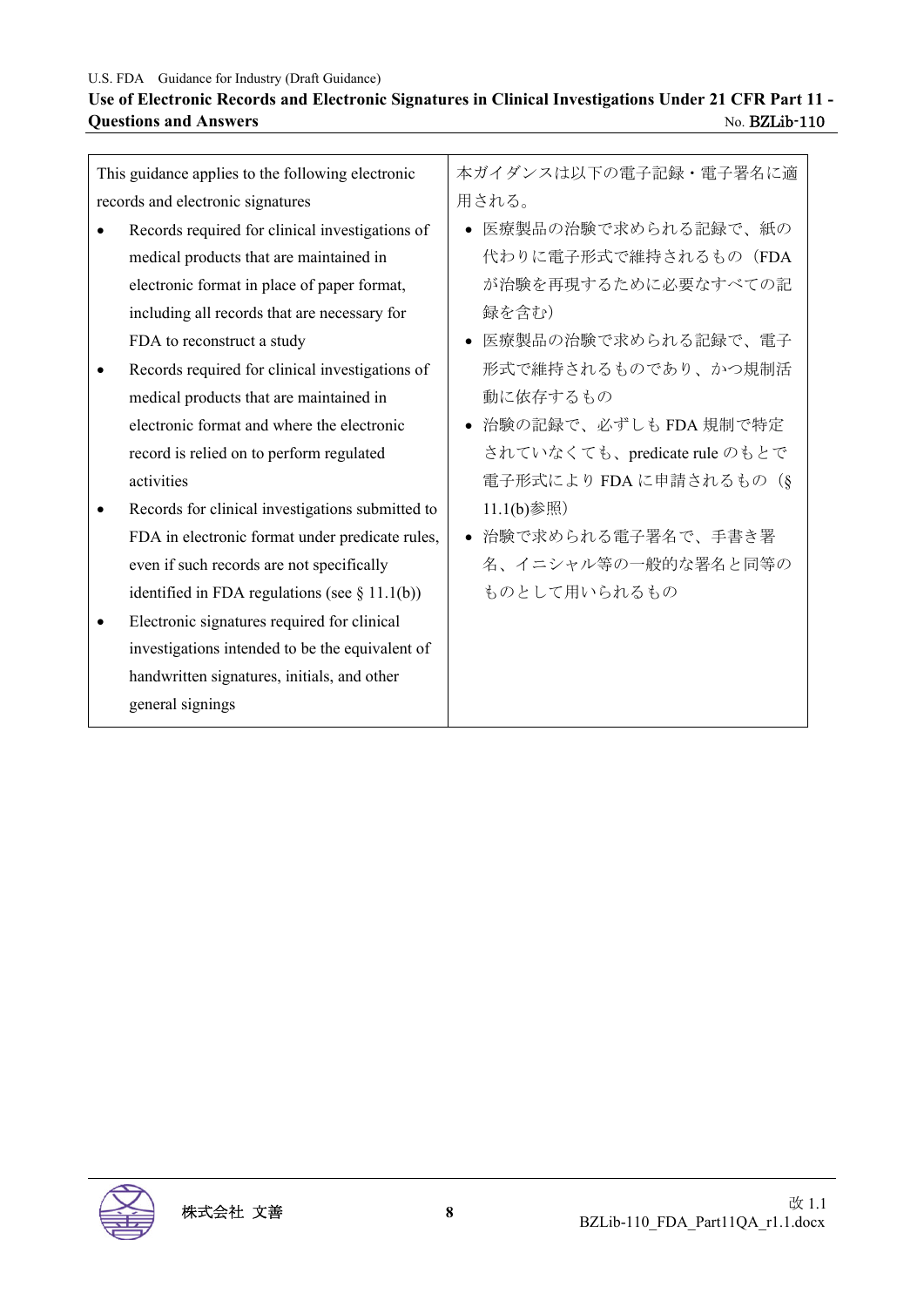#### **Use of Electronic Records and Electronic Signatures in Clinical Investigations Under 21 CFR Part 11 - Questions and Answers** No. BZLib-110

| This guidance addresses the applicability of part 11             | 本ガイダンスは、上記で挙げた治験の電子記録      |
|------------------------------------------------------------------|----------------------------|
| requirements for the following electronic systems                | を作成、修正、維持管理、保管、取出又は配信      |
| used to create, modify, maintain, archive, retrieve,             | するために利用される、以下の電子システムに      |
| or transmit an electronic record referenced in the               | 対する Part 11 の適用について述べる。    |
| bulleted list above for clinical investigations:                 |                            |
| • Electronic systems, including commercial off-                  | ● 治験依頼者等の規制対象企業が所有又は管      |
| the-shelf (COTS) and customized electronic                       | 理する、市販システム又はカスタマイズさ        |
| systems owned or managed by sponsors and                         | れた電子システム                   |
| other regulated entities                                         | 治験依頼者等から委託される電子サービス        |
| Electronic services, outsourced by the sponsor                   | 主に医療の提供に用いられる電子システム        |
| or other regulated entities                                      | モバイル技術<br>$\bullet$        |
| Electronic systems primarily used in the                         | 遠距離通信システム                  |
| provision of medical care                                        |                            |
| Mobile technology                                                |                            |
| • Telecommunication systems                                      |                            |
|                                                                  |                            |
| For electronic systems that fall under the scope of              | Part 11 規制の適用範囲となる電子システムに  |
| part 11 regulations, the regulations distinguish the             | ついて、規制ではクローズシステムとオープン      |
| systems as closed or open (see §§ 11.10 and 11.30,               | システムを区別している (それぞれ§11.10 と§ |
| respectively). <sup>13</sup> This distinction is seldom relevant | 11.30 を参照) 13。この区別は、インターネッ |
| because of the pervasive use of the internet and                 | トや Web ベースシステムが広範に利用されて    |
| web-based systems. By permitting access to                       | いる今となっては、ほとんど意味をなさない。      |
| electronic systems through use of the internet, the              | 電子システムへのアクセスをインターネット経      |
| security that results from restricting physical access           | 由で許可するため、物理的にアクセス制限して      |
| may be lost. Therefore, it would be prudent to                   | も安全とはいえないであろう。従って、これら      |
| implement additional security measures for such                  | のようなシステムには、§11.10 で示されるクロ  |
| systems above and beyond those controls for closed               | ーズドシステムの管理の他に、記録の真正性、      |
| systems described in $\S$ 11.10, such as document                | インテグリティ及び機密性を確実にするため       |
| encryption and the use of appropriate electronic                 | に、文書の暗号化や適切な電子署名標準を採用      |
| signature standards to ensure the authenticity,                  | する等の追加的なセキュリティ方策を講じるこ      |
| integrity, and confidentiality of records (see §                 | とが賢明である。                   |
| $11.30$ ).                                                       |                            |

<sup>13</sup> For the regulatory definition of a closed system, see 21 CFR 11.3(b)(4). For the regulatory definition of an open system, see 21 CFR 11.3(b)(9).

<sup>13</sup> クローズドシステムの規制上の定義は 21 CFR 11.3(b)(4) 参照のこと。オープンシステムの規制上の定義は 21 CFR 11.3(b)(9)参照のこと。

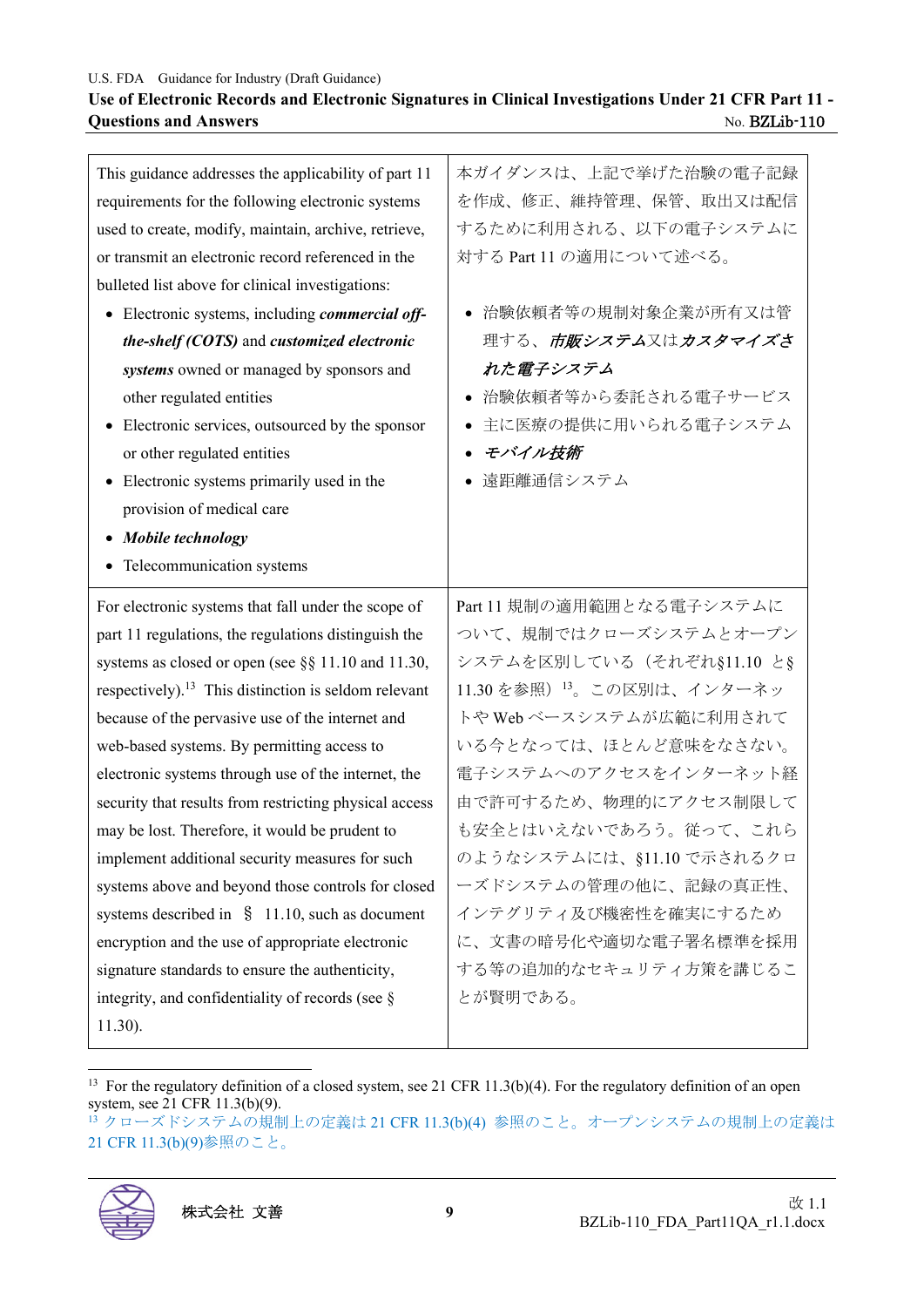# **IV. QUESTIONS AND ANSWERS: SCOPE AND APPLICATION OF PART 11 REQUIREMENTS IN CLINICAL INVESTIGATIONS IV.** 質問と回答:治験における **Part 11** 要件の適用範囲

## **A. Electronic Systems Owned or Managed by Sponsors and Other Regulated Entities A.** 治験依頼者等により所有又は管理される電子システム

| Examples of electronic systems used in clinical    | 治験において利用される、治験依頼者等の規制      |
|----------------------------------------------------|----------------------------|
| investigations that are owned or managed by        | 対象組織 (CRO、IRB 等) が所有又は管理する |
| sponsors and other regulated entities (e.g., CROs, | 電子システムの例を以下に挙げる。           |
| IRBs) include <i>electronic case report forms</i>  | $\bullet$ eCRFs,           |
| $(eCRFs)$ ; electronic data capture (EDC) systems, | • EDC システム                 |
| electronic trial master files (eTMFs),             | $\bullet$ eTMFs            |
| electronic Clinical Data Management System         | eCDMS<br>$\bullet$         |
| (eCDMS), electronic Clinical Trial Management      | $\bullet$ eCTMS            |
| System (eCTMS), Interactive Voice Response         | <b>IVRS</b><br>$\bullet$   |
| System (IVRS), Interactive Web Response            | <b>IWRS</b><br>$\bullet$   |
| System (IWRS), centralized, web-based electronic   | $\bullet$ ePRO             |
| patient-reported outcomes (ePRO) portals, and      | $e$ $IRBs$<br>$\bullet$    |
| electronic IRB human subject application systems   |                            |
| (eIRBs). Requirements and recommendations for      | 本章では、これらのシステムに対する要件及び      |
| these systems are described in this section.       | 推奨事項について述べる。               |

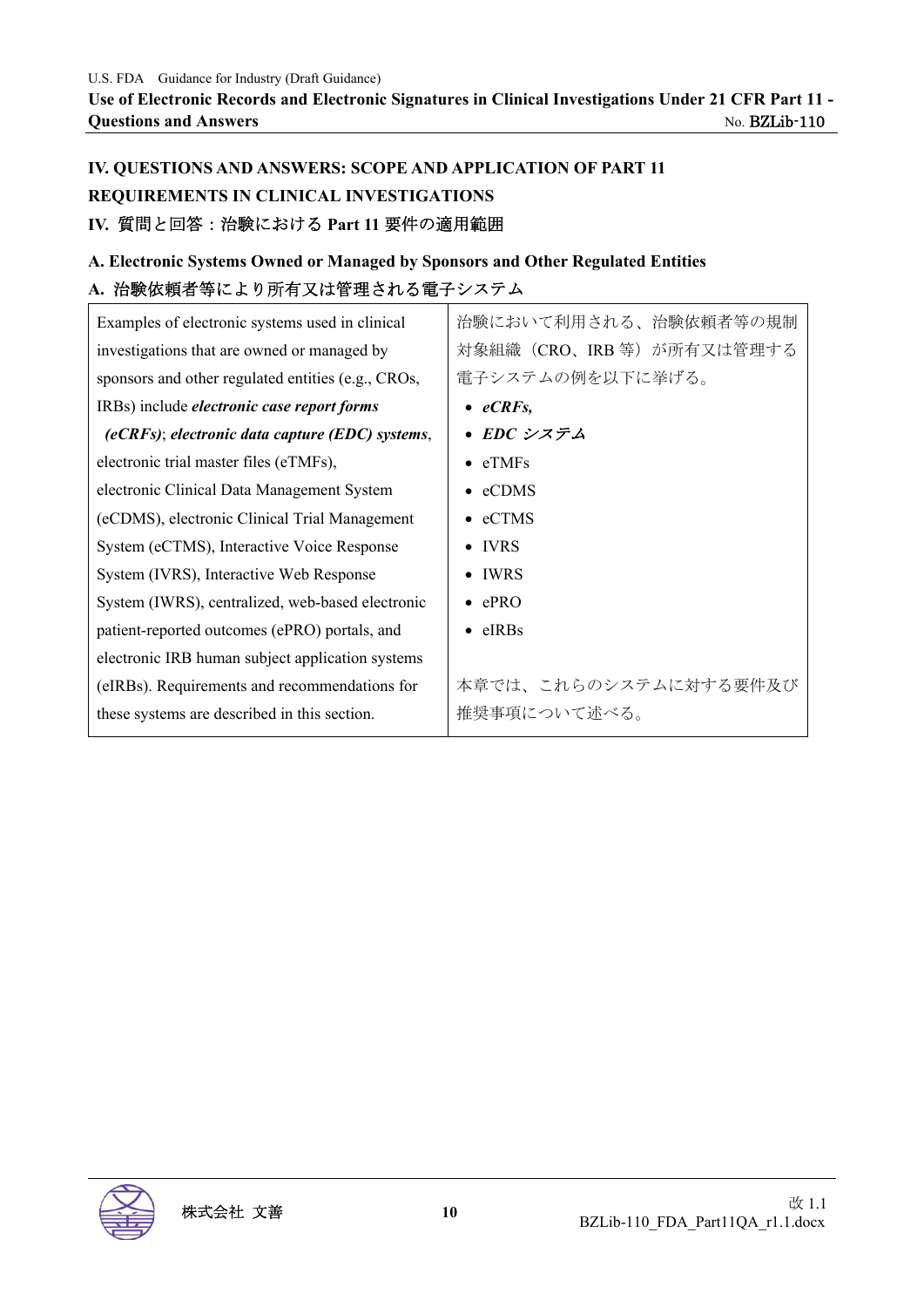**Q1. What should sponsors and other regulated entities consider when using a risk-based approach for validation of electronic systems used in clinical investigations?** 

# **Q1.** 治験依頼者等は治験に用いる電子システムのバリデーションにリスクベースアプローチを用 いる際にどのようなことに注意すればよいでしょうか?

| Consistent with the policy announced in the 2003                | 2003 Part 11 ガイダンスで述べている方針に変 |
|-----------------------------------------------------------------|------------------------------|
| part 11 guidance, sponsors and other regulated                  | わりはなく、治験依頼者等は自身の所有又は管        |
| entities should use a risk-based approach <sup>14</sup> for     | 理する電子システムをバリデートする際にリス        |
| validating electronic systems owned or managed by               | クベースアプローチ 14を用いるべきである 15     |
| sponsors and other regulated entities. <sup>15</sup> Validation | 電子システムが、意図通りに正しく機能を実行        |
| is critical to ensure that the electronic system is             | することを確実にするために、バリデーション        |
| correctly performing its intended function.                     | は極めて重要である。バリデーションには、         |
| Validation may include, but is not limited to,                  | • 電子システムが正しくインストールされた        |
| demonstrating correct installation of the electronic            | ことを示すこと、                     |
| system and testing of the system to ensure that it              | • システムをテストし、意図通りに機能する        |
| functions in the manner intended.                               | ことを確実にすること、                  |
|                                                                 | 等が含まれる。                      |

<sup>&</sup>lt;sup>15</sup> See the guidance for industry Computerized Systems Used in Clinical Investigations



 $14$  This guidance does not provide comprehensive detail on how to perform a risk assessment. There are many riskassessment methodologies and tools from a variety of industries that can be applied. For more information, see the International Council for Harmonisation (ICH) guidance for industry Q9 Quality Risk Management. Also, see the International Organization for Standardization's (ISO) standard ISO 31010:2009 Risk Management – Risk Assessment Techniques.

<sup>14</sup>本ガイダンスではリスクアセスメントの実施方法を詳細に述べない。数多くのリスクアセスメント方法や ツールが様々な産業で存在する。詳細については、ICH ガイダンス Q9 Quality Risk Management を参照のこ と。さらに ISO 31010-2009 Risk Management – Risk Assessment Techniques も参照するとよい。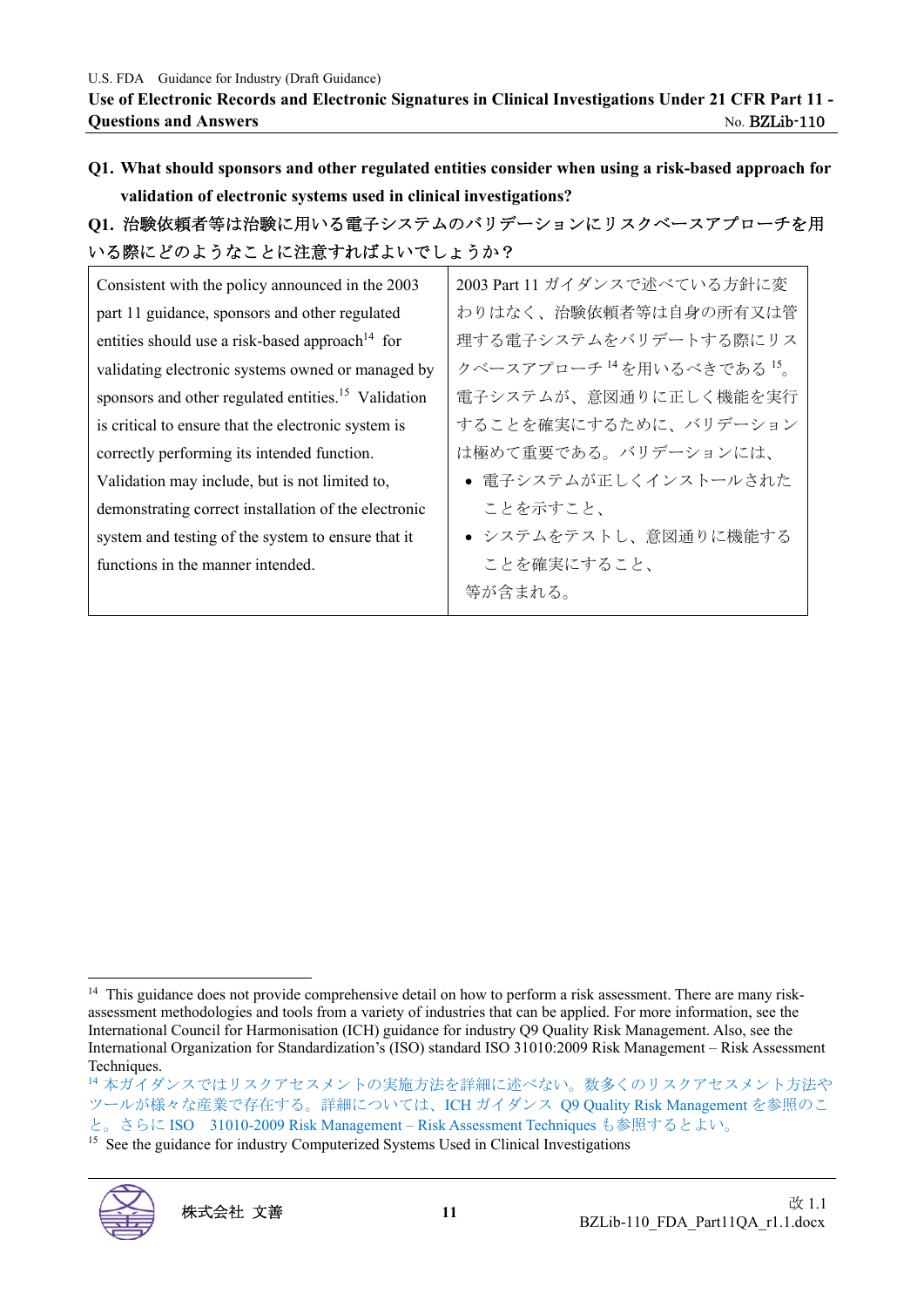#### **Use of Electronic Records and Electronic Signatures in Clinical Investigations Under 21 CFR Part 11 - Questions and Answers** No. BZLib-110

| Electronic records for FDA-regulated clinical                 | FDA 規制下で行われる医療製品の治験におい   |
|---------------------------------------------------------------|--------------------------|
| investigations of medical products are used in a              | て電子記録が用いられる局面は、重要さや複雑    |
| broad range of settings, which vary in importance             | さにより様々である。同様に、用いられる電子    |
| and complexity. Similarly, the reliability and                | システムの信頼性や複雑さも様々である。電子    |
| complexity of electronic systems that are used are            | システムのバリデーションにリスクベースアプ    |
| variable. When using a risk-based approach for                | ローチを用いるときは、治験依頼者等は、      |
| validating electronic systems, sponsors and other             | (1) 記録の目的及び重要性 (どの程度までの誤 |
| regulated entities should consider (1) the purpose            | りならば信頼性を損なうことなく許容できる     |
| and significance of the record, including the                 | か、及び記録の規制上のどのような目的に用い    |
| extent of error that can be tolerated without                 | られているか、等)、               |
| compromising the reliability and utility of the               | (2)記録を作成するために用いられる電子シス   |
| record for its regulatory purpose and (2) the                 | テムの属性及び意図された用途、          |
| attributes and intended use of the electronic system          | を考慮すること。                 |
| used to produce the record.                                   |                          |
| In general, sponsors and other regulated entities             | 一般的に、治験依頼者等は、FDAに提出する    |
| should have electronic systems validated if those             | クリティカルな記録(例:ラボデータや治験エ    |
|                                                               |                          |
| systems process <sup>16</sup> critical records (e.g., records | ンドポイントデータを含む記録、重篤な有害事    |
| containing laboratory and study endpoint data,                | 象や被験者の死亡に関する情報、治験薬/治験    |
| information on serious adverse events and study               | 機器の使用記録や投与に係る情報)を処理 16   |
| participant deaths, information on drug and device            | する電子システムをバリデートすべきである。    |
| accountability and administration) that are                   | バリデーションの程度はシステムの性質及び意    |
| submitted to FDA. The extent of validation should             | 図した用途に応じたものとすべきである。      |
| be tailored to the nature of the system and its               |                          |
| intended use.                                                 |                          |
| For COTS office utilities software in general use,            | ワードプロセッサ、スプレッドシートやPDF    |
| such as word processing, spreadsheets, and portable           | ツール等の市販の汎用事務系ソフトウェア又は    |
| document format (PDF) tools or for electronic                 | 重要ではない手順に係る電子記録を処理する電    |
| systems that process non critical procedural records,         | 子システムについては、バリデーションの程度    |
| the extent of validation should be guided by the              | は組織内の業務慣行及びニーズに沿ったものと    |
| organization's internal business practices and needs.         | する。                      |

<sup>16</sup>本ガイダンスにおいて、記録の処理には、作成、修正、維持管理、保管、取出または配信等のアクション が含まれるものとする。



<sup>&</sup>lt;sup>16</sup> For the purposes of this guidance, to process records includes actions such as creating, modifying, maintaining, archiving, retrieving, or transmitting.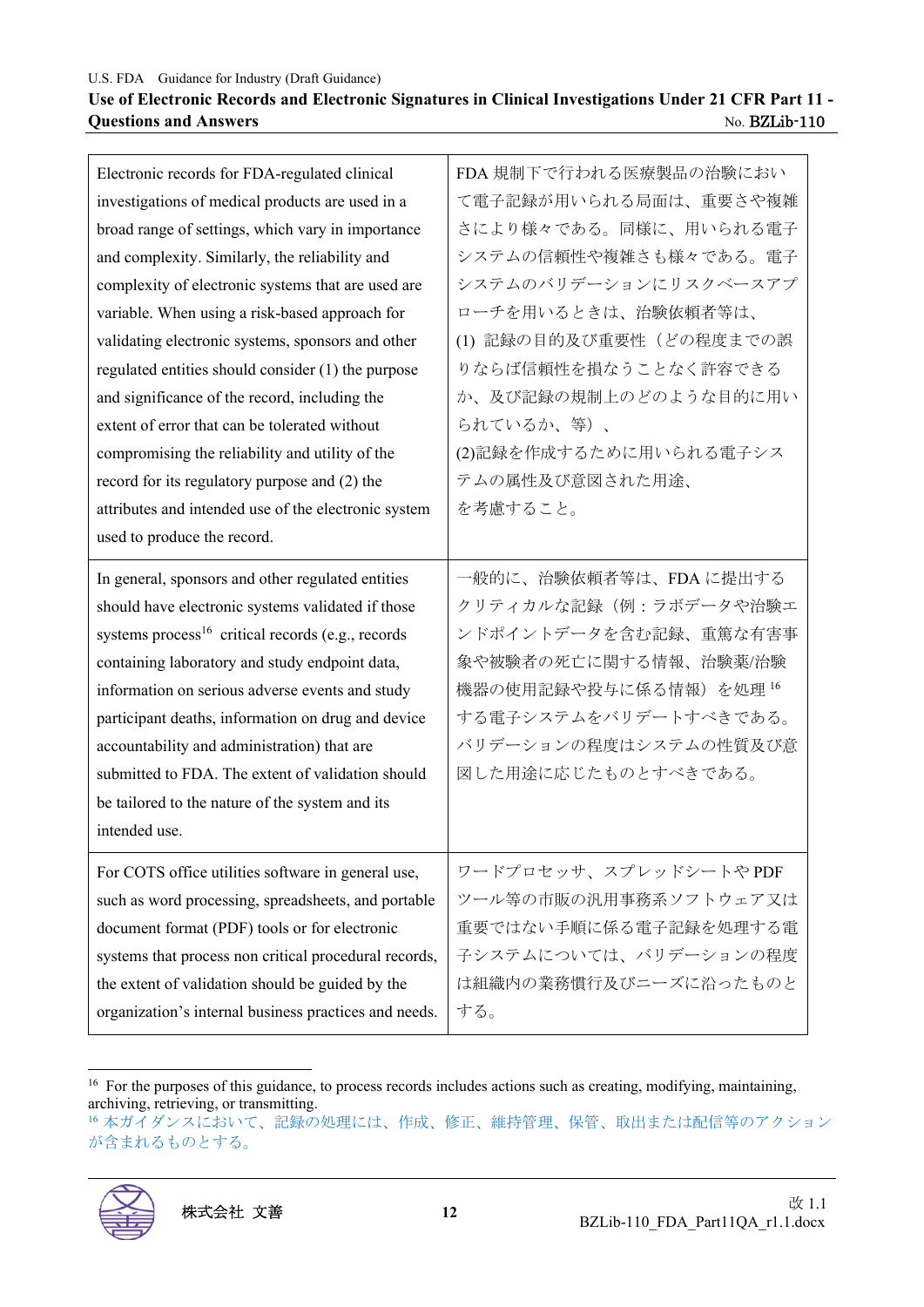#### **Use of Electronic Records and Electronic Signatures in Clinical Investigations Under 21 CFR Part 11 - Questions and Answers** No. BZLib-110

| For COTS systems that perform functions beyond          | 市販の EDC システム等、事務用途を超える機 |
|---------------------------------------------------------|-------------------------|
| office utilities, such as COTS EDC systems,             | 能を果たす市販システムについては、バリデー   |
| validation should include a description of standard     | ションに以下を含むべきである。         |
| operating procedures and documentation from the         | • SOP の説明、及び            |
| vendor that includes, but is not limited to, results of | • ベンダの資料(電子システムの機能が意図   |
| their testing and validation to establish that the      | 通りであることを示すベンダによるテスト     |
| electronic system functions in the manner intended.     | 及びバリデーションの結果を含む)の説明     |
|                                                         | を含むべきである。               |
| For COTS systems that are integrated with other         | 他システムに統合される市販システム、又はユ   |
| systems or for customized systems that are              | ーザの特別なビジネスニーズを満たすために開   |
| developed to meet a unique business need of a           | 発されるカスタマイズシステムについては、治   |
| user, $17$ sponsors and other regulated entities should | 験依頼者等はバリデーション計画書を作成し、   |
| develop and document a validation plan, conduct         | 計画に沿ってバリデーションを実施し、バリデ   |
| the validation in accordance with the plan, and         | ーション結果を文書にすべきである。これらの   |
| document the validation results. Such                   | 資料は FDA 査察時にレビュー及びコピーを要 |
| documentation may be reviewed and copied during         | 求される可能性がある。これらのシステムのバ   |
| an FDA inspection. Validation for these systems         | リデーション活動には、ユーザ受入テスト、動   |
| may include, but is not limited to, user acceptance     | 的テスト、高負荷テストが含まれる。       |
| testing, dynamic testing, and stress testing.           | 電子システムの初期テストに加え、システム利   |
| Sponsors and other regulated entities should            | 用を開始する前にバリデーションを実施し、シ   |
| perform the validation before the use of these          | ステム機能が意図通りであることを確実にすべ   |
| systems, in addition to initial testing of the          | きである。                   |
| electronic system, to ensure that the system            |                         |
| functions in the manner intended.                       |                         |
|                                                         |                         |

<sup>17</sup> ユーザのユニークなビジネスニーズの例としては、他のシステムと統合したり、内部プロセスに対応した りするためのカスタマイズがある。



<sup>&</sup>lt;sup>17</sup> An example of a user's unique business need may include customization in order to integrate with other software systems or to address internal processes.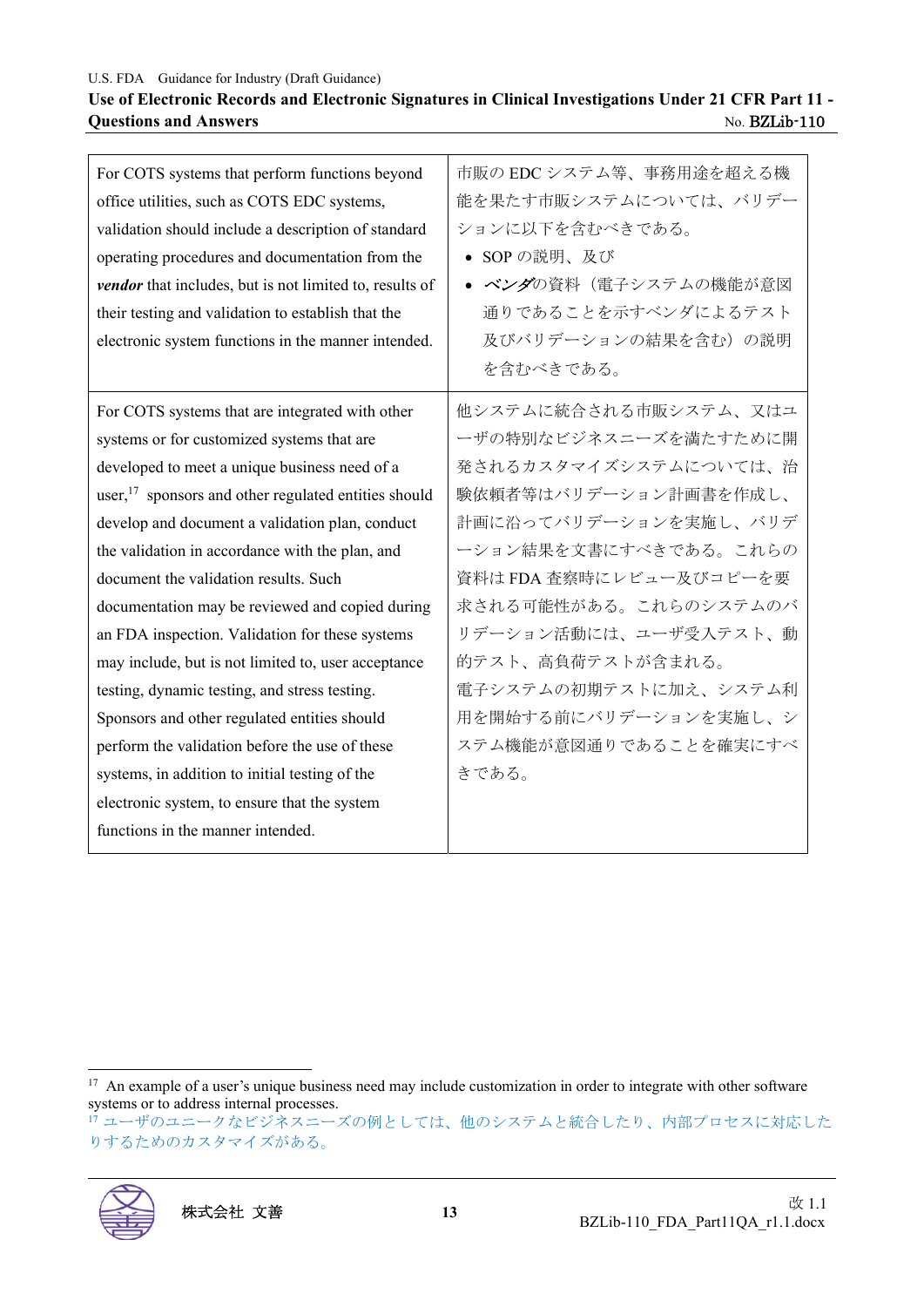In addition, processes should be in place to control changes to the electronic system and evaluate the extent of revalidation that the changes may necessitate. When changes are made to the electronic system (e.g., system and software upgrades, including security and performance patches, equipment or component replacement, or new instrumentation), sponsors and other regulated entities should evaluate the effect of the changes and validate the changes using a risk-based approach.18 For example, some changes may be minor (e.g., bug fixes or security patches); other changes may be major or particularly significant (e.g., that cause the system to operate outside of previously validated operating limits). If the risk assessment determines that the change is minor or does not affect the system requirements, the extent of validation should be guided by the organization's internal business practices and needs. Major changes may require additional re-validation and critical changes could trigger a re-validation of the entire system.

さらに、電子システムへの変更を管理し、変更 に伴う再バリデーションの程度を評価するため のプロセスを設ける必要がある。電子システム を変更(例:システムやソフトウェアのアップ グレード、セキュリティやパフォーマンスのた めのパッチ、機器・部品の交換、又は新しい装 置〔の追加〕)したときは、治験依頼者等は変 更の影響を評価し、リスクベースアプローチを 用いて変更をバリデートすべきである。例え ば、マイナーな変更(例:バグ修正やセキュリ ティパッチ)もあれば、メジャー又はクリティ カルな変更(例:システム運用が、以前にバリ デートした範囲を外れるような変更)もある。 リスク評価の結果、変更がマイナーであるか、 又はシステム要件に影響しないと判断した場 合、バリデーションの範囲は組織内の業務慣行 やニーズに従う。メジャーな変更ではさらに再 バリデーションが必要となる場合もあるし、ク リティカルな変更ではシステム全体の再バリデ ーションが必要となる場合もある。

<sup>&</sup>lt;sup>18</sup> See footnote 15.

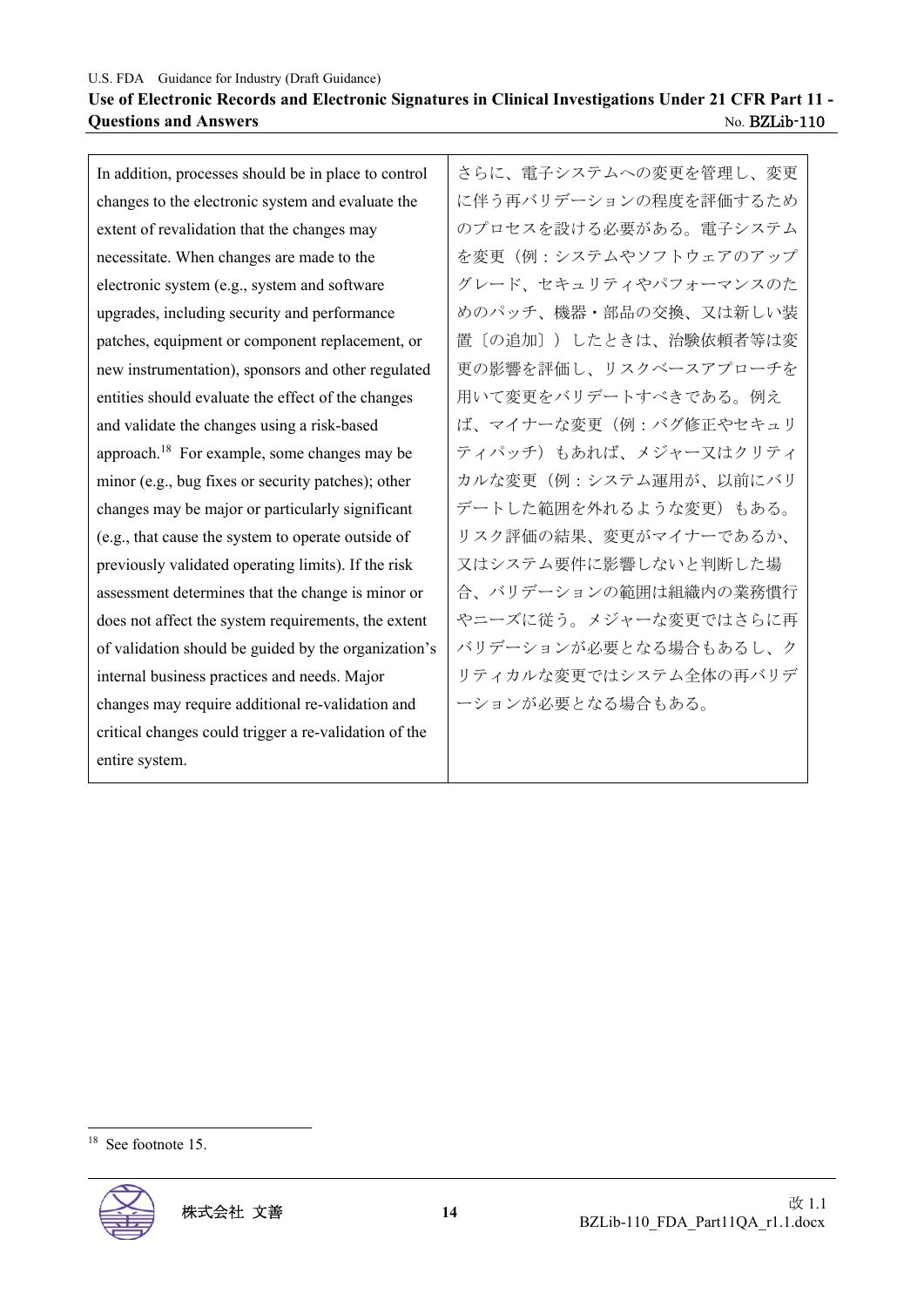**Q2. For electronic systems owned or managed by sponsors and other regulated entities that fall under the scope of 21 CFR part 11, what will be FDA's focus during inspections?** 

# **Q2.** 治験依頼者等の所有する電子システムが **21 CFR part 11** の適用範囲に入る場合、**FDA** は査察 時にどこに着目しますか?

For these electronic systems that fall under the scope of part 11, an FDA inspection will focus on the implementation of the electronic system, including changes made to the system once in use and documentation of validation to test system functionality after implementation, where applicable. During inspection, FDA will focus on any *source data* that are transferred to another data format or system to ensure that checks are in place and that *critical data*19 are not altered in value or meaning during the migration process. FDA will also review standard operating procedures and support mechanisms in place, such as training, technical support, and auditing to ensure that the system is functioning and is being used in the manner intended. Part 11 が適用される電子システムについて は、FDA 査察では、電子システムの実装に着 目する。これは、該当する場合、利用開始以降 のシステム変更〔時の実装〕及び実装後のシス テム機能のテストに係るバリデーション資料を 含む。 FDA は、査察時に、別データフォーマットや他 システムに転送された原データに着目し、チェ ックが行われ、クリティカルデータ<sup>19</sup>の値や意 味が変更されていないことを確認する。 また FDA は、システムが機能し、意図通りに 利用されていることを確実にするための SOP 及び(トレーニング、技術支援、監査等の)サ ポート体制があることをレビューする。

<sup>&</sup>lt;sup>19</sup> Examples of critical data may include documentation of informed consent, drug accountability and administration information, or study endpoints and protocol-required safety assessments. For more information, see section IV.A of the guidance for industry Oversight of Clinical Investigations – A Risk-Based Approach to Monitoring. <sup>19</sup>クリティカルデータの例としては、インフォームド・コンセント、治験薬使用記録、及び投与情報に関す る文書、治験評価項目、治験実施計画書で求められる安全性の評価等がある。詳細については、業界向けガ イダンス Oversight of Clinical Investigations – A Risk-Based Approach to Monitoring の IV.A 参照のこと。

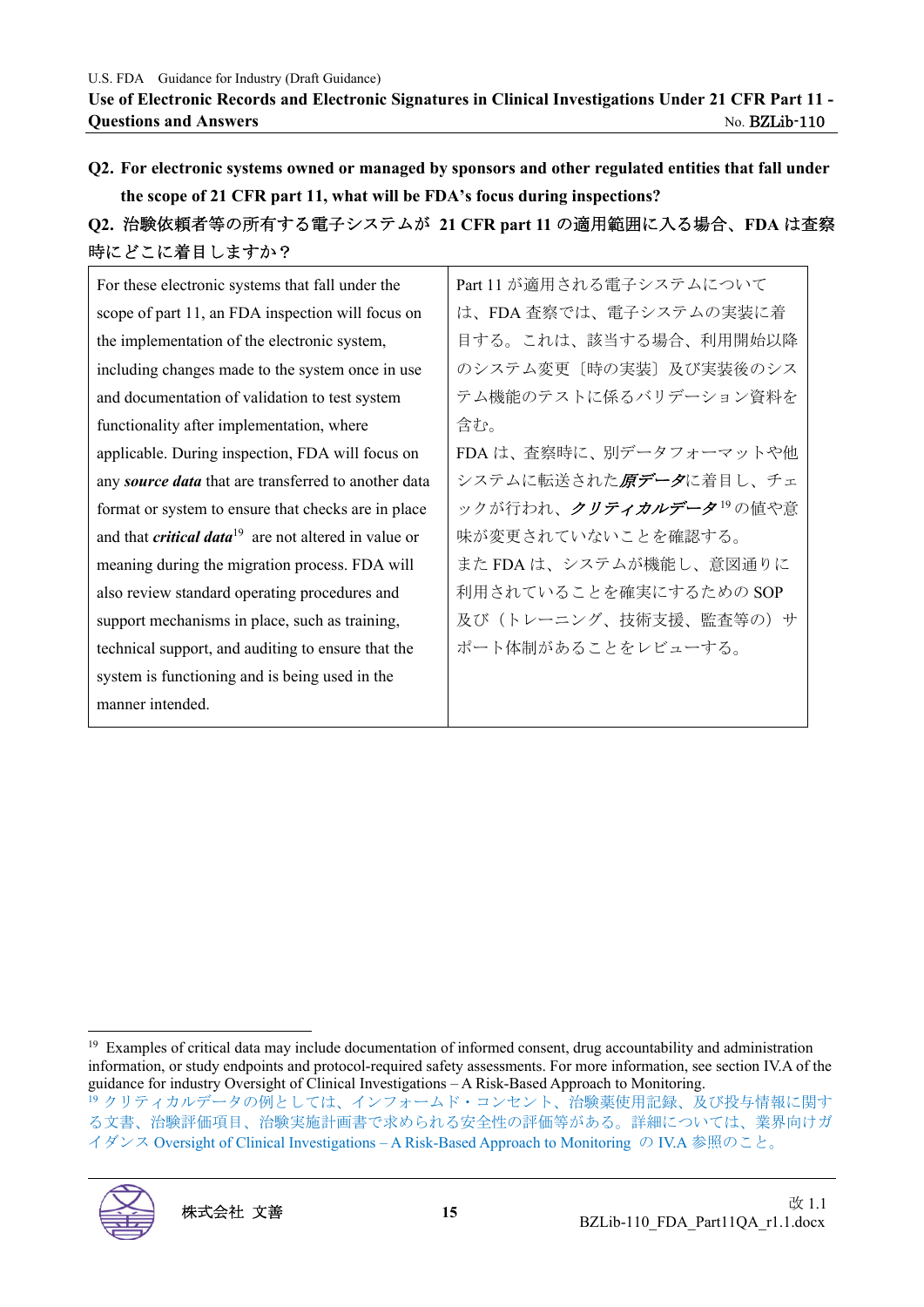# **Q3. Should sponsors and other regulated entities perform audits of the vendor's electronic systems and products?**

## **Q3.** 治験依頼者等はベンダの電子システム及び製品を監査すべきでしょうか?

| Sponsors and other regulated entities often perform    | 治験依頼者等は、ベンダの電子システム及び製 |
|--------------------------------------------------------|-----------------------|
| audits of the vendor's electronic systems and          | 品について監査を実施し、電子システム及び製 |
| products to assess the vendor's design and             | 品を開発するための設計・開発手法、及びベン |
| development methodologies used in the                  | ダのバリデーション資料を評価することが多い |
| construction of the electronic system or the product,  | が、時間及びコストを節約するために、信頼の |
| as well as the vendor's validation documentation.      | おける第三者による定期的に実施される、共有 |
| To reduce the time and cost burden, sponsors and       | された監査結果〔の利用〕を考慮すべきであ  |
| other regulated entities should consider periodic, but | る。                    |
|                                                        |                       |
| shared audits conducted by trusted third parties.      |                       |
| Sponsors and other regulated entities should base      | 治験依頼者等は、本ガイダンスのリスクベース |
| their decision to perform vendor audits on a risk-     | アプローチに基づいてベンダ監査を実施するか |
| based approach as described in this guidance (see      | どうかを判断すべきである。例えば、カスタマ |
| section IV.A.Q1). For example, vendor audits may       | イズされた電子システムを利用するときや市販 |
| be important when using customized electronic          | システムを他のシステムに統合するときは、ベ |
| systems or when integrating COTS systems with          | ンダ監査が重要となるであろう。       |

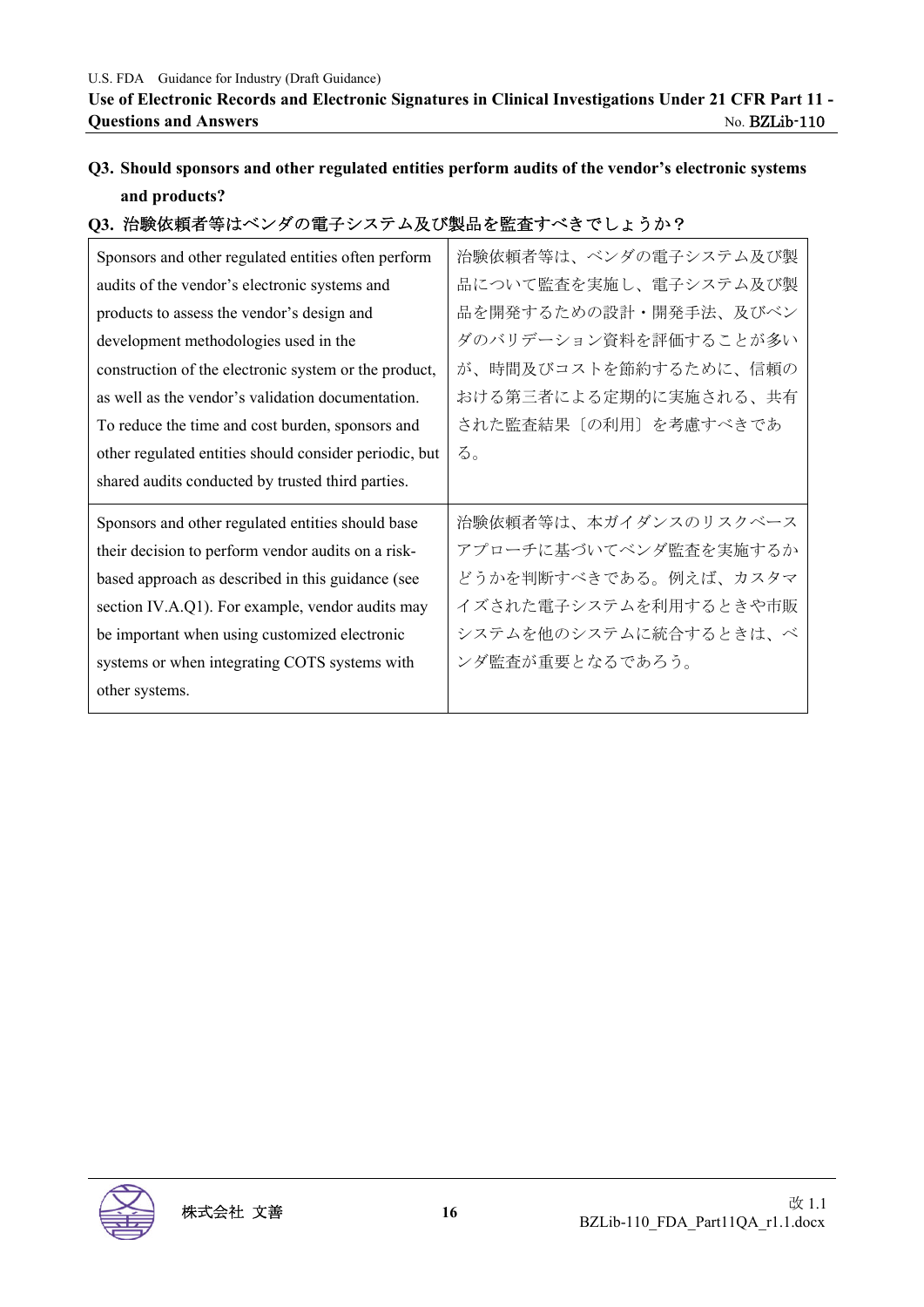# **Q4. Under 21 CFR 11.10(d), what are FDA's expectations regarding the use of internal and external security safeguards?**

# **Q4. 21 CRR 11.10(d)** における内部及び外部の保護策の利用について **FDA** はどのようなことを期 待していますか?

| Sponsors and other regulated entities must ensure       | 治験依頼者等は電子記録の真正性                  |
|---------------------------------------------------------|----------------------------------|
| that procedures and processes are in place to           | (authenticity)、インテグリティ及び必要に応じ    |
| safeguard the authenticity, integrity, and, when        | て機密性 (confidentiality) を保護するための手 |
| appropriate, the confidentiality of electronic records  | 順とプロセスを設けなければならない (§11.10        |
| (see §§ 11.10 and 11.30). Therefore, logical and        | 及び§11.30参照)。従って、治験に用いられる         |
| physical access controls must be employed for           | 電子システムに対して、特にネットワーク上に            |
| electronic systems that are used in clinical            | 存在する複数のユーザにアクセスを提供するよ            |
| investigations, particularly for systems that provide   | うなシステムに対して、物理的及び論理的なア            |
| access to multiple users or that reside on networks     | クセス管理を施さなければならない (§11.10         |
| (see $\S\S 11.10(d)$ and 11.30). Sponsors and other     | 及び§11.30参照)。                     |
| regulated entities must ensure that procedures and      | 治験依頼者等は、これらの電子システムへのア            |
| processes are in place to limit access to their         | クセスを、認可されたユーザのみに限定する手            |
| electronic system to authorized users (see §§           | 順とプロセスを、確実に設けなければならな             |
| $11.10(d)$ and $11.30$ ). There should also be external | $V_{\alpha}$                     |
| security safeguards in place to prevent, detect, and    | また、コンピュータウィルス、ワーム等の、治            |
| mitigate effects of computer viruses, worms, and        | 験データやソフトウェアに害を与えるようなソ            |
| other potentially harmful software code on study        | フトウエアコードを、防いだり、検出したり、            |
| data and software (e.g., firewalls, antivirus and anti- | 被害を軽減したりするための外的セキュリティ            |
| spy software). $20$                                     | 保護策を設けるべきである 20。                 |

<sup>&</sup>lt;sup>20</sup> For more information on internal and external security controls, see the guidance for industry Computerized Systems Used in Clinical Investigations

<sup>20</sup>内部及び外部のセキュリティ管理の詳細については、業界向けガイダンス Computerized Systems Used in Clinical Investigations を参照のこと。

<sup>【</sup>訳注】このガイダンスの和訳については、http://www.azbil.com/jp/product/factory/support-training/validationsupport/index.html、及び https://bunzen.co.jp/library/からダウンロード可能である。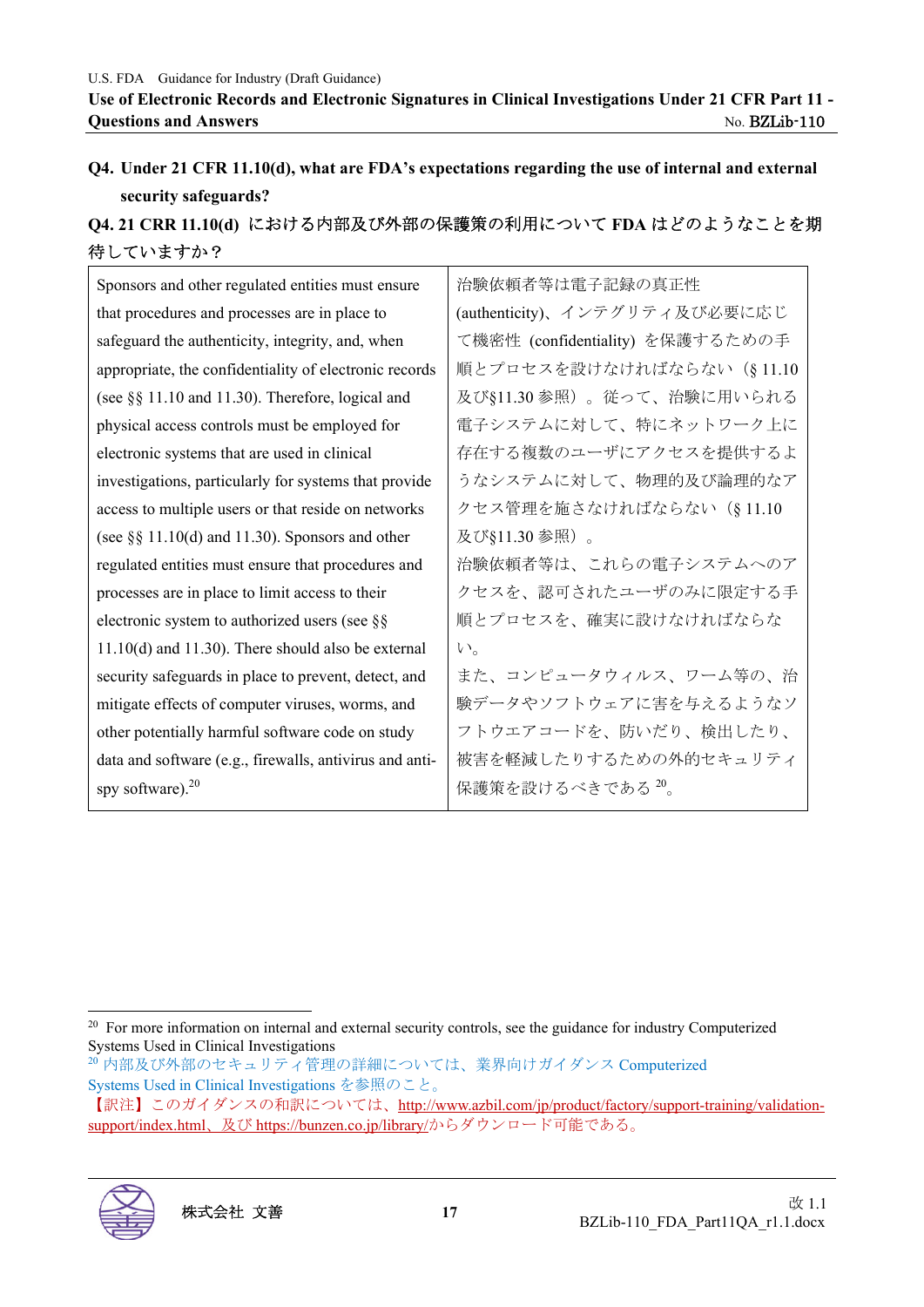# **Q5. Under what circumstances are part 11 requirements not applicable for electronic copies of paper records?**

# **Q5.**紙の記録の電子コピーに **Part 11** 要件が適用されなくなる条件とはどのようなものでしょう か?

Part 11 requirements are not intended to apply to electronic systems that are merely incidental to creating paper records that are subsequently maintained in traditional paper based systems. In such cases, the electronic systems would function essentially the same way that manual typewriters or pens would function, and any signatures would be traditional handwritten signatures. Storage and retrieval of records would be of the traditional file cabinet variety. More importantly, the overall reliability and trustworthiness of the records and FDA's ability to access the records would primarily derive from generally accepted procedures and controls for paper records. Therefore, when sponsors or other regulated entities use electronic systems to generate paper printouts of electronic records and those paper records meet all the requirements of the applicable regulations, and persons rely on the paper records to perform regulated activities, FDA generally would not consider sponsors or other regulated entities to be using electronic records in place of paper records (see  $\S$  11.1(b)). In these instances, part 11 regulations would not apply to the electronic systems used to generate paper records.

従来の紙ベースのシステムで管理される紙の記 録を生成するためだけに利用される電子システ ムには Part 11 要件は適用されない。そのよう な場合、電子システムは基本的に手動タイプラ イタやペンと同じように機能しているのであ り、署名は手書き署名となる。記録の保管・取 出先は従来通りファイルキャビネットとなる。 さらに重要なことは、全般的な記録の信頼性 (reliability)・信憑性 (trustworthiness)、及び FDA が記録にアクセスできる能力は、一般的 に認められた紙の記録に関する手順及び管理に より担保される。従って、治験依頼者等が紙を 印刷するために電子システムを利用し、紙の記 録が関連するすべての規制要件を満たし、かつ 規制活動を実施する上で紙の記録のみを用いる 場合、FDA は、治験依頼者等が紙の記録の代 わりに電子記録を利用している、とは考えない (§ 11.1(b)参照)。このような場合 Part 11 要件 は紙の記録を生成する電子システムには適用さ れない。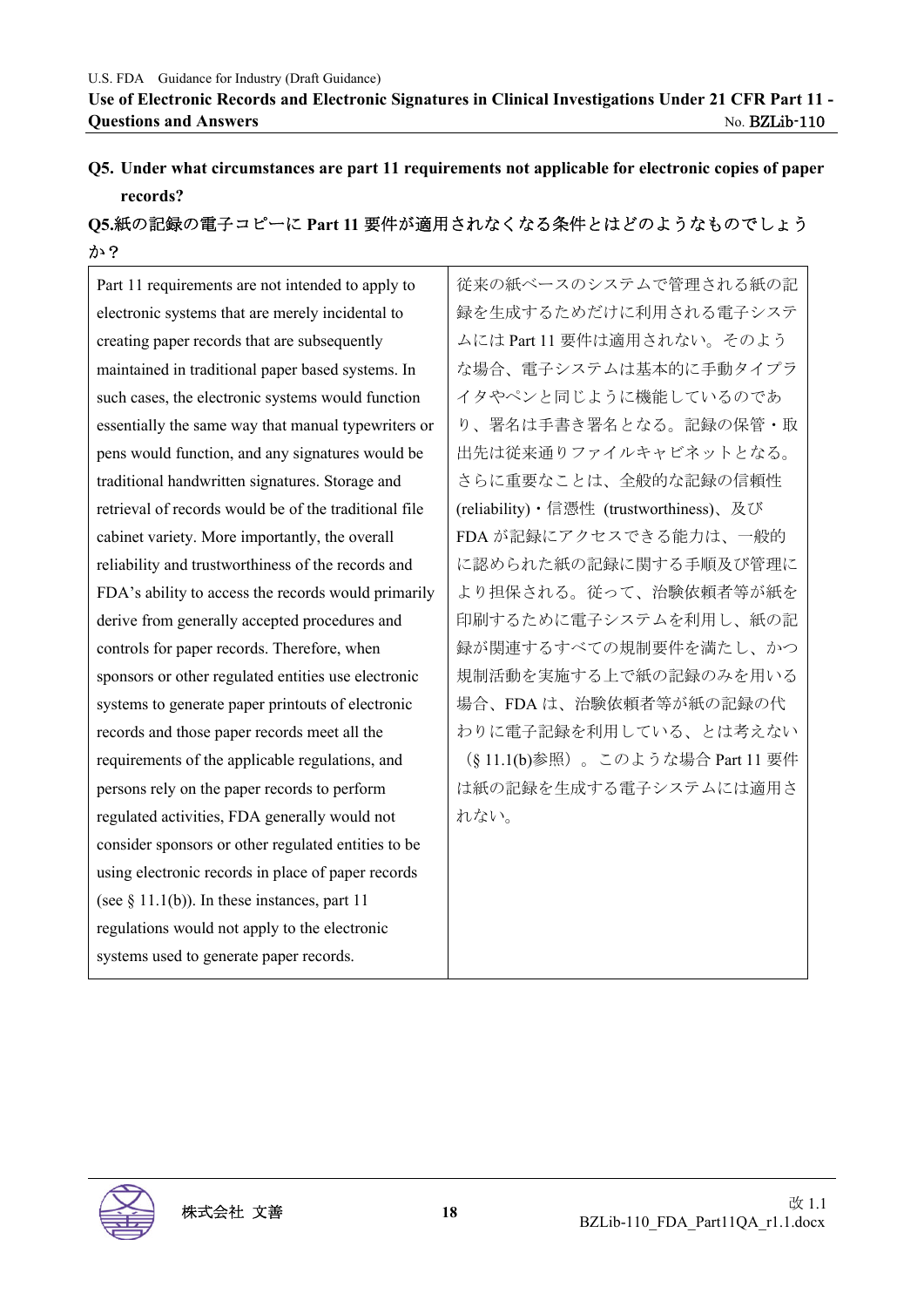## **Use of Electronic Records and Electronic Signatures in Clinical Investigations Under 21 CFR Part 11 - Questions and Answers <br>No. BZLib-110**

| However, if simple screenshots or paper printouts           | しかし、単純な画面コピーや印刷された紙を用                 |
|-------------------------------------------------------------|---------------------------------------|
| are used to produce a report and that report fails to       | いてレポートを作成するとき、そのレポートに                 |
| capture important metadata (e.g., the <i>data</i>           | 電子システムに記録された重要なメタデータ                  |
| <i>originator</i> and the audit trail of the data) that are | (例:データ発信者、監査証跡) が含まれてい                |
| recorded in the electronic system, such paper               | ないとすると、そのような紙の記録は、付随す                 |
| records would be regarded as incomplete unless the          | るメタデータが含まれない限り、不完全である                 |
| accompanying metadata are included. FDA would               | とみなされる。FDA は、完全な記録をレビュ                |
| require access to the electronic system used to             | ーするために、これらのデータの生成に用いら                 |
| produce those data to review the complete record            | れた電子システムへのアクセスを求めるであろ                 |
| (see 21 CFR 312.58, 312.68, 812.140, and 812.145).          | (21 CFR 312.58、312.68、812.140、及び<br>ำ |
|                                                             | 812.145 を参照)。                         |

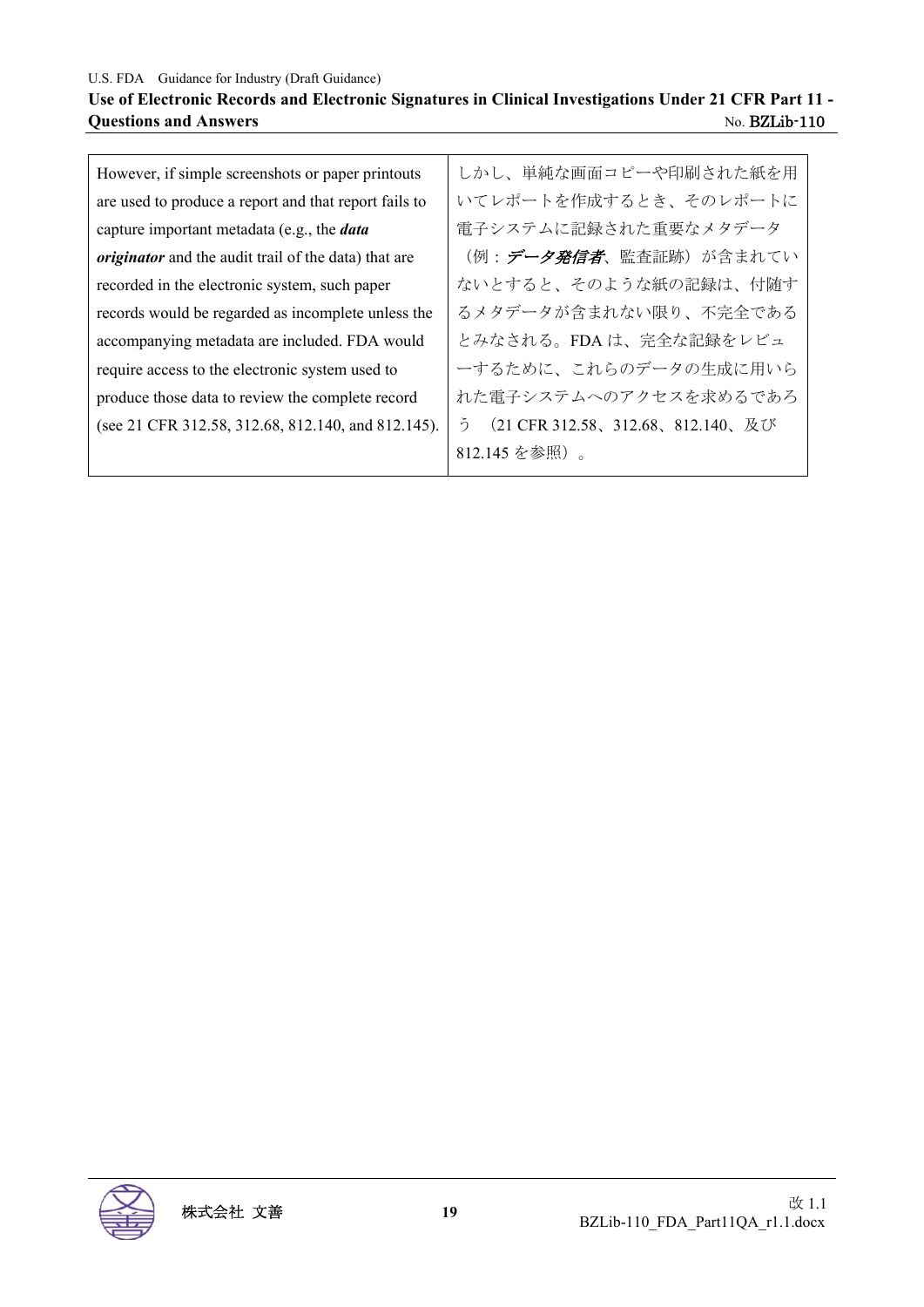**Q6. Can sponsors and other regulated entities use and retain electronic copies of source documents in place of the original paper source documents?** 

# **Q6.** 治験依頼者等は紙の原資料に代えて原資料の電子コピーを利用・保持してもよいでしょう

| か?                                                     |                                         |
|--------------------------------------------------------|-----------------------------------------|
| Yes. FDA permits the interchangeable use of            | 可である。記録の管理及び保持の要件 (21                   |
| electronic records and paper records for the           | CFR 56.115, 312.57, 312.62, 及び 812.140参 |
| archiving and protection of records provided that      | 照)が満足されている限り、電子記録と紙の記                   |
| recordkeeping and retention requirements are met       | 録のどちらを用いても構わない。                         |
| (see 21 CFR 56.115, 312.57, 312.62, and 812.140).      | 治験依頼者等が(紙の原データを破棄するため                   |
| If the sponsor or other regulated entity intends to    | 等の目的で)紙の原データに代えて電子コピー                   |
| use an electronic copy in place of the paper source    | を用いることを意図しているのであればコピー                   |
| data (i.e., intends to destroy the paper source data), | を取得する電子システムには Part 11 が適用さ              |
| then part 11 regulations would apply to the            | れる(§11.10 及び§11.30参照)。電子コピー             |
| electronic system used to create the copy (see $\S$ §  | が元の紙文書を正確に表すものであることを保                   |
| $11.10$ and $11.30$ ). A process should be in place to | 証するプロセスを設けるべきである。記録のコ                   |
| certify that the electronic copy is an accurate        | ピーは、すべての元の記録と同じ属性及び情報                   |
| representation of the original paper document. The     | を有することを検証し、日付入り署名で保証す                   |
| copy of the original record should be verified as      | べきである。治験依頼者等はこの保証プロセス                   |
| having all of the same attributes and information as   | の一貫性を確保するための手順書を設けるべき                   |
| the original record and certified as indicated by a    | である。                                    |
| dated signature. Sponsors and other regulated          |                                         |
| entities should have written procedures to ensure      |                                         |
| consistency in the certification process.              |                                         |
| In addition, some electronic copies vary in terms of   | 電子コピーの種類によっては変更可能なものも                   |
| their ability to be modified. For electronic copies in | ある。変更可能な電子コピーについては、電子                   |
| which the records are modifiable, it would be          | コピーの信憑性 (trustworthiness) や信頼性          |
| important to have audit trails in place to ensure the  | (reliability) を確保するために、監査証跡を設           |
| trustworthiness and reliability of the electronic      | けることが重要である。また、上記で示したよ                   |
| copy. Also, as noted earlier, 21 CFR 11.10 and         | うに、21 CFR 11.10 及び 11.30 では、電子記録        |
| 11.30 require physical, logical, and procedural        | の真正性 (authenticity) 及びインテグリティを          |
|                                                        |                                         |

controls designed to ensure the authenticity and

integrity of electronic records.

確実にするために設計された物理的、論理的、

及び手続的管理が求められている。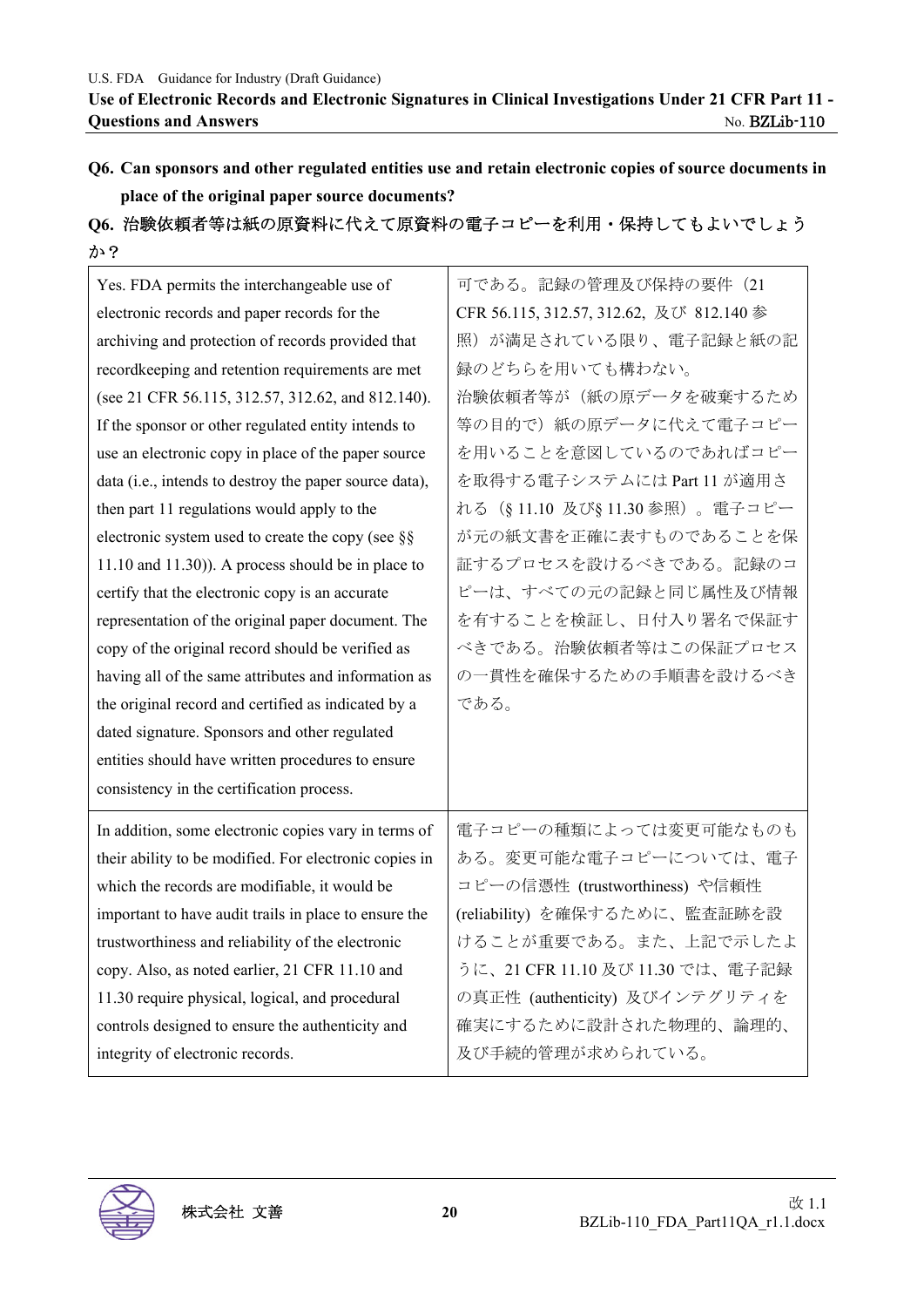## **Q7. Can electronic copies be used as accurate reproductions of electronic records? Q7.** 電子コピーを電子記録の正確な複製として扱ってもよいでしょうか?

| Yes. True copies of electronic records may be made   | 可である。電子記録の真のコピーを、元の記録 |
|------------------------------------------------------|-----------------------|
| and maintained in the format of the original records | のフォーマット、又は(元の記録の内容と意味 |
| or in a compatible format if the content and         | が保持され、適切な読出し装置及びコピー装置 |
| meaning of the original records are preserved and if | (例:メディアリーダ等のソフトウェア、ハー |
| a suitable reader and copying equipment (e.g.,       | ドウェア)が手元にあるならば、)互換性のあ |
| software and hardware, including media readers) are  | るフォーマットで作成し、維持管理してもよ  |
| readily available. Sponsors and other regulated      | い。治験依頼者等はどの電子文書がオリジナル |
| entities should designate which electronic document  | であるか指し示すべきであり、またバリデート |
| is the original and should certify the electronic    | されたプロセスによりコピーを作成し、電子コ |
| copies by generating the copies through a validated  | ピーを保証すべきである。このプロセスでは、 |
| process. This process should ensure that electronic  | 電子コピーが、元の電子記録と同じ、文脈を示 |
| copies of electronic originals have the same         | すデータ、内容、データ構造等の情報を持つこ |
| information, including data that describe the        | とを確実にすべきである。          |
| context, content, and structure of the data as the   |                       |
| original.                                            |                       |

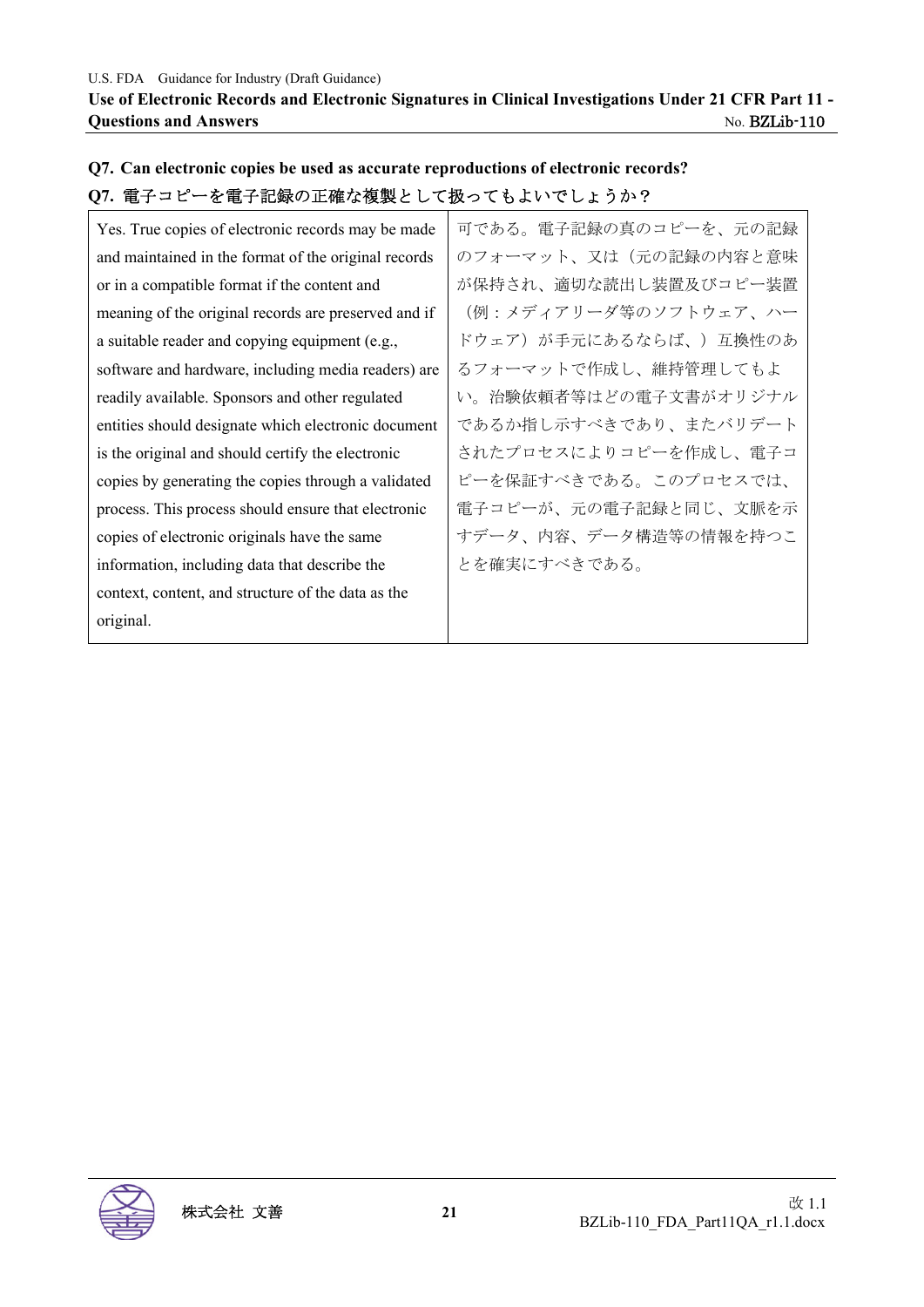# **Q8. Can sponsors and other regulated entities use durable electronic storage devices to archive required records from a clinical investigation?**

**Q8.** 治験依頼者等は、治験で要求される記録を永続的な格納デバイスにアーカイブしてもよいで しょうか?

| Yes. Using an electronic means, such as a durable      | 可である。治験終了時に、治験関連の記録を    |
|--------------------------------------------------------|-------------------------|
| electronic storage device is an acceptable method      | アーカイブする方法として、不揮発性の電子    |
| to archive study-related records at the end of the     | 保管装置のような電子的な手段を用いること    |
| study. Sponsors and other regulated entities should    | は許容されている。治験依頼者等は原データ    |
| ensure that the integrity of the original data and the | のインテグリティ及び記録の内容と意味が保    |
| content and meaning of the record are preserved.       | 持されることを確実にすべきである。また電    |
| In addition, if the electronic records are archived in | 子記録が、検索、ソート、分析ができるよう    |
| such a way that the records can be searched,           | にアーカイブされているのであれば、FDA 査  |
| sorted, or analyzed, sponsors and other regulated      | 察時に電子コピーを提出する際に、それが合    |
| entities should provide electronic copies with the     | 理的で、かつ技術的に可能であれば、〔電子    |
| same capability to FDA during inspection if it is      | コピーでも〕同じことをできるようにすべき    |
| reasonable and technically feasible. During            | である。また、査察時に FDA は電子システム |
| inspection, FDA may request to review and copy         | のハードウェアを用いて人が読める形式での    |
| records in a human readable form using electronic      | 閲覧・コピーを要求するかもしれない。      |
| system hardware.                                       |                         |

**Q9. Does FDA provide preliminary audit service to inspect an electronic system used in a clinical investigation to ensure compliance with part 11 controls?** 

# **Q9. FDA** は治験において電子システムが **Part 11** 管理に適合していることを調べるために事前監査 を行いますか?

| No. FDA does not perform preliminary audits to | 否である。FDAは電子システム (例:EDCシ     |
|------------------------------------------------|-----------------------------|
| evaluate electronic systems (e.g., EDC system, | ステム、CTMS)が Part 11 要件に適合してい |
| CTMS) to ensure compliance with part 11        | るかどうかを評価するような事前監査は行わな       |
| requirements. These systems would be evaluated | い。これらのシステムは査察の中で評価するで       |
| during a regulatory inspection.                | あろう。                        |
|                                                |                             |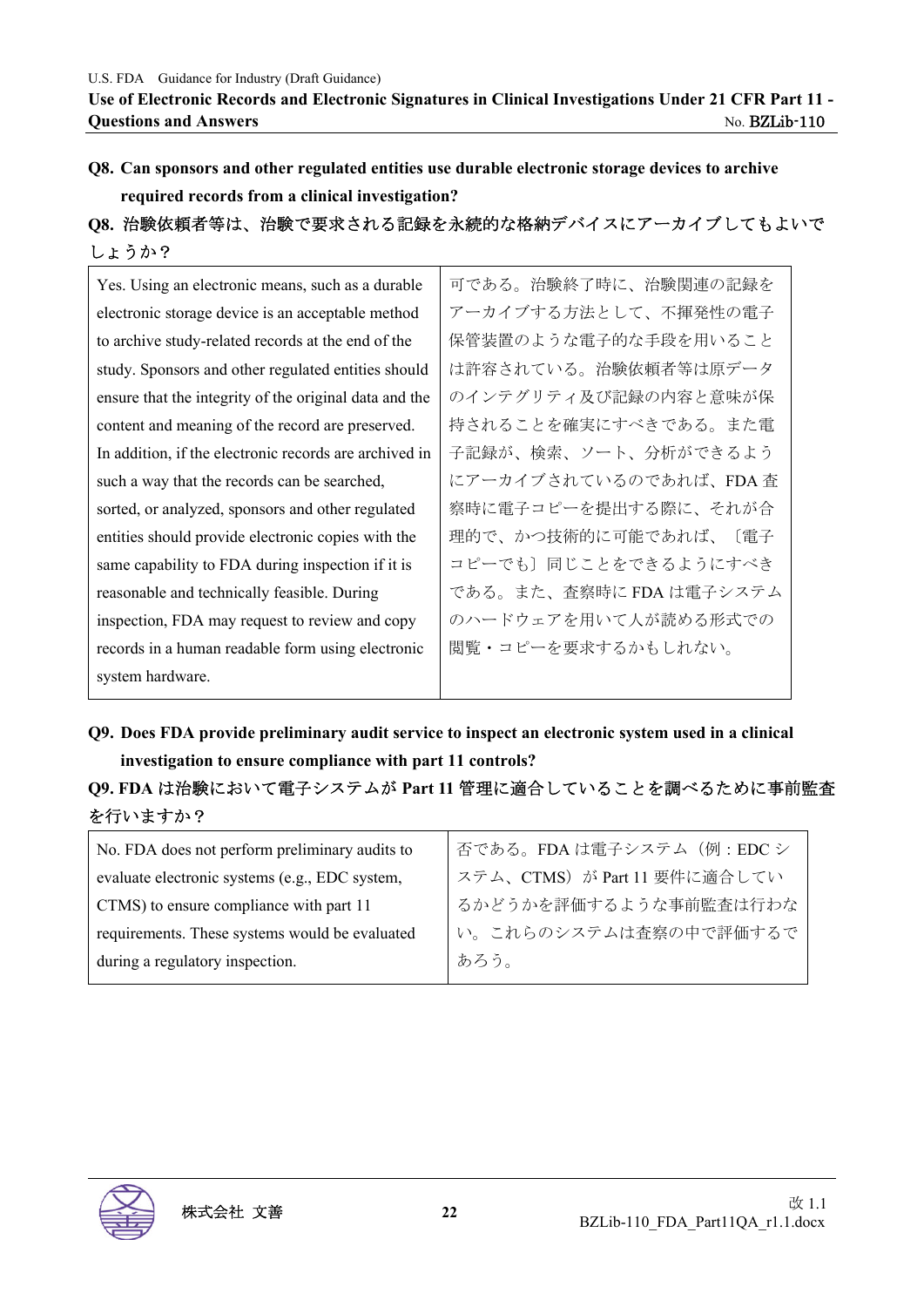**Q10. If a non-U.S. site is conducting a clinical investigation, are records required by FDA regulations subject to part 11 requirements?** 

# **Q10.** 米国外の治験実施施設で治験を行う場合、**FDA** 規制で求められる記録に対して **Part 11** 要件 は適用されますか?

| If a non-U.S. site is conducting a clinical                  | 米国外の治験実施施設で IND のもとで治験が             |
|--------------------------------------------------------------|-------------------------------------|
| investigation under an investigational new drug              | 行われる場合、治験責任医師及び治験依頼者                |
| application (IND), the clinical investigator and the         | 11 等の FDA 規制に従わなければな<br>は Part      |
| sponsor must follow FDA regulations, including               | らない。要求される記録(例:薬物動態、                 |
| part 11. If required records (e.g., drug disposition,        | CRF、既往歴) <sup>21</sup> が電子形式で保持されるの |
| case report forms, case histories) <sup>21</sup> are kept in | であれば、Part 11 要件が適用される (III 参        |
| electronic format, part 11 requirements will apply           | 照)。米国外の治験実施施設で実施される医                |
| (see section III). Device clinical investigations            | 療機器の治験は一般的に IDE の下では行われ             |
| conducted at non-U.S sites generally are not                 | ない。しかしながら、米国外の治験実施施設                |
| conducted under an investigational device                    | が、例えば治験実施計画書や治験責任医師と                |
| exemption (IDE). However, in the event where                 | の契約書で記載される要求事項により、21                |
| non-U.S. clinical investigation sites agree to               | CFR Part 812 に従うことに合意する場合、治         |
| comply with 21 CFR part 812, for example, per the            | 験責任医師と治験依頼者は Part 11 等の FDA         |
| requirements outlined in the study protocol or in            | 規制に従わなければならない。                      |
| the investigator agreement, then the clinical                |                                     |
| investigator and the sponsor should follow FDA               |                                     |
| regulations, including part 11.                              |                                     |
| For foreign clinical studies not conducted under an          | 研究又は市販の申請のために FDA に提出され             |
| IND or an IDE that are submitted to FDA in                   | る海外の治験が IND 又は IDE の下で行われな          |
| support of a research or marketing application,              | い場合は、電子記録及び電子署名に関する                 |
| good clinical practice standard for electronic               | GCP の基準 22 が適用される。                  |
| records and electronic systems would apply. <sup>22</sup>    |                                     |

<sup>21</sup> See § 312.62.

<sup>22</sup> 海外の治験で IND のもとで実施されるものについては 21 CFR 312.120 及び ICH ガイダンス E6(R2) Good Clinical Practice Integrated Addendum to ICH E6(R1): Guideline for Good Clinical Practice E6(R2) (http://www.ich.org/products/guidelines/efficacy/article/efficacy-guidelines.html から入手可)を参照のこと。医療機 器については the draft guidance for industry and Food and Drug Administration staff Acceptance of Medical Device Data From Studies Conducted Outside the United States を参照のこと。



<sup>&</sup>lt;sup>22</sup> For more information about foreign clinical studies not conducted under an IND, see 21 CFR 312.120 and the ICH guidance *E6(R2) Good Clinical Practice Integrated Addendum to ICH E6(R1): Guideline for Good Clinical Practice E6(R2)* (available at http://www.ich.org/products/guidelines/efficacy/article/efficacy-guidelines.html). For information about devices, see the draft guidance for industry and Food and Drug Administration staff *Acceptance of Medical Device Data From Studies Conducted Outside the United States*. When final, this guidance will represent FDA's current thinking on this topic.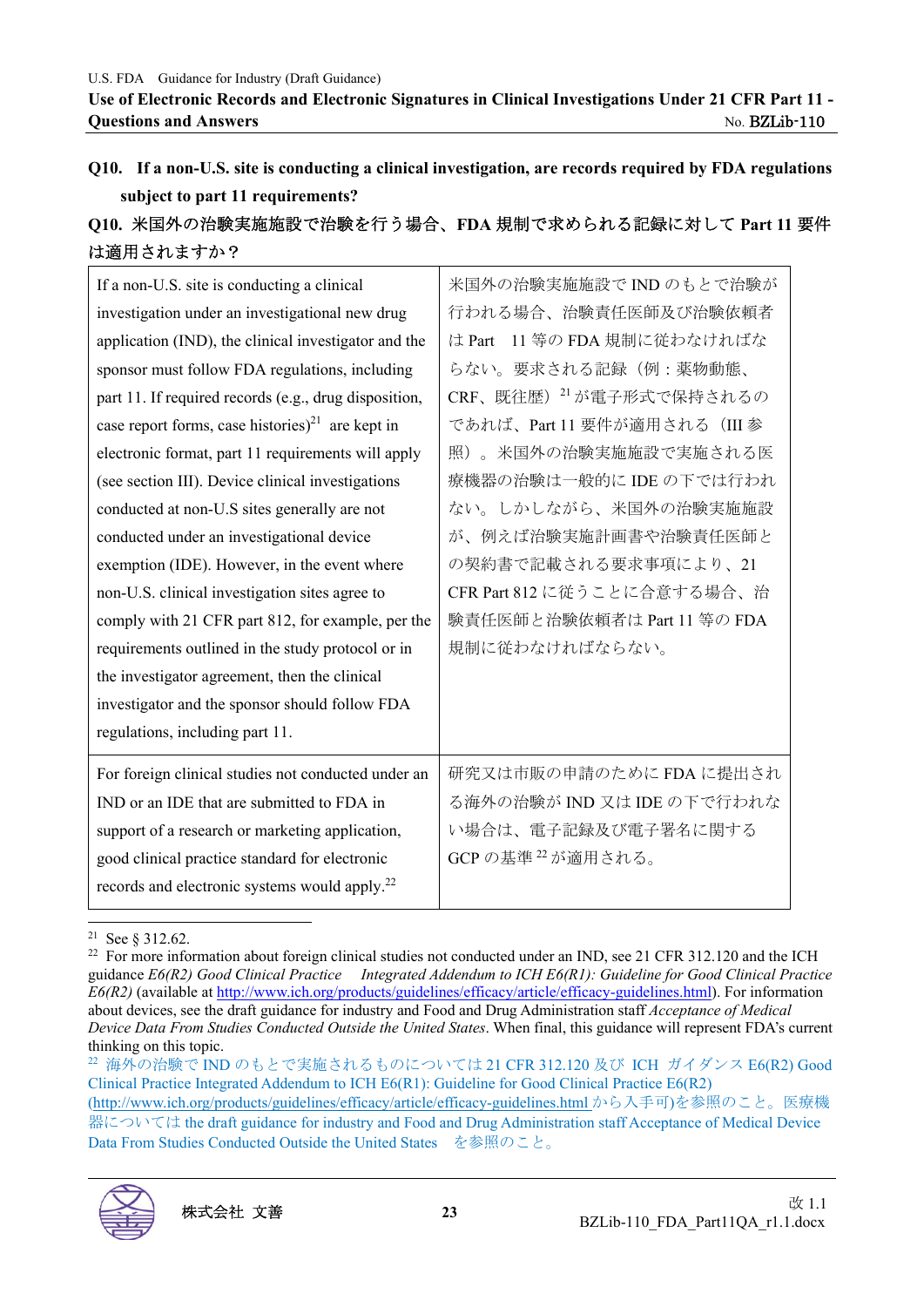#### **Use of Electronic Records and Electronic Signatures in Clinical Investigations Under 21 CFR Part 11 - Questions and Answers** No. BZLib-110

#### B. Outsourced Electronic Services

#### **B.** 外部委託された電子サービス

| FDA recognizes that sponsors and other regulated      | FDA は治験依頼者等が電子サービスを外部委 |
|-------------------------------------------------------|------------------------|
| entities may choose to outsource electronic services. | 託することがあることを承知している。このよ  |
| Examples of these types of electronic services are    | うな電子サービスの例としてデータマネジメン  |
| data management services, including cloud             | トサービス(クラウドコンピューティングサ   |
| <i>computing</i> services. According to the National  | ービスを含む)がある。NISTによると、「ク |
| Institute of Standards and Technology, cloud          | ラウドコンピューティングは、共用の構成可能  |
| computing is defined as "a model for enabling         | なコンピューティングリソース (ネットワー  |
| ubiquitous, convenient, on-demand network access      | ク、サーバ、ストレージ、アプリケーション、  |
| to a shared pool of configurable computing            | サービス)の集積に、どこからでも、簡便に、  |
| resources (e.g., networks, servers, storage,          | 必要に応じて、ネットワーク経由でアクセスす  |
| applications, services) that can be rapidly           | ることを可能とするモデルであり、最小限の利  |
| provisioned and released with minimal management      | 用手続き又はサービスプロバイダとのやりとり  |
| effort or service provider interaction."23            | で速やかに割当てられ提供されるもの」と定義  |
|                                                       | される 23。                |

<sup>(</sup>http://csrc.nist.gov/publications/PubsSPs.html#800-145 で入手可能) 【訳注】独立行政法人 情報処理推進機構により翻訳されている。https://www.ipa.go.jp/files/000025366.pdf



最終化された後は、本ガイダンスが当該トピックに関する FDA の現在の考え方を示すものとなる。 <sup>23</sup> See the National Institute of Standards and Technology's definition of cloud computing (available at

http://csrc.nist.gov/publications/PubsSPs.html#800-145).<br><sup>23</sup> NIST のクラウドコンピューティングの定義を参照のこと。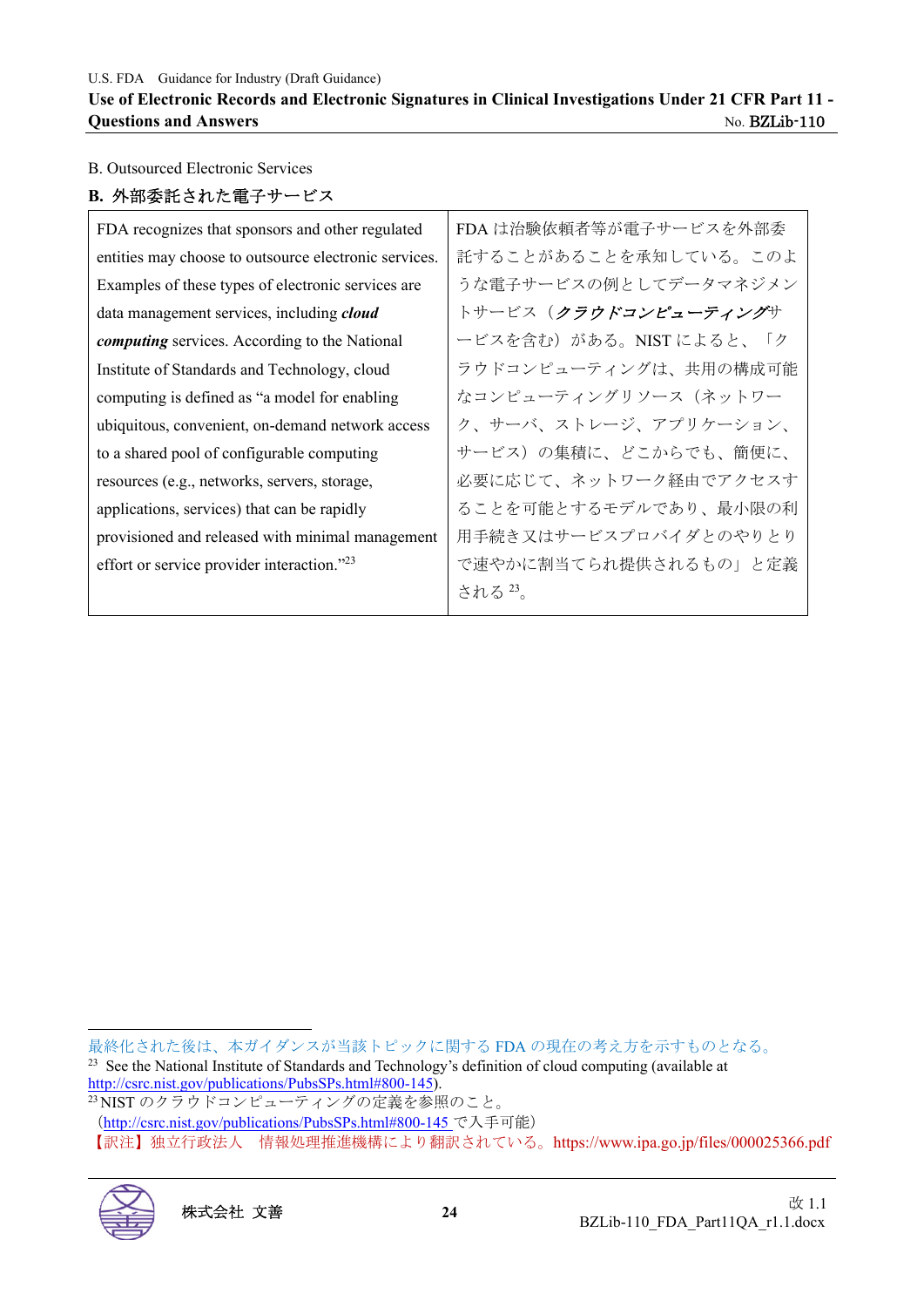U.S. FDA Guidance for Industry (Draft Guidance) **Use of Electronic Records and Electronic Signatures in Clinical Investigations Under 21 CFR Part 11 - Ouestions and Answers** No. BZLib-110

When these electronic services are used to process data for FDA-regulated clinical investigations, sponsors and other regulated entities should consider whether there are adequate controls in place to ensure the reliability and confidentiality of the data. Sponsors and other regulated entities should consider the factors in the following bulleted list when determining the suitability of the outsourced electronic services. If the outsourced electronic service does not provide the data security safeguards described in the following bulleted list, sponsors and other regulated entities should consider the risks of using such service (e.g., infringement of patient privacy rights, lack of reliability of the data in the clinical investigation and its regulatory implications).

これらの電子サービスを、FDA 規制の下で行 われる治験のデータ処理のために用いる場合、 治験依頼者等は、データの信頼性と機密性を確 実にするための適切な管理が設けられているか どうかを検討する必要がある。治験依頼者等は 外部委託する電子サービスが適切かどうか判断 するうえで以下の項目における要因を考慮すべ きである。外部委託先の電子サービスが以下の 項目で示されるようなデータセキュリティ保護 策を提供していない場合、治験依頼者等は、そ のサービスを利用することのリスク (例:患者 のプライバシーの侵害、治験におけるデータの 信頼性の欠如と規制上の影響)を検討する必要 がある。

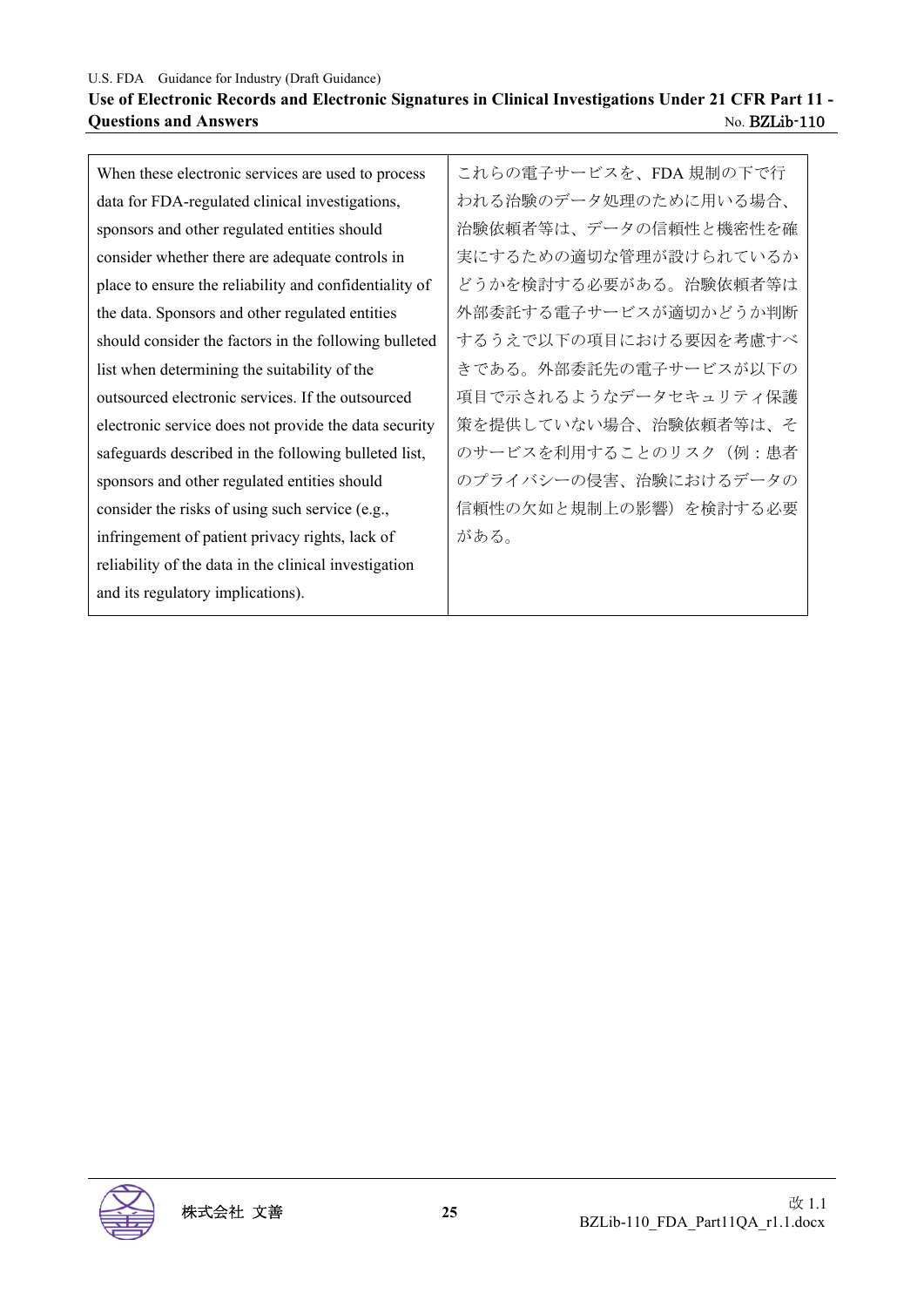#### **Use of Electronic Records and Electronic Signatures in Clinical Investigations Under 21 CFR Part 11 - Questions and Answers** No. BZLib-110

| • Validation documentation (see sections IV.A.Q1 | ● バリデーション資料(Ⅳ.A.Q1 及び       |
|--------------------------------------------------|-----------------------------|
| and IV.B.Q15)                                    | IV.B.Q15 参照)                |
| • Ability to generate accurate and complete      | ● 正確かつ完全な記録のコピーを作成する能       |
| copies of records                                | 力                           |
| • Availability and retention of records for FDA  | ● 適用される規制により求められる期間を通       |
| inspection for as long as the records are        | じての FDA 査察のための記録の可用性維       |
| required by applicable regulations               | 持及び保管                       |
| • Archiving capabilities                         | • アーカイブする能力                 |
| Access controls (see section IV.A.Q4) and        | ● アクセス管理 (IV.A.Q4 参照) 及びユーザ |
| authorization checks for users' actions          | のアクションの権限チェック               |
| • Secure, computer-generated, time-stamped audit | ● セキュアで、コンピュータにより生成され       |
| trails of users' actions and changes to data     | る、タイムスタンプ付の、ユーザのアクシ         |
| • Encryption of data at rest and in transit      | ョン及びデータ変更の監査証跡              |
| • Electronic signature controls (see section V)  | ● 保持及び移動時のデータの暗号化           |
| • Performance record of the electronic service   | ● 電子署名の管理(V参照)              |
| vendor and the electronic service provided       | ● サービスベンダ、及び提供される電子サー       |
| • Ability to monitor the electronic service      | ビスに関するパフォーマンス記録             |
| vendor's compliance with electronic service      | ● 電子サービスベンダが、電子サービスセキ       |
| security and the data integrity controls         | ュリティ及びデータインテグリティのため         |
|                                                  | の管理要件に従っていることを「自己〕監         |
|                                                  | 視する能力                       |
|                                                  |                             |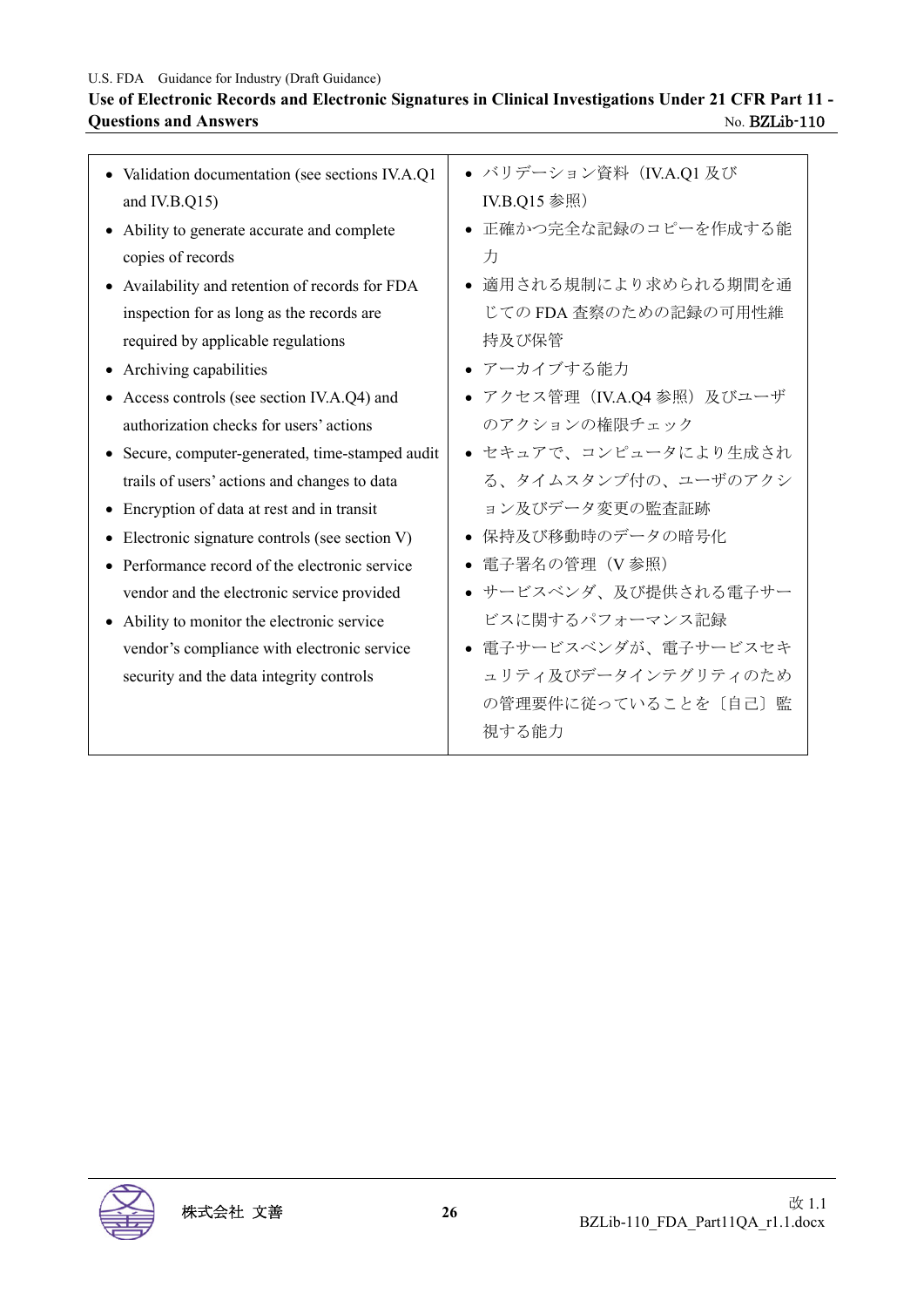# **Q11. If sponsors and other regulated entities outsource electronic services, who is responsible for meeting the regulatory requirements?**

#### **Q11.** 治験依頼者等が電子サービスを外部委託する場合、規制要件を満足する責任は誰にあります か?

| Sponsors and other regulated entities are             | 規制要件を満足することの責任は、治験依頼                         |
|-------------------------------------------------------|----------------------------------------------|
| responsible for meeting the regulatory                | 者等にある。さらに治験依頼者は医療製品の                         |
| requirements. Moreover, sponsors are responsible      | 市販の申請をサポートするためのデータの真                         |
| for assessing the authenticity and reliability of any | 正性 (authenticity) 及び信頼性 (reliability) を      |
| data used to support a marketing application for a    | 評価する責任がある。従って、治験依頼者は治                        |
| medical product. Thus, the sponsor is ultimately      | 験について最終的な責任を持つとともに、治                         |
| responsible for the clinical investigation and for    | 験が適切に実施され、文書化されたことを示                         |
| ensuring that all records and data required to        | すすべての記録・データを入手し、FDA の求                       |
| adequately perform and document the clinical          | めに応じ、タイムリかつ合理的に提供できる                         |
| investigation are obtained and available to FDA       | ようにする最終的な責任がある(21 CFR                        |
| upon request and in a timely and reasonable           | 312.57, 312.58, 312.62, 312.68, 812.140, and |
| manner (21 CFR 312.57, 312.58, 312.62, 312.68,        | $812.145)$ <sub>o</sub>                      |
| 812.140, and 812.145).                                |                                              |

# **Q12. Should sponsors or other regulated entities establish service agreements with the electronic service vendor?**

### **Q12.** 治験依頼者等は電子サービスベンダとサービスについて合意しておく必要がありますか?

Yes, sponsors and other regulated entities should obtain service agreements with the electronic service vendor. Before entering into an agreement, the sponsor or other regulated entity should evaluate and select electronic services based on the electronic service vendor's ability to meet the part 11 requirements and data security safeguards described in the previous bulleted list (see section IV.B). Service agreements should include a clear description of these specified requirements and the roles and responsibilities of the electronic service vendor.

その通り。治験依頼者等は電子サービスベンダ からサービス合意書を入手すべきである。合意 する前に、治験依頼者等は、電子サービスベン ダが、Part 11 要件及び上記で箇条書きしたデ ータセキュリティ保護策(IV.B 参照)を満足す る能力があるかどうかに基づいて電子サービス を評価し、選定すべきである。サービス合意書 には、これらの要件、及び電子サービスベンダ の役割と責任を明確に記載すべきである。

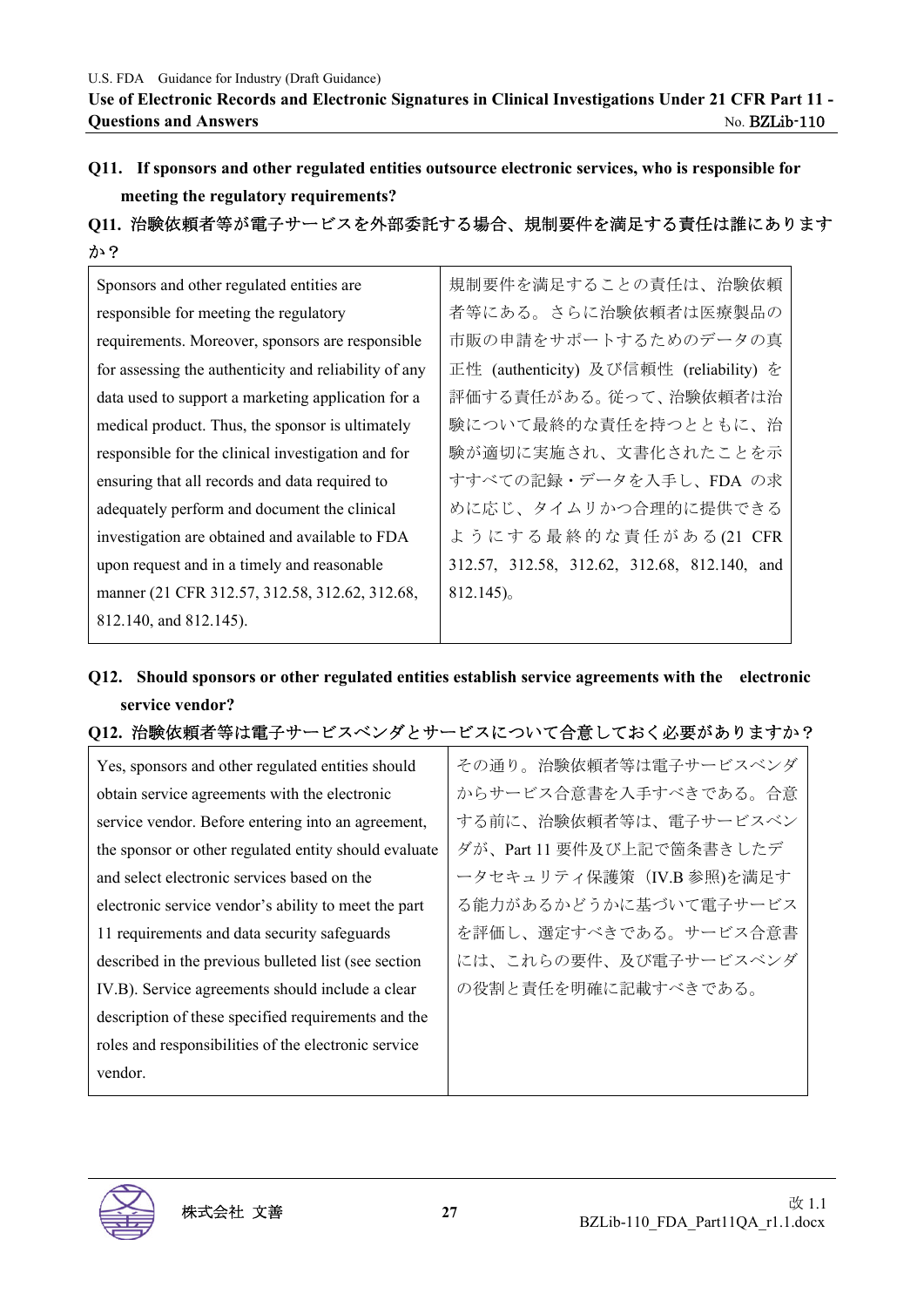**Q13. Does FDA consider it acceptable for data to be distributed across a cloud computing service's hardware at several different geographic locations at the same time without being able to identify the exact location of the data at any given time?** 

**Q13. FDA** は、データが複数の地理的に異なるクラウドコンピューティングサービスのハードウェ アの場所に分散され、かつある時点でデータがどこにあるか特定できない状況を許容可能と考え ていますか?

If appropriate controls are in place, there are no limitations regarding the geographic location of cloud computing services. However, it is critical for sponsors and other regulated entities to understand the data flow and know the location of the cloud computing service's hardware in order to conduct a meaningful risk assessment regarding data access, integrity, and security. Data privacy laws may differ from country to country. Therefore, sponsors and other regulated entities should perform appropriate risk assessments to ensure that data residing on storage devices outside their country can be retrieved and accessed during FDA inspections.

適切な管理が設けられていれば、クラウドコン ピューティングサービスの地理的場所について 特に制限はない。しかしながら、治験依頼者等 が、データアクセス、データインテグリティ、 セキュリティについて意味のあるリスク評価を 実施するためには、データの流れを理解し、ク ラウドコンピューティングサービスのハードウ ェアの場所を知っておくことは極めて重要であ る。データプライバシーに関する法律は国ごと に異なる。従って、治験依頼者等は、適切なリ スク評価を実施し、国外にある格納装置にある データが FDA 査察時に取り出すことができ、 アクセスできることを確実にすべきである。

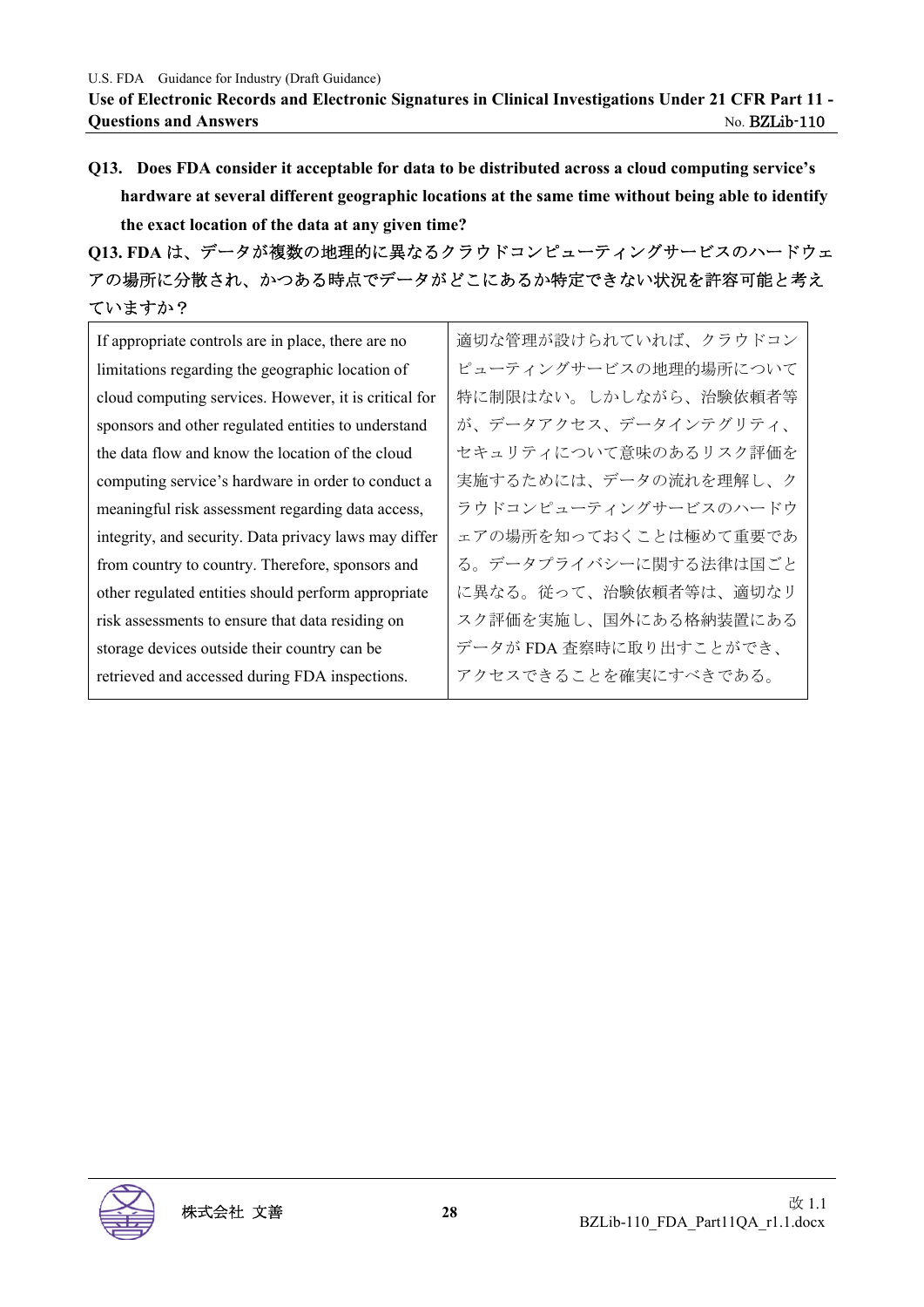**Use of Electronic Records and Electronic Signatures in Clinical Investigations Under 21 CFR Part 11 - Ouestions and Answers** No. BZLib-110

**Q14. What should sponsors and other regulated entities have available on site to demonstrate that their electronic service vendor is providing services in accordance with FDA's regulatory requirements?** 

# **Q14.**電子サービスベンダが **FDA** の規制要件を満たしたサービスを提供していることを示すため に、治験依頼者等は何を準備しておいたらよいでしょうか?

| Sponsors and other regulated entities should have      | 治験依頼者等は、規制下にある施設で電子サー  |
|--------------------------------------------------------|------------------------|
| the following information available to FDA upon        | ビスを外部委託している場合、FDA が提供を |
| request at each of their regulated facilities that use | 要求したときに備え、下記の情報を準備してお  |
| the outsourced electronic services:                    | くべきである。                |
| • Specified requirements of the outsourced             | ● 外部委託された電子サービスに対する要求  |
| electronic service                                     | 事項                     |
| • A service agreement defining what is expected        | • 電子サービスベンダに何を求めるかを示す  |
| from the electronic service vendor (see section        | サービス合意書 (IV.B.Q12 参照)  |
| IV.B.Q12)                                              | ● 電子サービスベンダが治験依頼者等にサー  |
| • Procedures for the electronic service vendor to      | ビス変更やインシデントを通知するための    |
| notify the sponsor or other regulated entity of        | 手順                     |
| changes and incidents with the service                 |                        |

**Q15. What should sponsors and other regulated entities consider when deciding to validate** 

## **outsourced electronic services that are used in clinical investigations?**

# **Q15.**治験で利用する外部委託された電子サービスをバリデートすると決定した場合、治験依頼者 等はどのようなことを考慮したらよいでしょうか?

| A risk-based approach to validation similar to that | │ 外部委託される電子サービスについても     |
|-----------------------------------------------------|--------------------------|
| described in section IV.A.Q1 should be taken for    | IV.A.Q1 で述べたように、バリデーションに |
| outsourced electronic services.                     | リスクベースアプローチを用いるべきであ      |
|                                                     | る。                       |

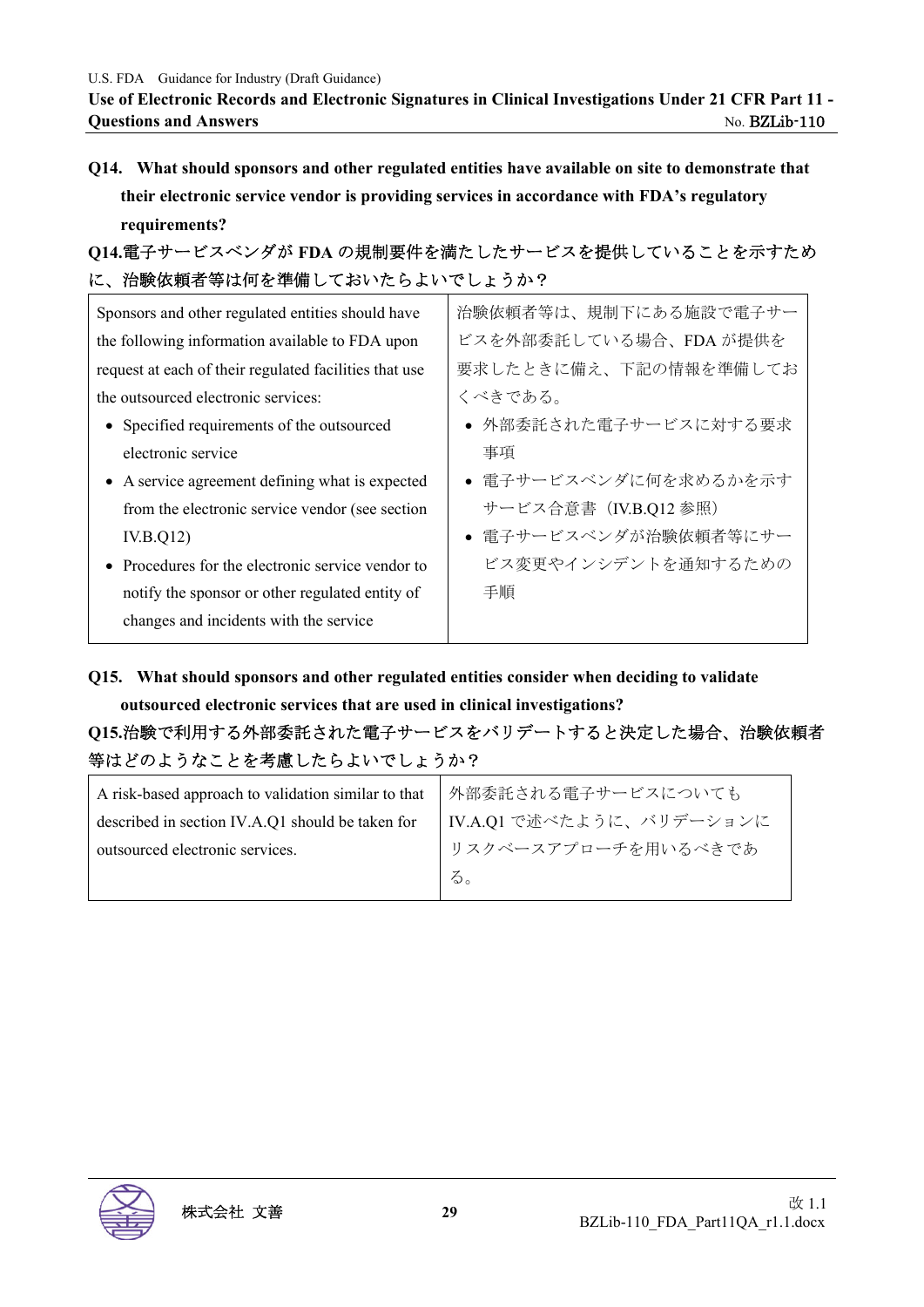### **Use of Electronic Records and Electronic Signatures in Clinical Investigations Under 21 CFR Part 11 - Questions and Answers** No. BZLib-110

| It is ultimately the responsibility of the sponsor or  | 外部委託された電子サービスが適切にバリデ  |
|--------------------------------------------------------|-----------------------|
| other regulated entity to ensure that the outsourced   | ートされていることを確実にする最終的な責  |
| electronic service is validated as appropriate.        | 任は治験依頼者等にある。治験依頼者等は電  |
| Sponsors and other regulated entities should obtain    | 子サービスベンダから、SOP、テスト結果及 |
| documentation from the electronic service vendor       | び外部委託される電子サービスの機能が意図  |
| that includes, but is not limited to, a description of | 通りであることを示すバリデーション記録等  |
| standard operating procedures and results of           | を説明する資料を入手すべきである。     |
| testing and validation to establish that the           |                       |
| outsourced electronic service functions in the         |                       |
| manner intended.                                       |                       |

## **Q16. Under what circumstances would FDA choose to inspect the electronic service vendor? Q16.** どのような状況で **FDA** は電子サービスベンダを査察対象にしますか?

| 一定の条件下でFDA は電子サービスベンダを  |
|-------------------------|
| 査察対象にすることがある。例えば FDA 管轄 |
| 下にあるサービスや機能を提供している、又は   |
| 提供したことがあるような場合である。例え    |
| ば、きわめて重要な治験で査察が必要になり、   |
| 要求される記録が治験依頼者にも治験実施施設   |
| にも無いとき、FDA の要求事項が満たされて  |
| いることを確実にするために、FDA はベンダ  |
| の施設で当該治験に関係する記録を査察する可   |
| 能性がある。治験実施期間中及び査察時に、規   |
| 制対象の記録を FDA に提供できることを確実 |
| にする最終的な責任は治験依頼者等にある。    |
|                         |
|                         |
|                         |

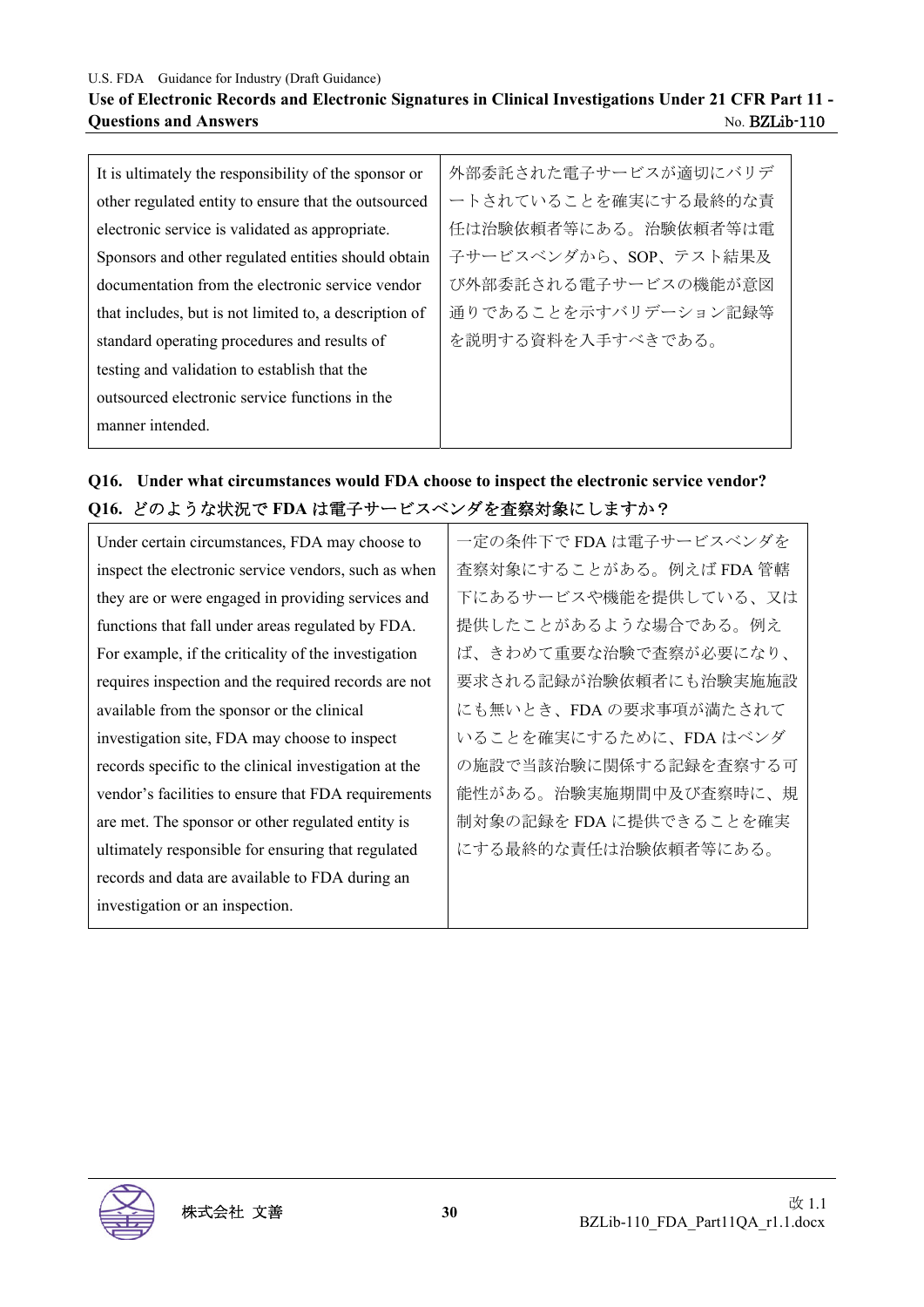| し. 土として医療の旋供のにのに利用される电丁ンステム                             |                                             |
|---------------------------------------------------------|---------------------------------------------|
| For the purposes of this guidance, electronic           | 本ガイダンスにおいて、医療を提供するために                       |
| systems used in the provision of medical care (e.g.,    | 用いられる電子システム (例:電子診療記録)                      |
| electronic health records (EHRs)) generally are         | は、一般的に                                      |
| systems that are (1) designed for medical care of       | (1) 治験に登録されていない患者への医療を提                     |
| patients not enrolled in a clinical investigation and   | 供するためのもので、かつ                                |
| (2) owned and managed by the institutions               | 医療を提供する医療機関により所有され<br>(2)                   |
| providing medical care. These electronic systems        | 管理されているもの                                   |
| may produce additional electronic records during        | とする。                                        |
| the course of patients' care (e.g., hospital admission  | これらの電子システムは患者への医療を通じ                        |
| records, electronic health records, pharmacy            | て、治験データとしても有用な新たな電子記録                       |
| records, laboratory records, imaging records,           | (例:入院記録、電子診療記録、投薬記録、ラ                       |
| electronic consultation records) that may be useful     | ボ記録、画像記録、電子相談記録)を生成する                       |
| for providing data in clinical investigations. As       | 場合がある。業界向けガイダンス「Electronic                  |
| provided in the guidance for industry Electronic        | Source Data in Clinical Investigations」でも述べ |
| Source Data in Clinical Investigations, FDA does        | たように FDA はこれらのシステムが Part 11                 |
| not intend to assess compliance of these systems        | に適合しているかどうかは評価しない <sup>24</sup> 。FDA        |
| with part $11.^{24}$ For more information on best       | 規制対象下の治験における電子診療記録のデー                       |
| practices for using data from EHRs in FDA-              | タを利用するためのベストプラクティスの詳細                       |
| regulated clinical investigations, see the draft        | は、業界向けのドラフトガイダンス「Use of                     |
| guidance for industry Use of Electronic Health          | Electronic Health Records Data in Clinical  |
| Records Data in Clinical Investigations." <sup>25</sup> | Investigations」 <sup>25</sup> を参照のこと。       |
|                                                         |                                             |

# **C. Electronic Systems Primarily Used in the Provision of Medical Care C.** 主として医療の提供のために利用される電子システム

<sup>25</sup> 最終化されると、本ガイダンスがこのトピックに関する FDA の最新の考え方を示すものとなる。



<sup>&</sup>lt;sup>24</sup> For more information, see the guidance for industry Electronic Source Data in Clinical Investigations. 24詳細については、業界向けガイダンス Computerized Systems Used in Clinical Investigations を参照のこと。 【訳注】このガイダンスの和訳については、http://www.azbil.com/jp/product/factory/support-training/validationsupport/index.html、及び https://bunzen.co.jp/library/からダウンロード可能である。<br><sup>25</sup> When final, this guidance will represent FDA's current thinking on this topic.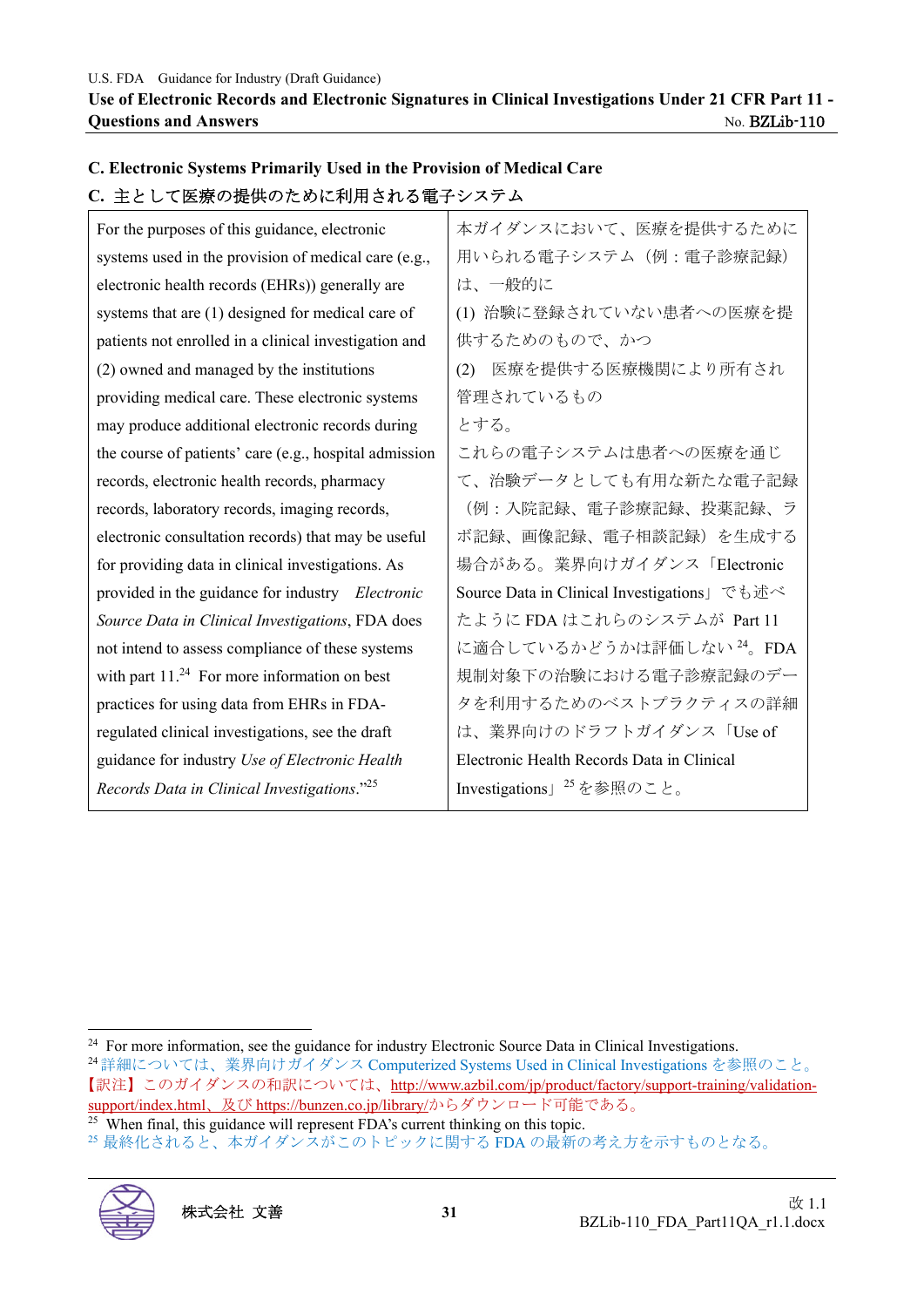# **D. Mobile Technology**

# **D.** モバイル技術

Sponsors and other regulated entities may use mobile technology during the course of a clinical investigation to capture, record, or transmit data directly from study participants. The recommendations in this section apply to mobile technology used in a clinical investigation whether that technology is provided by the sponsor or owned by the study participant (i.e., *bring your own device (BYOD)*). For the purposes of this guidance, mobile technology refers to portable electronic technology used in clinical investigations that allows for off-site and remote data capture directly from study participants and includes *mobile platforms*, *mobile applications* (*mobile apps*),<sup>26</sup> *wearable biosensors* and other remote and ingestible sensors, and other portable and implantable electronic devices.

治験依頼者等は、治験期間を通じて、治験参加 者から直接データを入手、記録、転送するため にモバイル技術を利用してもよい。本章の推奨 事項は、それが治験依頼者により提供されるか 治験参加者本人のもの(すなわち、*BYOD*)であ るかに拘わらず、治験で利用されるモバイル技 術に適用される。本ガイダンスにおいて、モバ イル技術は、治験で用いられる、治験参加者か ら直接、オフサイトや遠隔地からのデータ取得 を可能にする、携帯できる電子技術であり、<sup>モ</sup> バイルプラットフォーム、モバイルアプリケー ション<sup>26</sup>、ウェアラブルバイオセンサー等の、 携帯可能又はインプラント可能な装置の意味で 用いる。

<sup>26</sup>本ガイダンスにおいては、モバイルアプリとモバイル医療アプリとは区別していない。モバイル医療アプ リは FD&C 法の 201(h)の機器の定義に当てはまるものであり、規制される医療機器に対して補助的に用いら れるものである。詳細については業界及び FDA 職員向けガイダンス Mobile Medical Applications を参照のこ と。



<sup>&</sup>lt;sup>26</sup> For the purposes of this guidance, we do not distinguish between a mobile app and a "mobile medical app." A "mobile medical app" is a mobile app that meets the definition of device in section 201(h) of the FD&C Act and either

is intended to be used as an accessory to a regulated medical device or to transform a mobile platform into a regulated medical device. For more information, see the guidance for industry and Food and Drug Administration staff Mobile Medical Applications.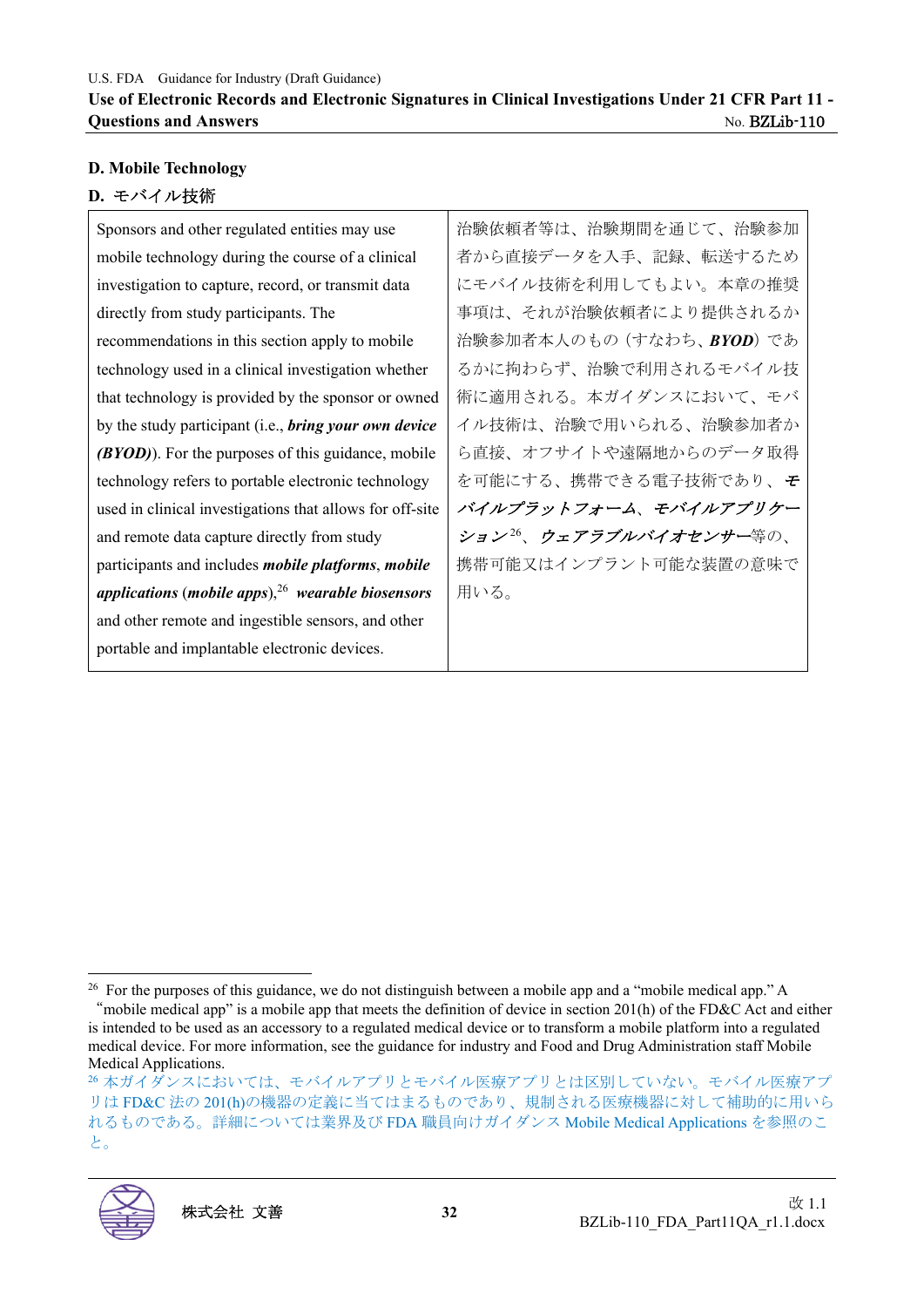# **Q17. What access controls should sponsors implement for mobile technology accessed by study participants for use in clinical investigations?**

# **Q17.**治験において利用される、治験参加者がアクセスするモバイル技術に対して、治験依頼者は どのようなアクセス管理を行えばよいでしょうか?

| Where possible, sponsors should ensure that basic<br>user access controls (e.g., identification (ID) code,<br>username and password combination, or electronic<br>thumbprints and other <i>biometrics</i> ) are implemented,<br>as appropriate, for mobile technology used by study<br>participants in clinical investigations. | 可能であれば、治験において治験参加者が利用<br>するモバイル技術について、治験依頼者は、基<br>本的なアクセス管理(例:IDコード、ユーザ<br>名、パスワードの組み合わせ、電子指紋認証等<br>のバイオメトリクス)が適切に実装されている<br>ことを確実にすべきである。 |
|---------------------------------------------------------------------------------------------------------------------------------------------------------------------------------------------------------------------------------------------------------------------------------------------------------------------------------|--------------------------------------------------------------------------------------------------------------------------------------------|
| Specifically, for mobile apps that rely on study                                                                                                                                                                                                                                                                                | 治験参加者の入力に依存するモバイルアプリで                                                                                                                      |
| participants' user entry, access controls must be in                                                                                                                                                                                                                                                                            | は、治験参加者により入力されたものであるこ                                                                                                                      |
| place to ensure that entries come from the study                                                                                                                                                                                                                                                                                | とを確実にするためのアクセス管理が設けられ                                                                                                                      |
| participant (see 21 CFR 11.10(d)). For wearable                                                                                                                                                                                                                                                                                 | なければならない (21 CFR 11.10(d)参照)。個々                                                                                                            |
| biosensors and other portable electronic devices                                                                                                                                                                                                                                                                                | の治験参加者による装着又は利用を意図したウ                                                                                                                      |
| intended for a single study participant to wear or use                                                                                                                                                                                                                                                                          | ェアラブルバイオセンサー等の携帯可能な電子                                                                                                                      |
| (e.g., small physiologic sensors with no display                                                                                                                                                                                                                                                                                | 機器(例:表示スクリーンのない小さな生理学                                                                                                                      |
| screen), basic user access controls may be difficult                                                                                                                                                                                                                                                                            | 的センサー)では、基本的なユーザアクセス管                                                                                                                      |
| to implement. In cases where access controls are                                                                                                                                                                                                                                                                                | 理を実装することは困難かもしれない。アクセ                                                                                                                      |
| impractical, sponsors should consider obtaining a                                                                                                                                                                                                                                                                               | ス管理が現実的ではない場合、治験依頼者は,治                                                                                                                     |
| signed declaration from the study participant                                                                                                                                                                                                                                                                                   | 験参加者から、本人のみが当該機器を利用する                                                                                                                      |
| confirming that the device will only be used by the                                                                                                                                                                                                                                                                             | 旨を記載した署名された宣言書を入手すること                                                                                                                      |
| study participant. Basic user access controls are not                                                                                                                                                                                                                                                                           | を検討すべきである。体内に取り込まれるセン                                                                                                                      |
| necessary when using ingestible sensors and                                                                                                                                                                                                                                                                                     | サーやインプラントされる電子機器について                                                                                                                       |
| implantable electronic devices.                                                                                                                                                                                                                                                                                                 | は、基本的なアクセス管理は不要である。                                                                                                                        |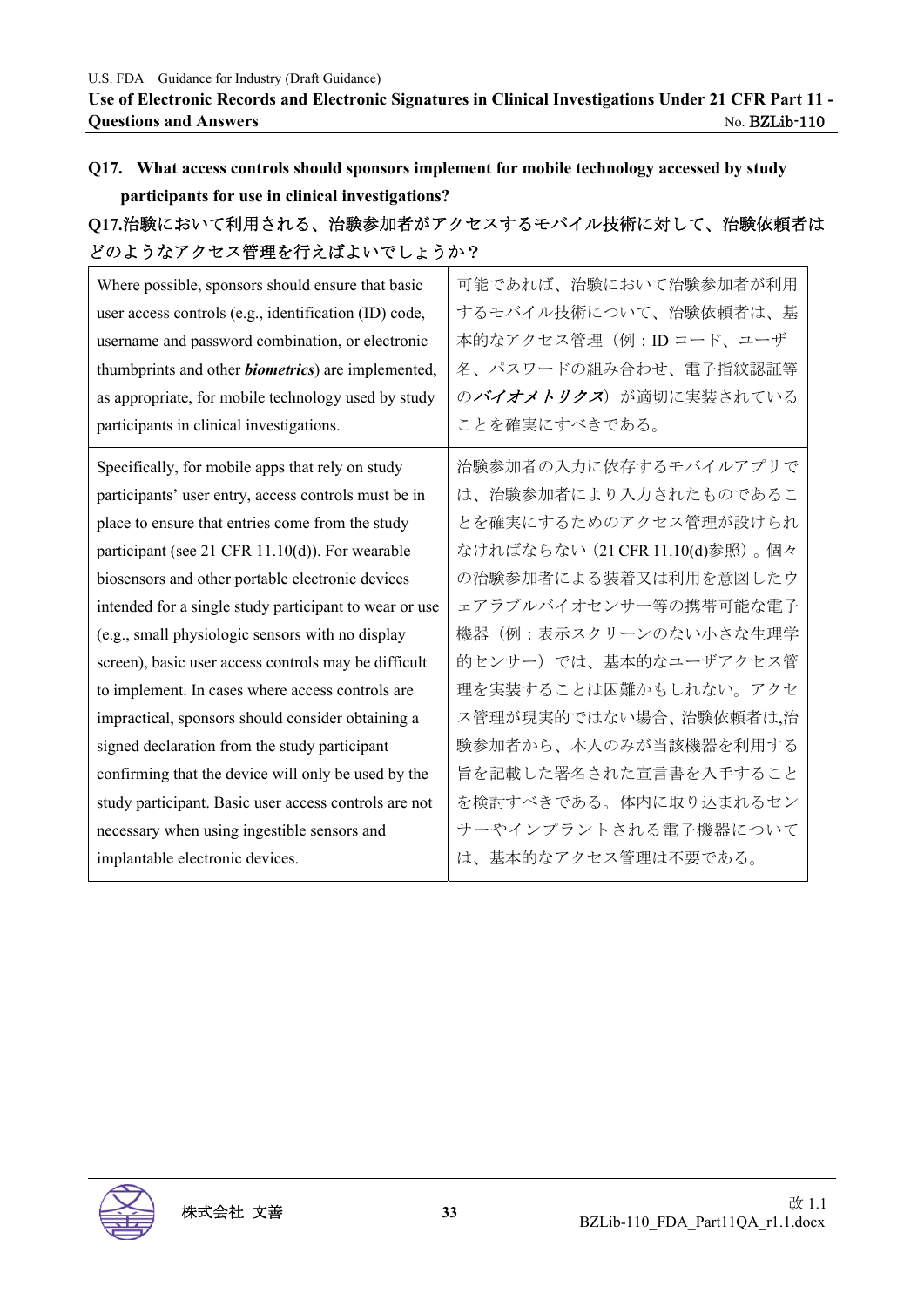# **Q18. When using mobile technology to capture data directly from study participants in clinical investigations, how do sponsors identify the data originator?**

# **Q18.** 治験参加者から直接データを入手するためにモバイル技術を利用するとき、データ発信者は どう識別したらよいでしょうか?

| For the purposes of recordkeeping, audit trail, and<br>inspection, each electronic <i>data element</i> should be<br>associated with an authorized data originator. The<br>data originator may be a person, a computer<br>system, a device, or an instrument that is<br>authorized to enter, change, or transmit data<br>elements via a secure protocol into the sponsor's<br>EDC system or into the electronic system of a<br>trusted proxy agent such as a contract research | 記録の管理、監査証跡及び査察のために、各<br>電子データ要素を、認可されたデータ発信者<br>に関連付ける必要がある。データ発信者と<br>は、治験依頼者の EDC システム又は(CRO<br>等の)信頼された代理人の電子システムに対<br>して、データ要素の入力、変更、安全なプロ<br>トコルによる伝送を、許可された人、コンピ<br>ュータシステム、機器、又は装置である <sup>27</sup> 。 |
|-------------------------------------------------------------------------------------------------------------------------------------------------------------------------------------------------------------------------------------------------------------------------------------------------------------------------------------------------------------------------------------------------------------------------------------------------------------------------------|--------------------------------------------------------------------------------------------------------------------------------------------------------------------------------------------------------------|
| organization. <sup>27</sup><br>If a study participant who is using the mobile<br>technology actively participates in the performance<br>measure by entering and submitting data to the<br>sponsor's EDC system (e.g., when using an ePRO<br>app or when performing visual acuity testing), the<br>study participant should be identified as the data<br>originator.                                                                                                           | モバイル技術を利用する治験参加者が治験依<br>頼者の EDC システムにデータを入力・提出す<br>ることで能動的にパフォーマンス計測に参加<br>する (例: ePROアプリを利用する、視力検<br>査を実施する)とき、データ発信者は治験参<br>加者となる。                                                                         |

<sup>27</sup> See footnote 24.

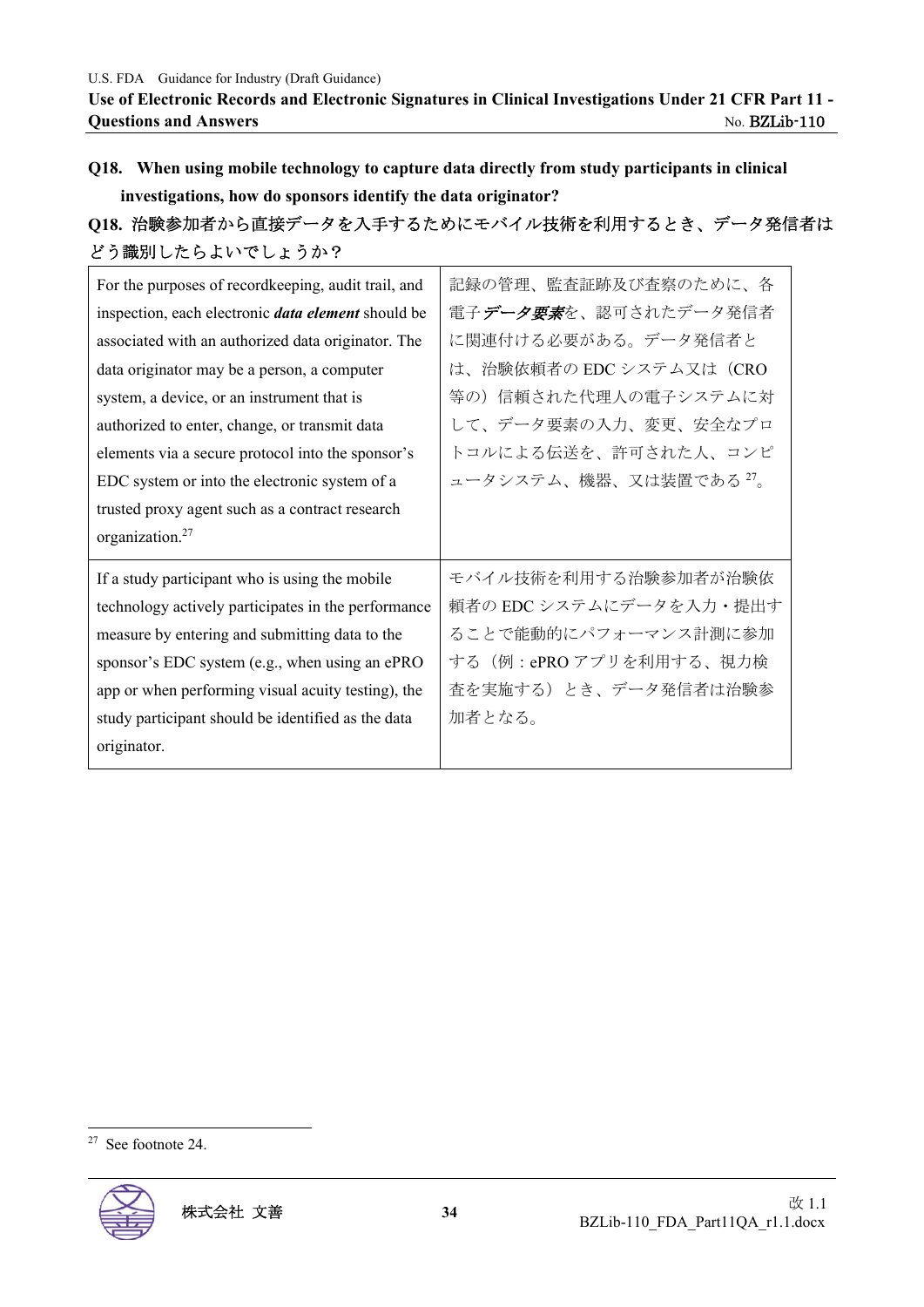## **Use of Electronic Records and Electronic Signatures in Clinical Investigations Under 21 CFR Part 11 - Questions and Answers** No. BZLib-110

| If the mobile technology, such as an activity                | 活動量計やグルコースセンサー等、データが、   |
|--------------------------------------------------------------|-------------------------|
| tracker or a glucose sensor, transmits data                  | 自動的にモバイル技術から人を介さずに、治験   |
| automatically to the sponsor's EDC system                    | 依頼者の EDC システムに転送される場合、デ |
| without any human intervention, the mobile                   | ータ発信者はモバイル技術となる。このような   |
| technology should be identified as the data                  | 場合、そのモバイル技術がデータ要素の発信者   |
| originator. In these cases, a <i>data element identifier</i> | であることを自動的に特定できるようにする    |
| should be created that automatically identifies the          | ためのデータ要素識別子 (例:名称、型) を生 |
| particular mobile technology (e.g., name and type)           | 成する必要がある。データ要素に関連する情報   |
| as the originator of the data element. Information           | としては、データ要素の発信者、入力日時、当   |
| associated with a data element includes the origin           | 該データ要素に係る治験参加者の ID 等があ  |
| of the data element, the date and time of entry, and         | る。〔このデータ要素識別子を〕いったん電子   |
| the ID number of the study participant to whom               | システムで設定したら、その値は変更すべきで   |
| the data element applies. Once set by the electronic         | はない28。                  |
|                                                              |                         |
| system, this value should not be alterable in any            |                         |
| way. $^{28}$                                                 |                         |
| In some cases, data from the mobile technology               | 場合によっては、モバイル技術からのデータ    |
| may be obtained in the course of medical care and            | が医療の過程で収集されたり、手動又は自動    |
| may be entered manually or automatically into an             | で電子診療記録に入力されたりする。そして    |
| EHR. The EHR data may, in turn, be used in a                 | その電子診療記録のデータが治験に利用さ     |
| clinical investigation and entered into the                  | れ、治験依頼者の EDC システムに入力される |
| sponsor's EDC system. In this situation,                     | こともある。そのような場合は、データ発信    |
| identifying the EHR as the data originator is                | 者を電子診療記録にすることで構わない。と    |
| sufficient because sponsors are not expected to              | いうのは治験依頼者には、患者の電子診療記    |
| know the details about all of the users and mobile           | 録情報の全てのユーザやモバイルヘルス技術    |
| health technologies that contribute information to           | といった詳細知識を有することは、期待され    |

<sup>28</sup> See footnote 24.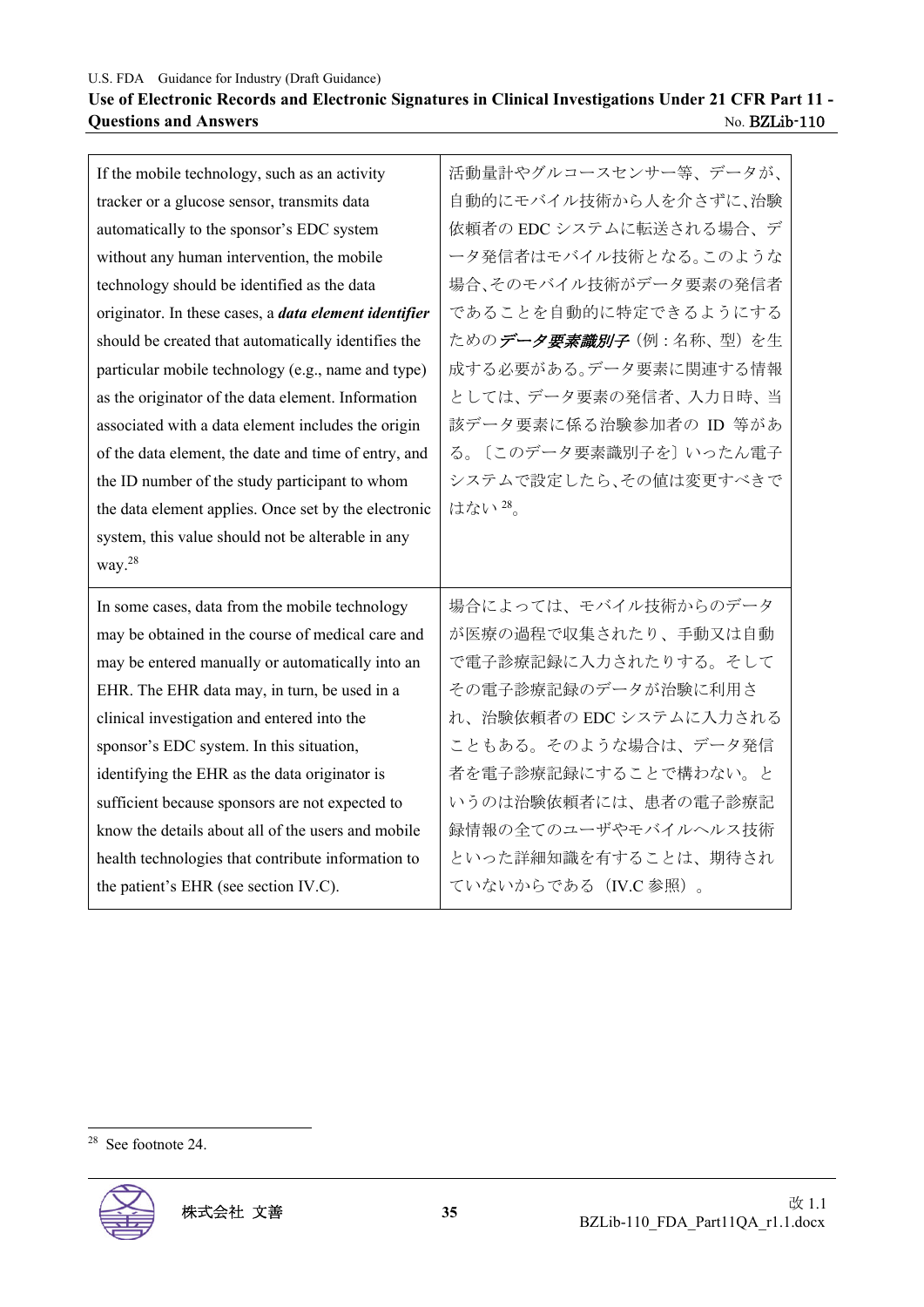#### **Use of Electronic Records and Electronic Signatures in Clinical Investigations Under 21 CFR Part 11 - Ouestions and Answers** No. BZLib-110

The sponsor should develop, maintain, and make available a list of authorized data originators. When identification of data originators relies on usernames and unique passwords, controls must be employed to ensure the security and the integrity of the authorized usernames and passwords (see 21 CFR 11.10(d)). When electronic thumbprints or other biometrics are used in place of username and password combinations, controls must be designed to ensure that the biometric identifier cannot be used by anyone other than the identifier's owner (see  $\S$  11.200(b) and section V.Q27).<sup>29</sup>

治験依頼者は、承認されたデータ発信者の一 覧を作成、維持し、閲覧できるようにしてお く必要がある。データ発信者の ID としてユ ーザ名とユニークなパスワードを利用するの であれば、認可されたユーザ名とパスワード のセキュリティ及びインテグリティを確実に するための管理を設けなければならない (21 CFR 11.10(d)参照)。ユーザ名とパスワード の代わりに電子指紋等のバイオメトリクスを 利用するとき、バイオメトリクスによる識別 が所有者以外に利用されないことを確実にす るよう管理を設計しなければならない(§ 11.200(b) 及び V.O27 参照)<sup>29</sup>。

## **Q19. Does FDA consider the mobile technology to contain the source data? Q19. FDA** はモバイル技術に原データが含まれると考えていますか?

| When mobile technology is used in a clinical         | 治験において、モバイル技術を介して治験参    |
|------------------------------------------------------|-------------------------|
| investigation to capture, record, and transmit       | 加者から直接治験に関連するデータを取得、    |
| study-related data directly from study participants, | 記録、転送するとき、治験依頼者の EDC に転 |
| the data are collected and stored, perhaps for very  | 送されるまでのほんの短い間、データはモバ    |
| short periods of time on the mobile technology       | イル技術上に収集され、格納される。場合に    |
| before being transmitted to the sponsor's EDC        | よっては、データが、治験依頼者の EDC シス |
| system. In some cases, the data may pass             | テムに届く前に、様々な電子ハブやゲートウ    |
| temporarily through various electronic hubs or       | ェイを一時的に経由するかもしれない。この    |
| gateways before reaching the sponsor's EDC           | ような場合、原データの場所を特定すること    |
| system. This could make the location of the source   | は難しくなる。                 |
| data difficult to determine.                         |                         |

<sup>29</sup> See footnote 24.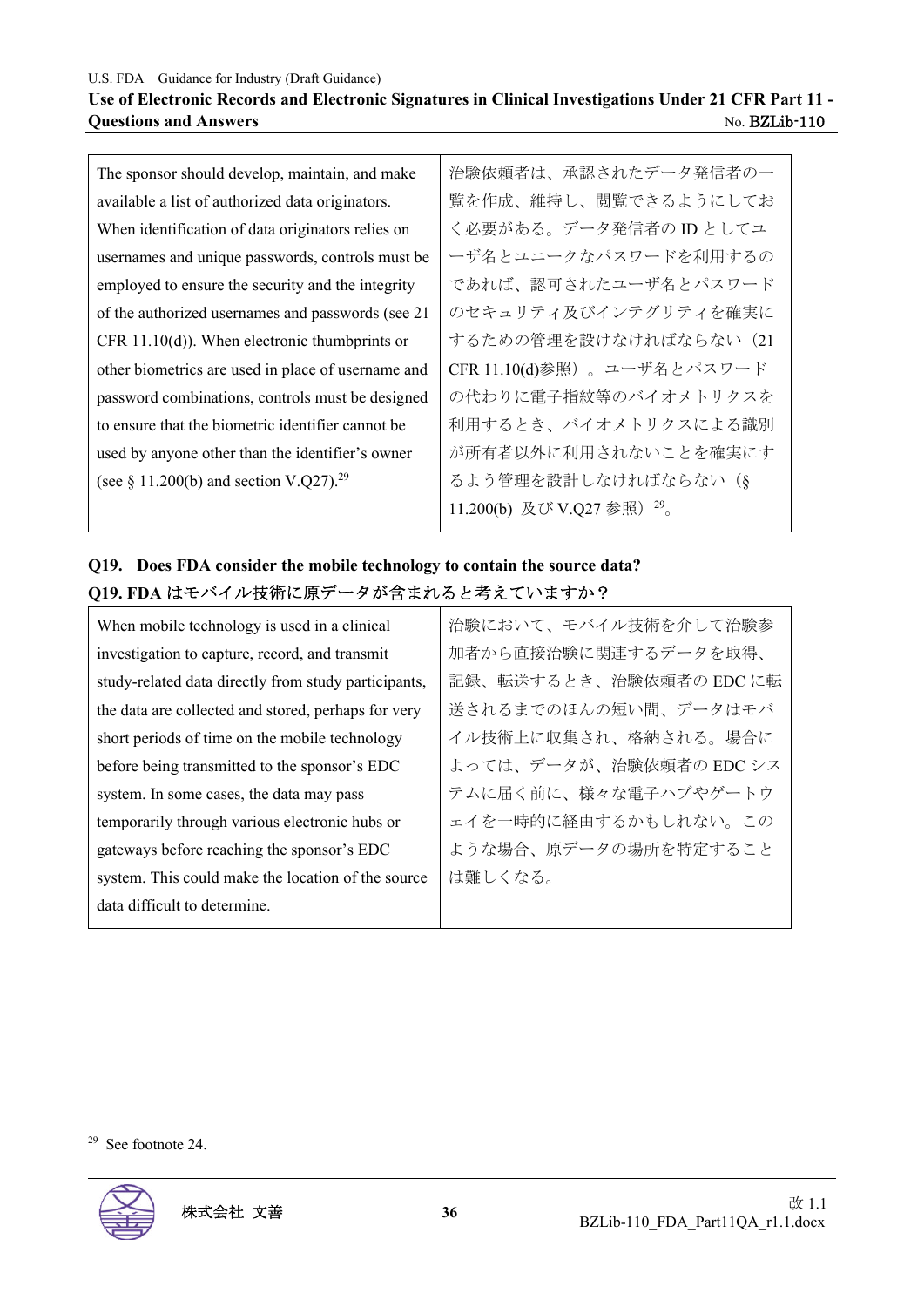#### **Use of Electronic Records and Electronic Signatures in Clinical Investigations Under 21 CFR Part 11 - Ouestions and Answers** No. BZLib-110

FDA considers source data as data that are first recorded in a permanent manner. In general, for data collected directly from study participants through mobile technology, the first permanent record is located in the sponsor's EDC system or the EHR, and not in the mobile technology. FDA does not intend to inspect each individual mobile technology used in a clinical investigation to capture, record, and transmit data directly from study participants because access controls (see section IV.D.Q17), audit trails (see section IV.D.Q20), and validation (see section IV.D.Q21) that would be applied would help ensure the reliability of the data. FDA の考えでは、原データとは、最初に永続 的な方法で記録されたデータである。一般的 に、モバイル技術により治験参加者から直接 収集されるデータについては、最初の永続的 な記録は、治験に用いられ治験参加者から直 接データを取得、記録、転送するモバイル技 術というよりは、治験依頼者の EDC システム 又は電子診療記録に存在する。FDA として は、治験で用いられ治験参加者から直接デー タを収集、記録、伝送するモバイル技術を 個々に査察する意図はない。なぜならば、適 用されるアクセス管理(IV.D.Q17 参照)、監 査証跡 (IV.D.Q20 参照)及びバリデーショ ン (IV.D.O21 参照) によりデータの信頼性が 確保できるからである。

**Q20. What should sponsors consider when implementing audit trails on data obtained directly from study participants using the mobile technology in the clinical investigation?** 

**Q20.** 治験においてモバイル技術を用いて治験参加者から直接収集したデータに対して監査証跡を 実装する際にどのようなことを考慮すべきでしょうか?

| When data are copied or transmitted directly from     | モバイル技術から治験依頼者の EDC システム |
|-------------------------------------------------------|-------------------------|
| the mobile technology to the sponsor's EDC system     | に直接、又は電子診療記録経由でデータがコピ   |
| or from the mobile technology to the EHR and then     | ー又は転送されるとき、治験依頼者の EDC シ |
| to the sponsor's EDC system, the audit trail begins   | ステムにデータが入力された時点から監査証跡   |
| at the time the data enter the sponsor's EDC system.  | 〔の取得〕が開始される。治験依頼者の EDC  |
| The sponsor's EDC system should capture the date      | システムでは、データが EDC システムに入力 |
| and time that the data enter the EDC system and       | された日時及びデータ発信者のID (すなわ   |
| identification of the data originator (i.e., study    | ち、治験参加者、モバイル技術、又は電子診療   |
| participant, mobile technology, or EHR). In           | 記録)を記録すべきである。さらに、計測され   |
| addition, the date and time that the measurement      | た日時が、EDCシステムに入力された日時と   |
| was made should be recorded and available to FDA      | 異なる場合、計測された日時も記録し、FDA   |
| at the time of inspection if it differs from the date | の査察時に閲覧可能とすべきである。       |
| and time the data enter the EDC system.               |                         |

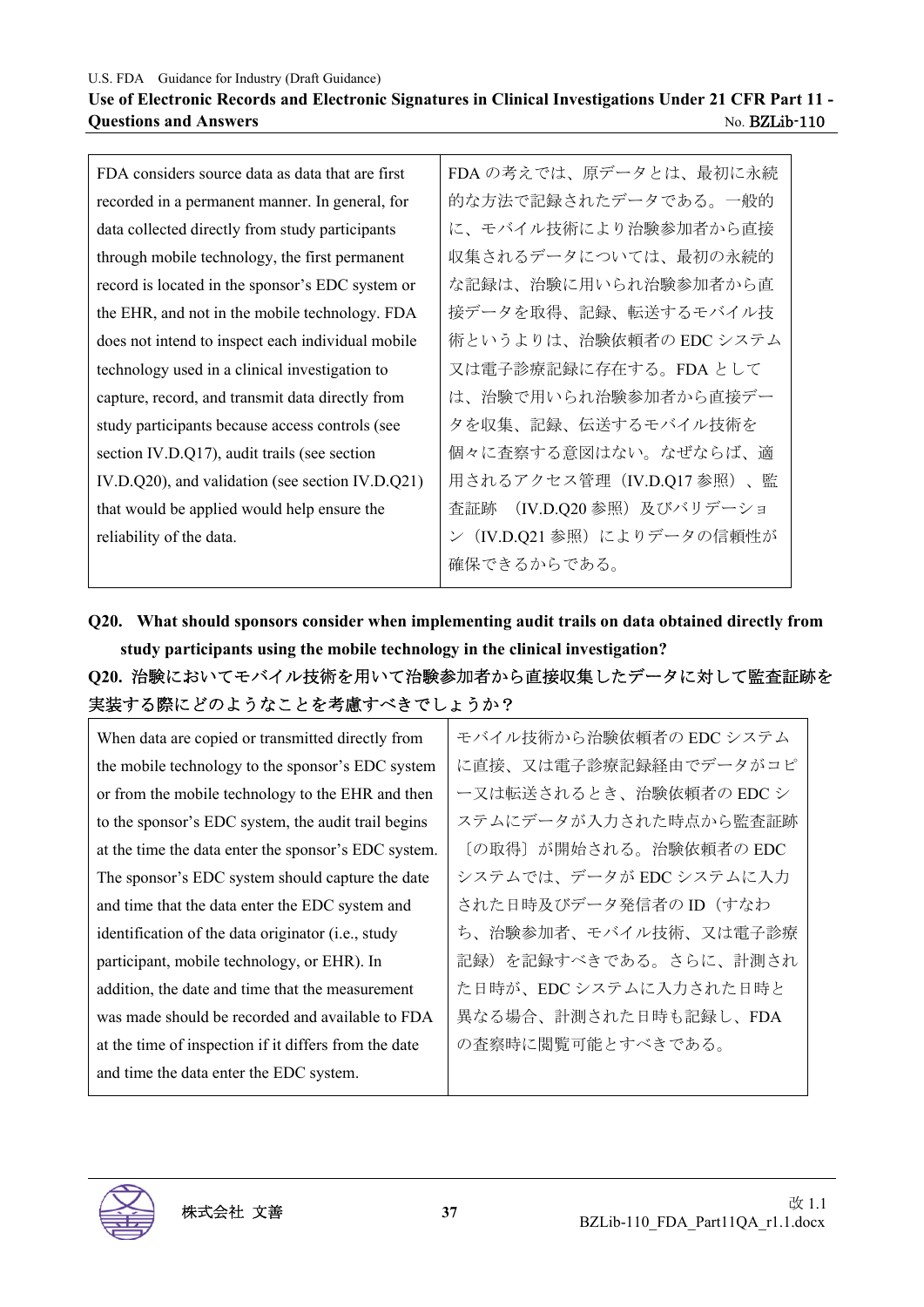## **Use of Electronic Records and Electronic Signatures in Clinical Investigations Under 21 CFR Part 11 - Questions and Answers** No. BZLib-110

| 治験参加者がパフォーマンス計測に能動的に参<br>加し、モバイルプラットフォーム(例:タブレ<br>ットコンピュータ、スマートフォン)等の携帯<br>機器に手動でデータ入力する場合、治験依頼者<br>の EDC システムにデータが転送されるまでの<br>間に、認可されない変更が行われないようモバ<br>イル技術を設計すべきである。 |
|------------------------------------------------------------------------------------------------------------------------------------------------------------------------|
| データが治験依頼者の EDC システムに転送さ                                                                                                                                                |
| れた後は、変更することを認可された治験責任                                                                                                                                                  |
| 医師又は権限委譲された治験担当者のみがデー                                                                                                                                                  |
| タの変更や修正を行うべきである。変更・修正                                                                                                                                                  |
| されたデータ要素のデータ要素識別子には、変                                                                                                                                                  |
| 更日時、データ発信者、変更理由が反映される                                                                                                                                                  |
| べきである。データを変更・修正する場合は、                                                                                                                                                  |
| 以前の入力が消去されないようにする必要があ                                                                                                                                                  |
| る。治験責任医師は、データがアーカイブされ                                                                                                                                                  |
| るか、又はFDAに提出される前に、各治験参                                                                                                                                                  |
| 加者の完全な eCRF をレビューし、電子署名す                                                                                                                                               |
| べきである。電子署名の利用にあたっては Part                                                                                                                                               |
| 11 に準拠しなければならない (V 参照) 。                                                                                                                                               |
|                                                                                                                                                                        |
|                                                                                                                                                                        |

<sup>30</sup> See footnote 24.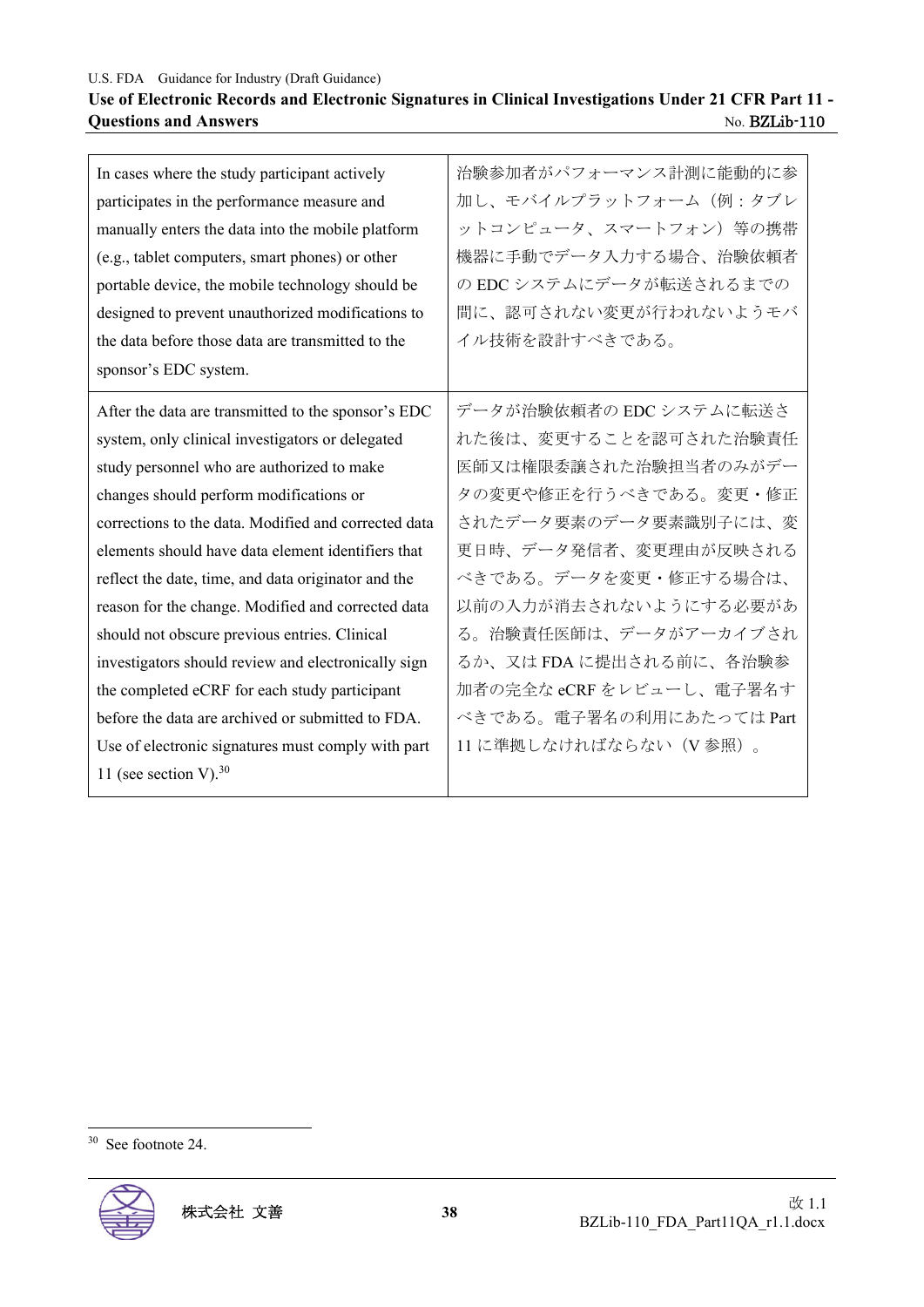# **Q21. What should sponsors consider when using a risk-based approach to validation of mobile technology used in clinical investigations?**

# **Q21.** 治験に利用されるモバイル技術のバリデーションにリスクベースアプローチを用いる際に治 験依頼者はどのようなことに注意すればよいでしょうか?

| モバイル技術のバリデーションとは、モバイ      |
|---------------------------|
| ル技術が、正確で信頼のできる完全な記録を      |
| 生成するためのデータを、着実に取得・転送・     |
| 記録できることを確実にすることである。例      |
| えば、ウェアラブルバイオセンサーで血糖値      |
| が 87mg/dL であることを検出するとき、バリ |
| デーションでは、データが正確に、着実に取得     |
| され、転送され、EDC 治験依頼者の EDC シス |
| テムに記録されることを確実にする。治験依      |
| 頼者はモバイル技術を治験に利用する前にバ      |
| リデートしておくべきである。さらに、治験依     |
| 頼者は機器及びソフトウェアの更新が、治験      |
| 依頼者の EDC システムに取り込まれるデータ   |
| の信頼性に影響を与えないことを確実にすべ      |
| きである。                     |
|                           |

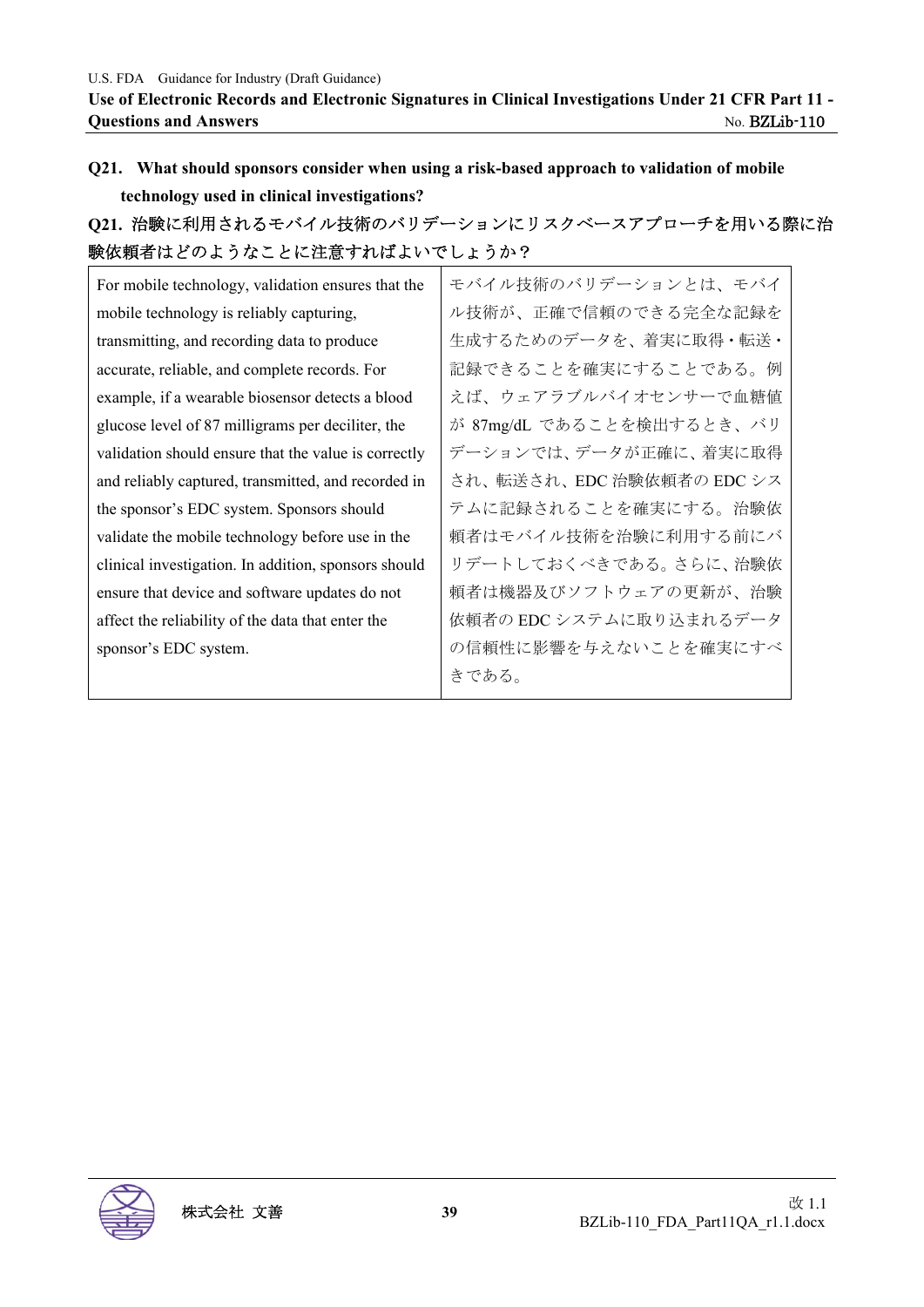#### U.S. FDA Guidance for Industry (Draft Guidance) **Use of Electronic Records and Electronic Signatures in Clinical Investigations Under 21 CFR Part 11 - Questions and Answers** No. BZLib-110

| Part 11 規制ではウェアラブルバイオセンサー、          |
|-------------------------------------|
| モバイルアプリや携帯機器のパフォーマンス                |
| (すなわち、設計された通りに計測する能力)               |
| については触れていない。例えば、活動量計が               |
| 正確に、着実に歩いた歩数を計測できるかど                |
| うかはバリデーションの対象とはならない。                |
| 治験においてモバイル技術のパフォーマンス                |
| が極めて重要であるとしても、特定のバイオ                |
| マーカーや身体活動を計測するよう設計され                |
| た特定のモバイル技術に対する推奨事項は本                |
| ガイダンスの適用範囲外である。FFDCA 法              |
| (21 U.S.C. 321(h)) の 201(h)で定められた機器 |
| の定義に当てはまるモバイル技術について                 |
| は、別の規制や方針が適用される。                    |
|                                     |
|                                     |
|                                     |

**Q22. What security safeguards should sponsors implement to ensure security and confidentiality of data when mobile technology is used to capture, record, and transmit data directly from study participants in clinical investigations?** 

**Q22.** 治験において、治験参加者が直接データを取得、記録、転送するためにモバイル技術を用い るとき、セキュリティ及び機密性を確保するために、どのようなセキュリティ保護策を設ければ よいでしょうか?

| The mobile technology must ensure the security and    | 治験にモバイル技術を用いるときは、データの             |
|-------------------------------------------------------|-----------------------------------|
| confidentiality of the data when the technology is    | セキュリティ及び機密性を確実にしなければな             |
| used in clinical investigations (see 21 CFR 11.10     | らない (21 CFR 11.10 及び 11.30 参照)。治験 |
| and 11.30). If the data are transmitted wirelessly    | において、無線によりデータがモバイル技術か             |
| from the mobile technology to the sponsor's EDC       | ら治験依頼者の EDC システムへ転送される場           |
| system in a clinical investigation, the data must be  | 合、データを保管時及び伝送時に暗号化し、傍             |
| encrypted at rest and in transit to prevent access by | 受しようとする者や悪意を持つ者からのアクセ             |
| intervening or malicious parties (see $\S$ 11.30).    | スを防がなければならない (§11.30参照)。          |

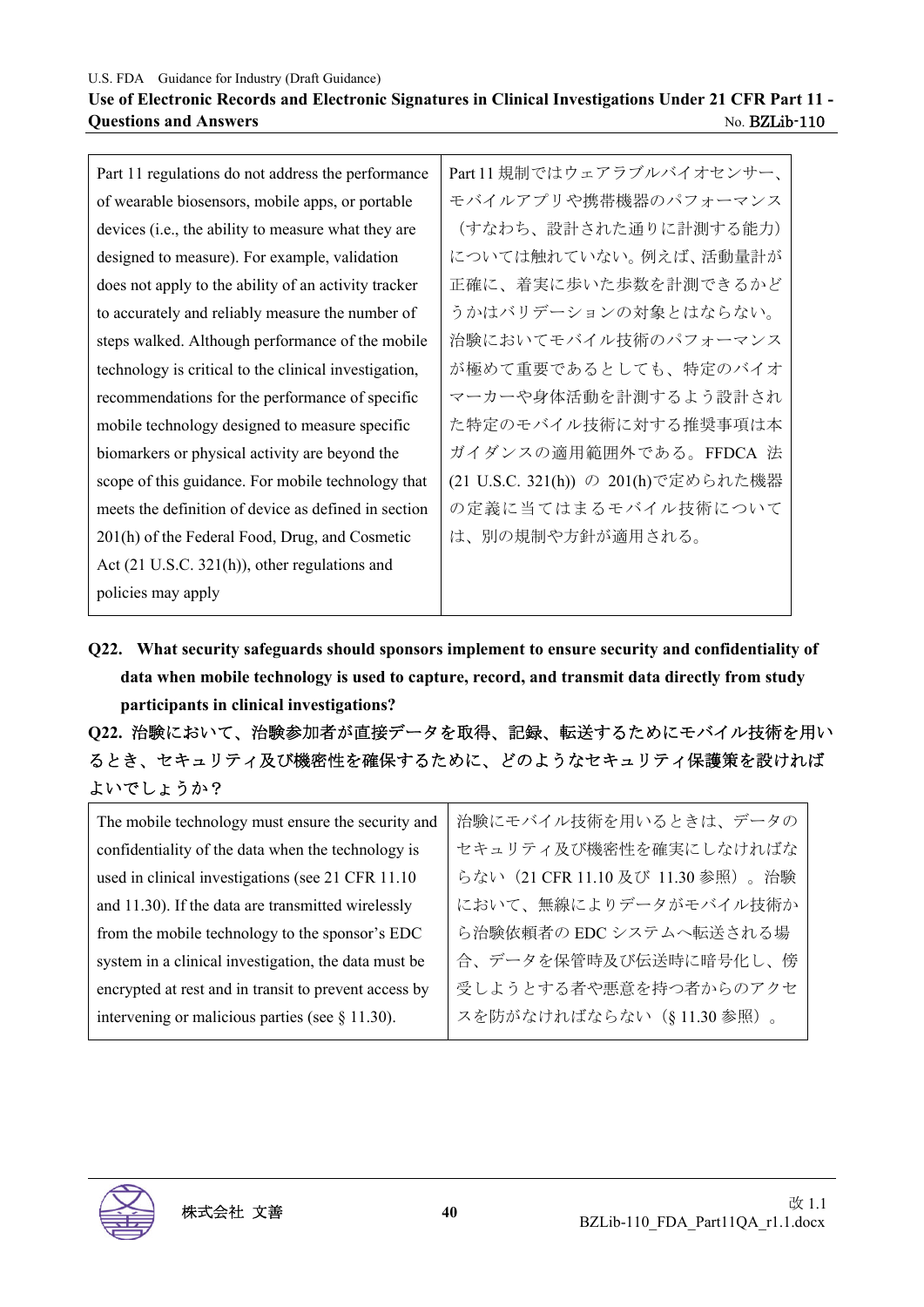### **Use of Electronic Records and Electronic Signatures in Clinical Investigations Under 21 CFR Part 11 - Questions and Answers** No. BZLib-110

| For wearable biosensors and other portable or       | ウェアラブルバイオセンサーや他の携帯又はイ     |
|-----------------------------------------------------|---------------------------|
| electronic implantable devices, data encryption may | ンプラント可能な電子機器においては、データ     |
| be sufficient to ensure the security and            | のセキュリティと機密性を確実にするために      |
| confidentiality of the data. On the other hand,     | は、データを暗号化することで十分であろう。     |
| additional controls may be important when using     | その一方で、モバイルアプリやモバイルプラッ     |
| mobile apps and mobile platforms. In addition to    | トフォームを利用するときは追加的な管理が重     |
| having encryption and basic user access controls in | 要となる。暗号化や基本ユーザアクセス管理      |
| place (see section IV.D.Q17), sponsors should       | (IV.D.Q17参照)を設けることに加え、治験依 |
| consider implementing additional security           | 頼者は下記の追加的なセキュリティ保護策の実     |
| safeguards as follows:                              | 装を検討すべきである。               |
| • Remote wiping and remote disabling                | ● 遠隔操作による消去及び無効化          |
| • Disable function for installing and using file-   | • ファイル共有アプリをインストール及び利     |
| sharing applications                                | 用する機能の無効化                 |
| Firewalls<br>$\bullet$                              | ● ファイアウォール                |
| • Procedures and processes to delete all stored     | ● モバイル技術を廃棄又は再利用する前に、     |
| health information before discarding or reusing     | すべての、格納されている医療情報を削除       |
| the mobile device                                   | するための手順及びプロセス             |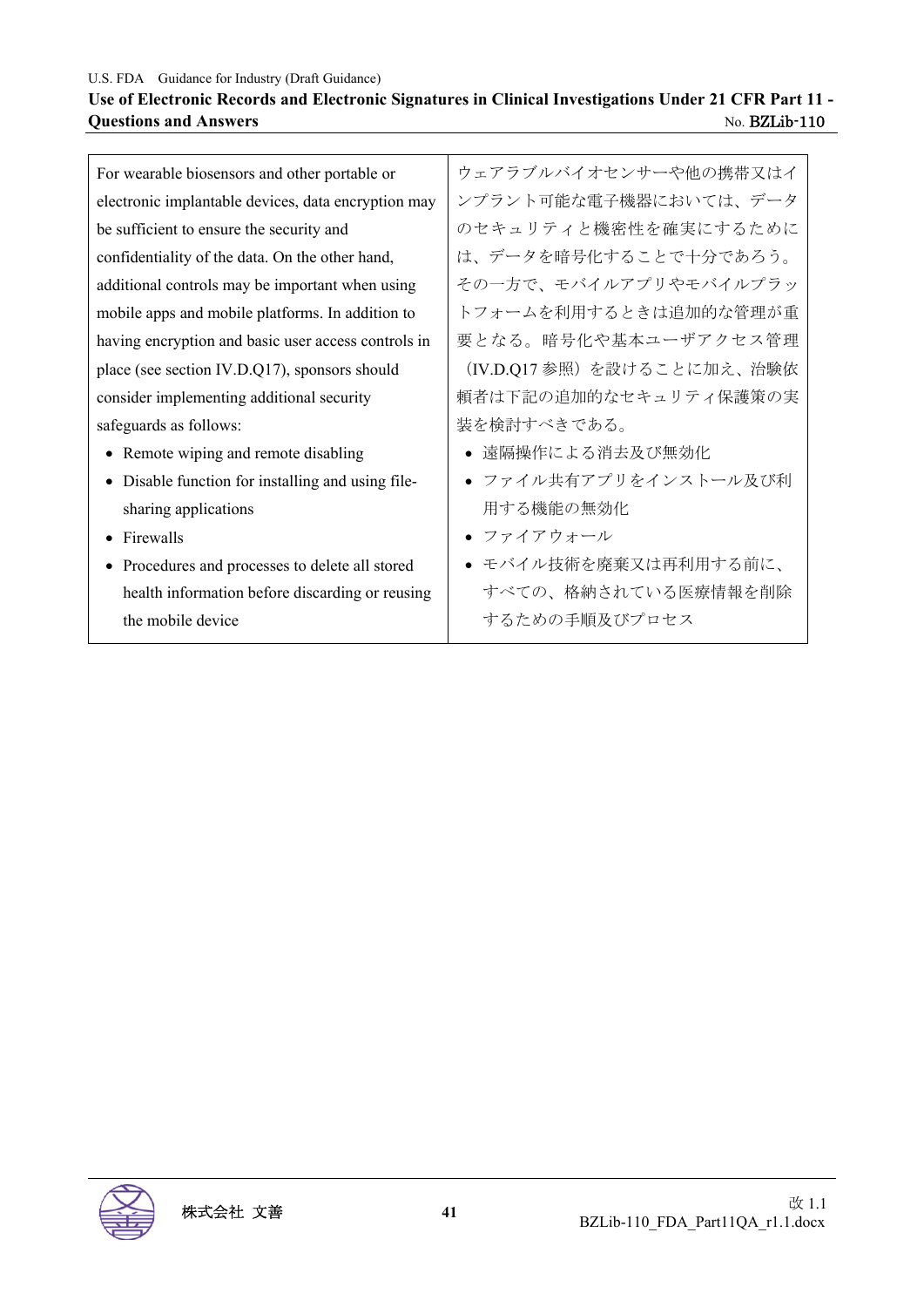**Q23. Does FDA expect sponsors, clinical investigators, study personnel, and study participants to be trained on the use of a specific mobile technology if the technology is used in a clinical investigation?** 

**Q23.**治験においてモバイル技術を使う場合、**FDA** は、治験依頼者、治験責任医師、治験関係者、 及び治験参加者が、当該モバイル技術の利用についてトレーニングされることを期待しています か?

| Yes. Sponsors, clinical investigators, study             | その通り。治験依頼者、治験責任医師、治験関          |
|----------------------------------------------------------|--------------------------------|
| personnel, and study participants must be                | 係者、及び治験参加者は、治験で用いるモバイ          |
| adequately trained on the use of any mobile              | ル技術の利用について適切にトレーニングされ          |
| technology they will use in a clinical investigation     | なければならない (21 CFR 11.10(i)参照)。ト |
| (see $21$ CFR $11.10(i)$ ). Training should occur before | レーニングは、モバイル技術の利用を始める           |
| the use of the mobile technology and whenever            | 前、及び治験期間中にモバイル技術に対して変          |
| changes are made (e.g., software or system               | 更(例:ソフトウェアやシステムのアップグレ          |
| upgrades) to the mobile technology during the            | ード)がある度に行われるべきである。さら           |
| course of the clinical investigation. In addition,       | に、複雑で、治験実施に対するリスクの高いシ          |
| clinical investigators and study personnel should        | ステムについては、治験責任医師及び治験担当          |
| periodically reassess and retrain study participants,    | 者は定期的に再評価し、必要に応じて治験参加          |
| as necessary, on systems that are more complex or        | 者を再トレーニングすべきである。               |
| that pose a higher risk to the conduct of the study.     |                                |

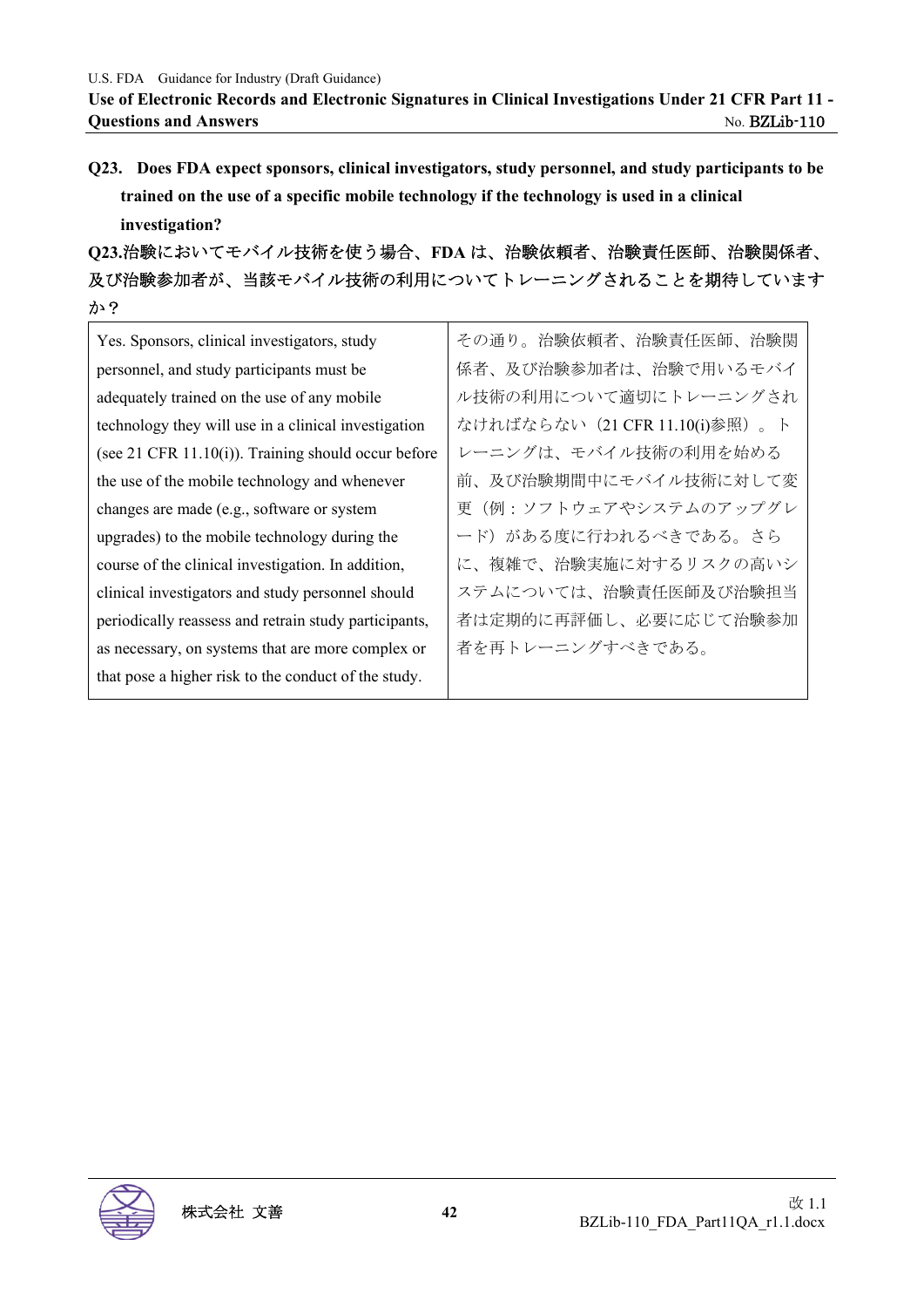# **E. Telecommunication Systems E.** 遠距離通信システム

| Clinical investigators and study personnel may use    | 治験責任医師及び治験関係者は、治験実施期間     |
|-------------------------------------------------------|---------------------------|
| many different types of telecommunication systems,    | を通じて、治験参加者と連絡を取る際に電話、     |
| such as telephones, email, live chat, and             | 電子メール、ライブチャット、遠隔医療、ビデ     |
| telemedicine or video conferencing systems to         | オ会議等、様々な異なる遠距離通信システムを     |
| communicate with study participants during the        | 用いている可能性がある。治験責任医師及び治     |
| conduct of clinical investigations. Clinical          | 験担当者は、治験参加者とのやりとりを通じて     |
| investigators and study personnel may record study-   | 収集した治験に関連するデータを、治験参加者     |
| related data obtained during the course of the        | の診療記録又は CRF のいずれに記録してもよ   |
| communications in the study participant's health      | $V_{0}$                   |
| record or in the case report form.                    |                           |
| When these telecommunication systems are              | 遠距離通信システムが双方向であり、リアルタ     |
| interactive and used for real-time communication,     | イムなやりとりに用いられるとき、このやりと     |
| the interactions are regarded as similar to face-to-  | りは対面のやりとりと同様であるとみなされる     |
| face interactions (i.e., the clinical investigator or | (すなわち、治験責任医師又は治験担当者が、     |
| study personnel and the study participant actively    | 治験参加者と、音声、ビデオ、等のライブチャ     |
| participate in real-time communication through        | ット通信を通じて、能動的に、リアルタイムに     |
| audio, video, and other live chat communication),     | 参加する)ため、Part 11 規制は遠距離通信シ |
| and part 11 regulations do not apply to the           | ステムには適用されない。このようなやりとり     |
| telecommunication system. In these interactions,      | において、治験参加者の声を聞いたり、姿を見     |
| there is an opportunity to hear or see the study      | たりする、又はテキストがどこから得られたか     |
| participant or to query the source of the text to     | 問い合わせる機会があることから、治験責任医     |
| confirm that the study participant who is interacting | 師とやりとりをしている治験参加者が、<br>〔実際 |
| with the investigator is the study participant        | に〕治験に参加している者であることを確認で     |
| participating in the study.                           | きるであろう。                   |

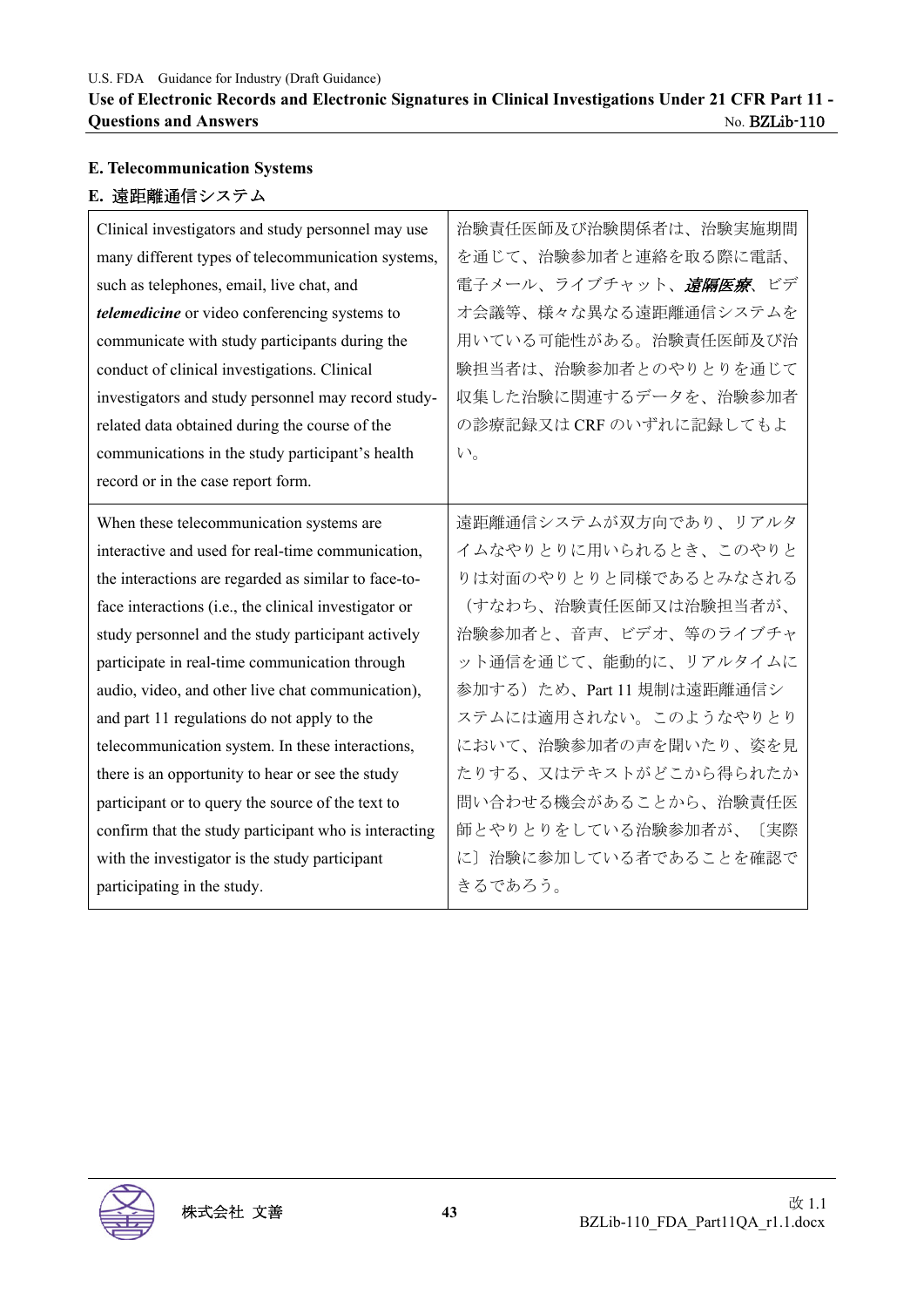#### **Use of Electronic Records and Electronic Signatures in Clinical Investigations Under 21 CFR Part 11 - Questions and Answers** No. BZLib-110

| When these interactive telecommunication systems       | 原データを永続的に記録する際にこのような双    |
|--------------------------------------------------------|--------------------------|
| are used to record source data in a permanent          | 方向的な遠距離通信システムを用い、後日、双    |
| manner, allowing the interactive communication         | 方向コミュニケーションやデータについて治験    |
| and data to be reviewed at a later date by the         | 依頼者、治験責任医師、治験関係者や FDA がレ |
| sponsor, clinical investigator, study personnel, and   | ビューできるようにする場合、治験依頼者等は、   |
| FDA, sponsors and other regulated entities should      | 記録の信頼性、機密性及びプライバシーが確実    |
| consider whether there are adequate controls in        | に確保されるような適切な管理が設けられてい    |
| place to ensure that the reliability, confidentiality, | るかどうかを検討しておくべきである。また、    |
| and privacy of records are preserved. Sponsors         | 治験依頼者は、ユーザ認証を確実にし、原デー    |
| should also consider the processes that are in place   | タの変更を防止するために設けるプロセスを検    |
| to ensure user authentication and to prevent           | 討しておくべきである。              |
| alteration of source data.                             |                          |

# Ⅴ**. ELECTRONIC SIGNATURES**

#### Ⅴ**.** 電子署名

| An electronic signature is a computer data                   | 電子署名は、手書き署名と同等の法的拘束力が      |
|--------------------------------------------------------------|----------------------------|
| compilation of any symbol or series of symbols               | あるものとして本人が実行、採用、承認する記      |
| executed, adopted, or authorized by an individual to         | 号に対応するコンピュータデータの集まりであ      |
| be the legally binding equivalent of the individual's        | $\lesssim$ (§ 11.3(b)(7)). |
| handwritten signature (§ 11.3(b)(7)). In general, a          | 一般的に、署名が電子的だからという理由だけ      |
| signature may not be denied legal effect or validity         | でその法的効果や有効性が否定されることはな      |
| solely because it is in electronic format, and a             | い。また、契約等の取引の記録が、その作成過      |
| contract or other record relating to a transaction           | 程において電子署名や電子記録が使われたから      |
| may not be denied legal effect, validity, or                 | という理由だけで、その法的効果、有効性、法      |
| enforceability solely because an electronic signature        | 的強制力が否定されることはない 31。        |
| or electronic record was used in its formation <sup>31</sup> |                            |
|                                                              |                            |

<sup>&</sup>lt;sup>31</sup> See the Electronic Signatures in Global and National Commerce Act, which was enacted on June 30, 2000 (Public Law 106-229;114 Stat. 464) (15 U.S.C. 7001-7006).

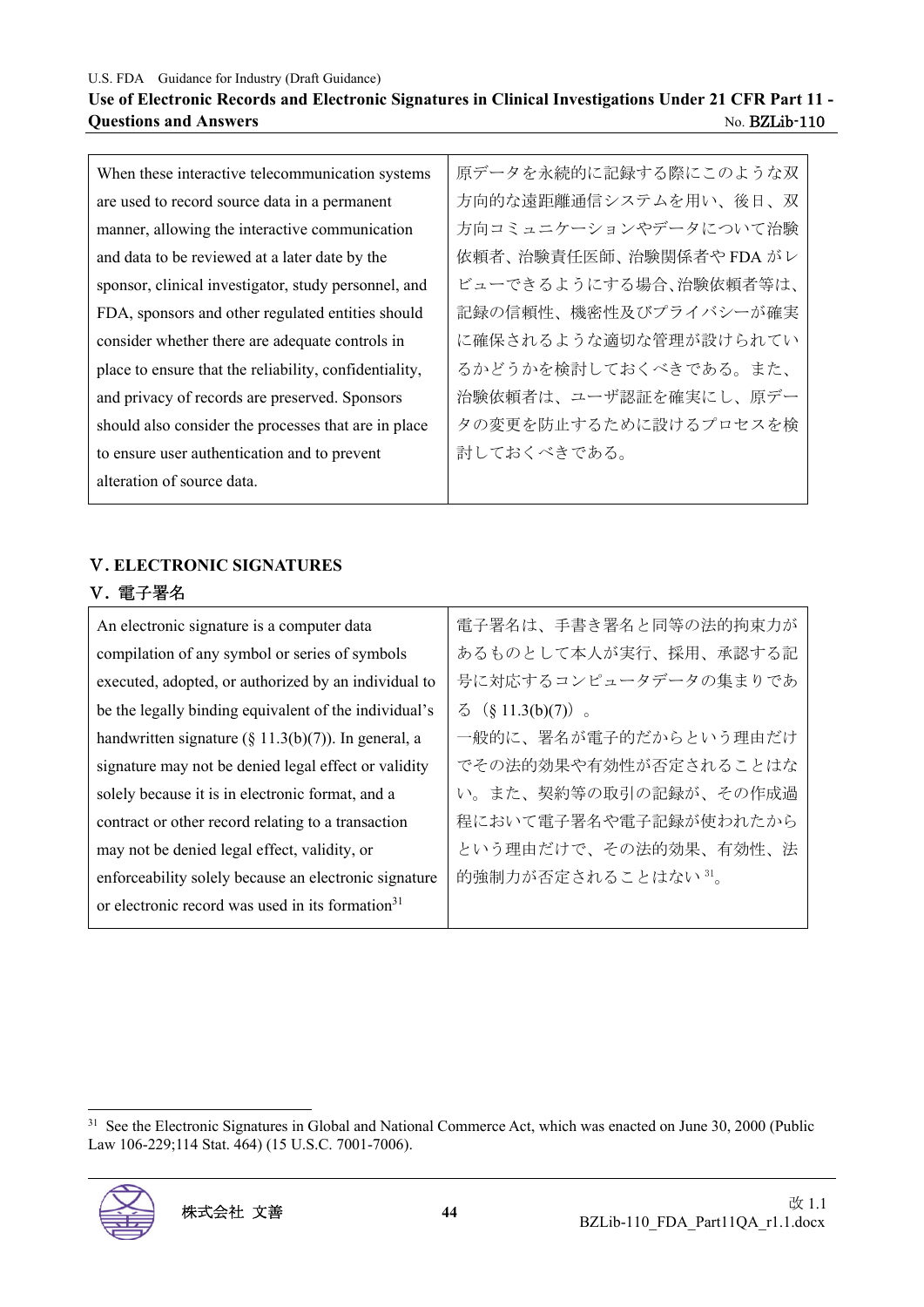#### U.S. FDA Guidance for Industry (Draft Guidance) **Use of Electronic Records and Electronic Signatures in Clinical Investigations Under 21 CFR Part 11 - Ouestions and Answers** No. BZLib-110

FDA regulations found in part 11 set forth the criteria under which FDA considers electronic records, electronic signatures, and handwritten signatures executed to electronic records to be trustworthy, reliable, and generally equivalent to a handwritten signature executed on paper (see 21 CFR 11.1(a)). To be considered equivalent to full handwritten signatures, electronic signatures must comply with all applicable requirements under part 11. Electronic records that are electronically signed must contain information associated with the signing that clearly indicates the printed name of the signer, the date and time when the signature was executed, and the meaning associated with the signature (see  $\S$  11.50). The name, date and time, and meaning are subject to the same controls as electronic records and must be included as part of any human readable form of the electronic record (see  $\S$  11.50(b)). In addition, electronic signatures and handwritten signatures executed to electronic records must be linked to the respective electronic records to ensure that the signatures cannot be excised, copied, or otherwise transferred to falsify an electronic record by ordinary means (§ 11.70).

Part 11 で述べている FDA 規制は、電子記録、 電子署名、及び電子記録になされた手書き署名 が、紙の記録になされた手書き署名と同等であ る【訳注】、と見なすための基準を示している (21 CFR 11.1(a) 参照)。手書き署名と同等と みなされるためには、電子署名は Part 11 のす べての適用される要件に適合しなければならな い。電子署名された電子記録は署名者名、署名 日時、及び署名の意味、を明確に示す署名に関 連する情報を含まなければならない(§ 11.50 参照)。名前、日時及び意味は電子記録と同じ 管理がなされ、当該電子記録を、人が読める形 式にした場合、その一部として含まれなければ ならない(§ 11.50(b)参照)。さらに、電子記 録になされた電子署名及び手書き署名は、電子 記録を偽造する目的でなされる一般的な方法を 用いた署名の削除、複製又は転写を、不可能に するため、対応する各々の電子記録と紐付けな ければならない(§ 11.70)。

【訳注】Part 11.1(a)では、「紙の記録、及び紙 の記録になされた手書き署名と同等」となって いるが、引用では「紙の記録」が省略されてい る。

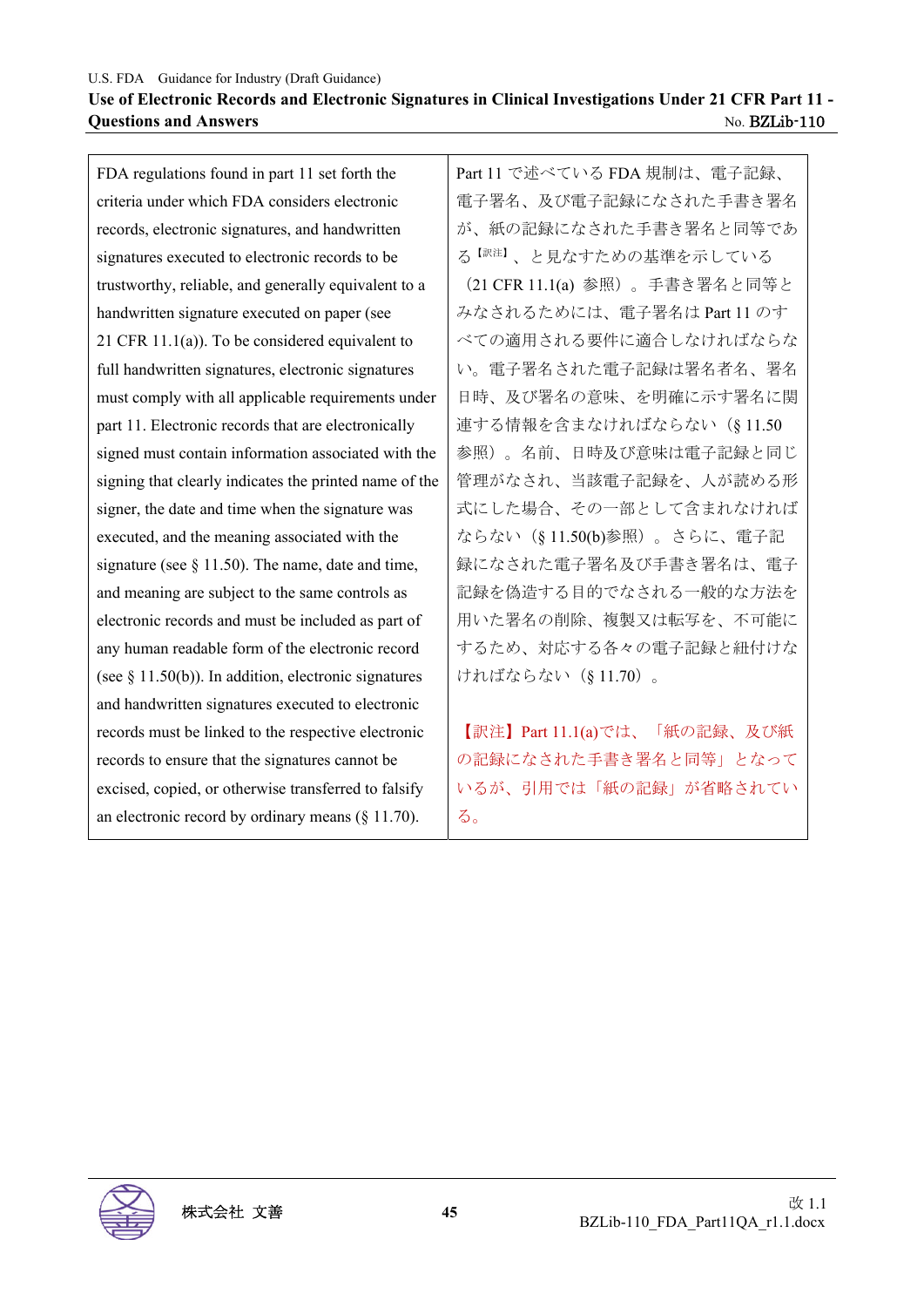**Use of Electronic Records and Electronic Signatures in Clinical Investigations Under 21 CFR Part 11 - Questions and Answers** No. BZLib-110

| V2+1 1月※小电」 右1コ C y るにのにこ いよ 丿 い刀 仏 と 用 v 14 Uはよ v ' 、 しょ 丿 ノ ' : |                                |
|-------------------------------------------------------------------|--------------------------------|
| FDA does not mandate or specify any particular                    | FDA は特定の電子署名方法、例えば電子署名         |
| methods for electronic signatures, including any                  | に使われる特定のバイオメトリクス方法等、を          |
| particular biometric method upon which an                         | 強制又は特定することはない。Part 11 規制で      |
| electronic signature may be based. Part 11                        | は、コンピュータで読み取り可能なIDカード          |
| regulations permit a wide variety of methods to                   | や、バイオメトリクス、 <i>デジタル署名</i> 、ユーザ |
| create electronic signatures, including the use of                | 名とパスワードの組み合わせ等、幅広い電子署          |
| computer-readable ID cards, biometrics, <i>digital</i>            | 名生成方法を許容している。                  |
| signatures, and username and password                             |                                |
|                                                                   |                                |
| combinations.                                                     |                                |
| When a document is electronically signed, the                     | 文書に対して電子的に署名したとき、コンピュ          |
| electronic signature must be accompanied by a                     | ータにより生成された、タイムスタンプ付の監          |
| computer-generated, time-stamped audit trail (see                 | 査証跡を残さなければならない §11.10(e) 及     |
| §§ 11.10(e) and 11.50(b)). When study participants                | び§11.50(b)参照)。治験参加者が電子署名する     |
| provide an electronic signature, clinical                         | とき、治験責任医師は、治験参加者に署名の法          |
| investigators should ensure that the participants                 | 的な意味を理解させなければならない。             |
| understand the legal significance of the signature.               |                                |

## **Q24. What methods may be used to create valid electronic signatures? Q24.** 有効な電子署名とするためにどのような方法を用いればよいでしょうか?

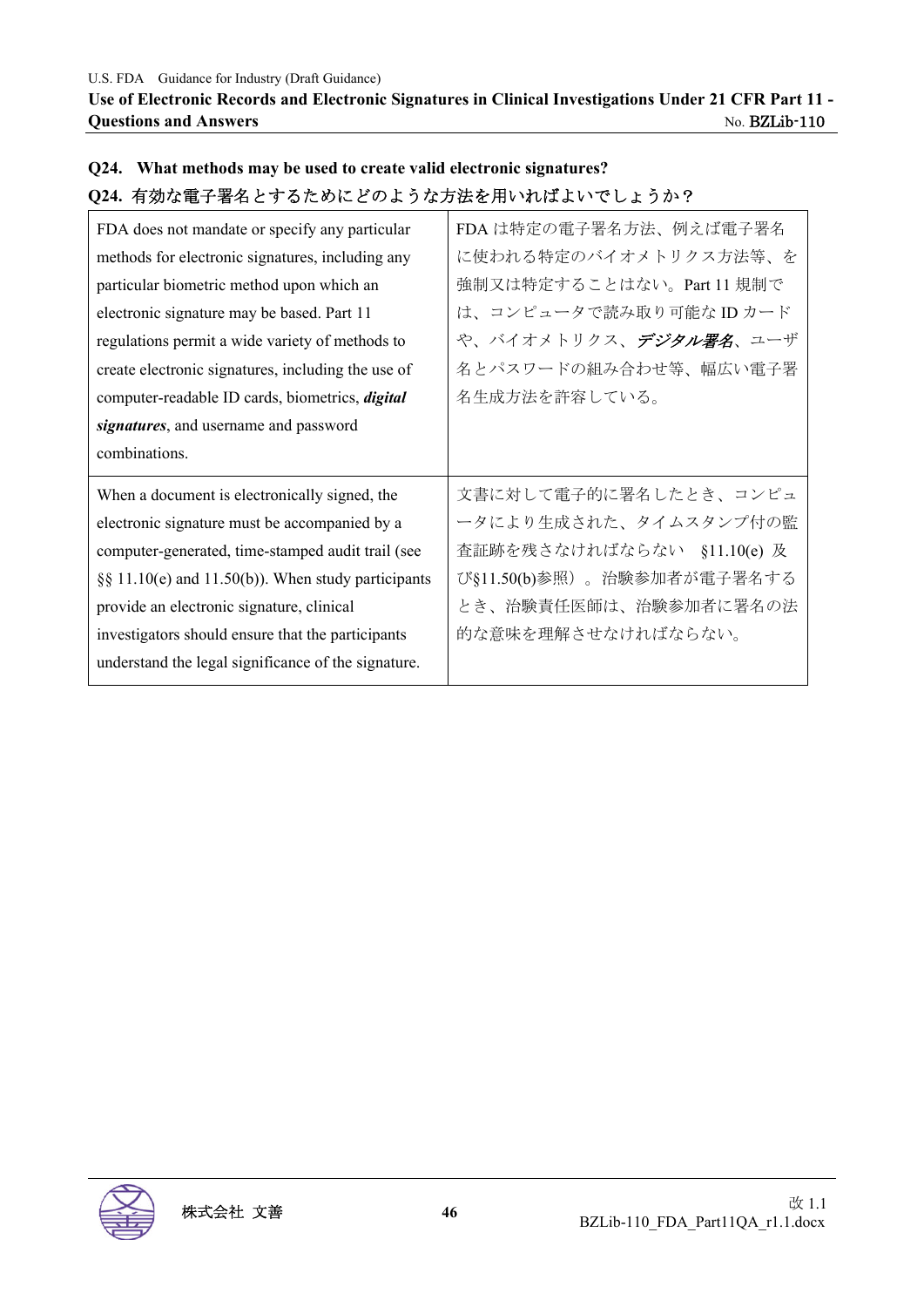# **Q25. How should sponsors and regulated entities verify the identity of the individual who will be electronically signing records as required in 21 CFR 11.100(b)?**

# **Q25.** 治験依頼者等は、**21 CFR 11.100(b)**で求められているような、記録に電子署名を行う個人の 本人確認をどのように行ったらよいでしょうか?

| Electronic signatures should be instituted in a        | 電子署名は、合理的な範囲で不正利用を防止す     |
|--------------------------------------------------------|---------------------------|
| manner that is reasonably likely to prevent            | るといった考え方のもとで導入されるべきであ     |
| fraudulent use. Therefore, the part 11 regulations     | る。従って、Part 11 規制では、組織が、電子 |
| require that an organization verify the identity of an | 署名又は電子署名のあらゆる構成要素を確立、     |
| individual before the organization establishes,        | 割当、又は許可する際は、それに先立ち本人確     |
| assigns, or otherwise sanctions an individual's        | 認を行うことを求めている (§11.100(b)参 |
| electronic signature or any element of such            | 照)。電子署名は、署名者によって否認されな     |
| electronic signature (see $\S$ 11.100(b)). The         | いよう実装すべきであり、個人の本人性を確認     |
| electronic signature should also be implemented in a   | する保護策及び電子署名の改ざんを防止する保     |
| manner that prevents repudiation by the signatory      | 護策を含むべきである。               |
| and includes safeguards to confirm the identity of     |                           |
| the individual and safeguards to prevent alteration    |                           |
| of the electronic signature                            |                           |
| FDA does not specify any particular method for         | FDA は個人の本人確認するための特定の方法    |
| verifying the identity of an individual and accepts    | を指定しておらず、様々な方法を受け入れる。     |
| many different methods. For example, verifying         | 例えば、本人確認は、出生証明書、政府により     |
| someone's identity can be done by using                | 発行されたパスポート、運転免許証等の公的な     |
| information from some form of official                 | 情報を用いることによって可能である。さら      |
| identification, such as a birth certificate, a         | に、個人の本人確認のために、秘密の質問を用     |
| government-issued passport, or a driver's license. In  | いることも検討するとよい。             |
| addition, use of security questions to confirm an      |                           |
| individual's identity may also be considered.          |                           |

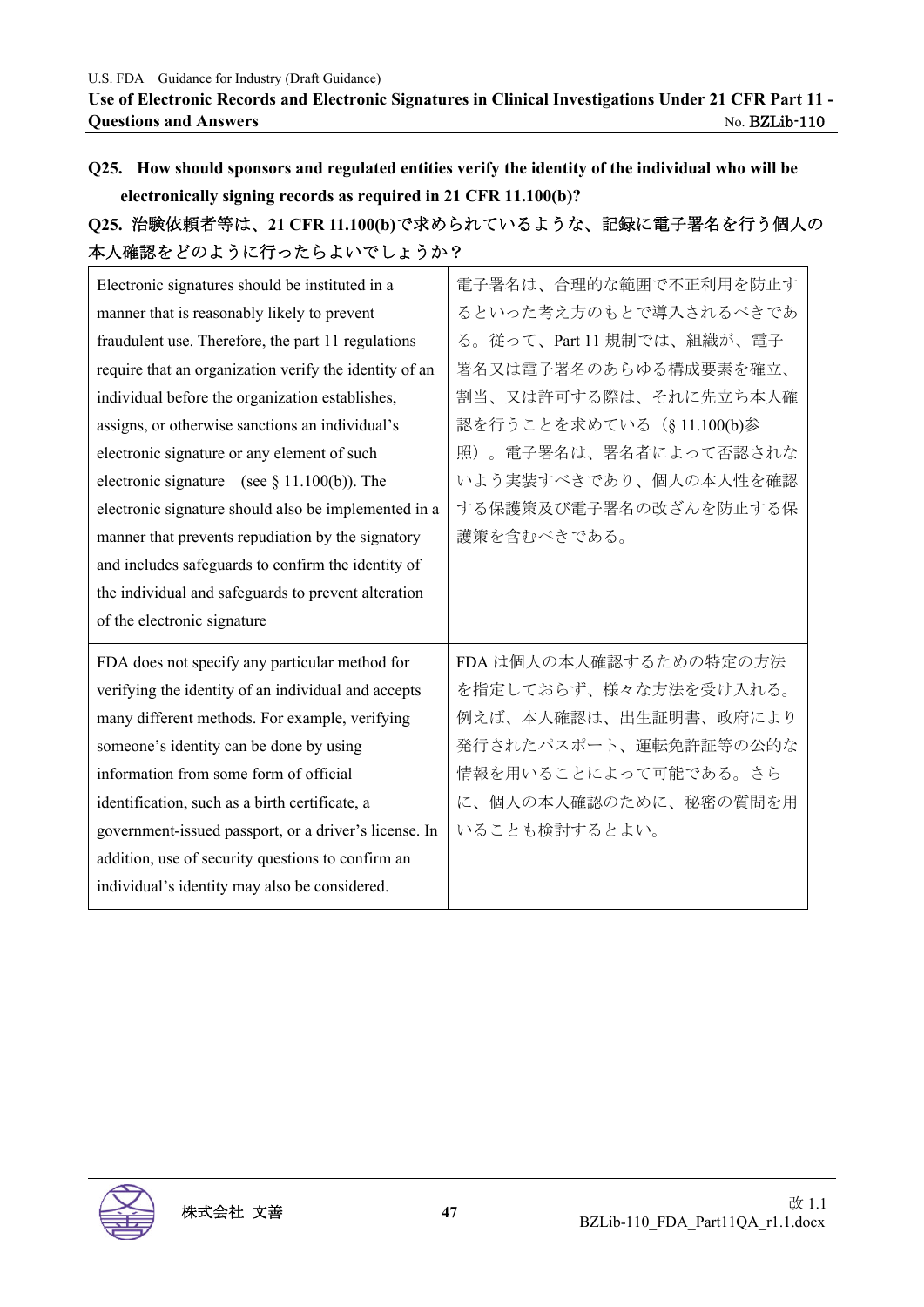**Q26. When an individual executes a series of signings during a single, continuous period of controlled system access, could the initial logging into an electronic system using a unique username and password be used to perform the first signing and satisfy the requirements found in 21 CFR 11.200(a)?** 

**Q26.** 個人が、管理されたシステムアクセスが継続している間に、いくつかの署名を続けて行うと き、ユニークなユーザ名とパスワードを用いた最初の電子システムへのログインは最初の署名と みなされ、**21 CFR 11.200(a)**の要件を満たしますか?

| 個人が電子システムにユーザ名とパスワードを          |
|--------------------------------|
| 用いてログインしたとき、管理されたシステム          |
| アクセスが継続している間に連続して署名を行          |
| う場合、署名にはユーザ名を再入力する必要は          |
| ない。ユーザがユニークなユーザ名とパスワー          |
| ドを用いシステムにログインした後は、すべて          |
| の署名は管理されたシステムアクセスが継続し          |
| ている間は、パスワードのみで署名することが          |
| できる (§ 11.200(a)参照) 32。署名された文書 |
| は署名者名、署名日時、及び署名の意味、を明          |
| 確に示す署名に関連する情報を含まなければな          |
| らない(§11.50参照)。                 |
| 【訳注】原文は「ユーザ名」とパスワードとな          |
| っているが、「ID コード」とパスワードの誤         |
| りであると思われる。                     |
|                                |

<sup>32</sup> See 62 FR 13430 at 13457 (March 20, 1997).

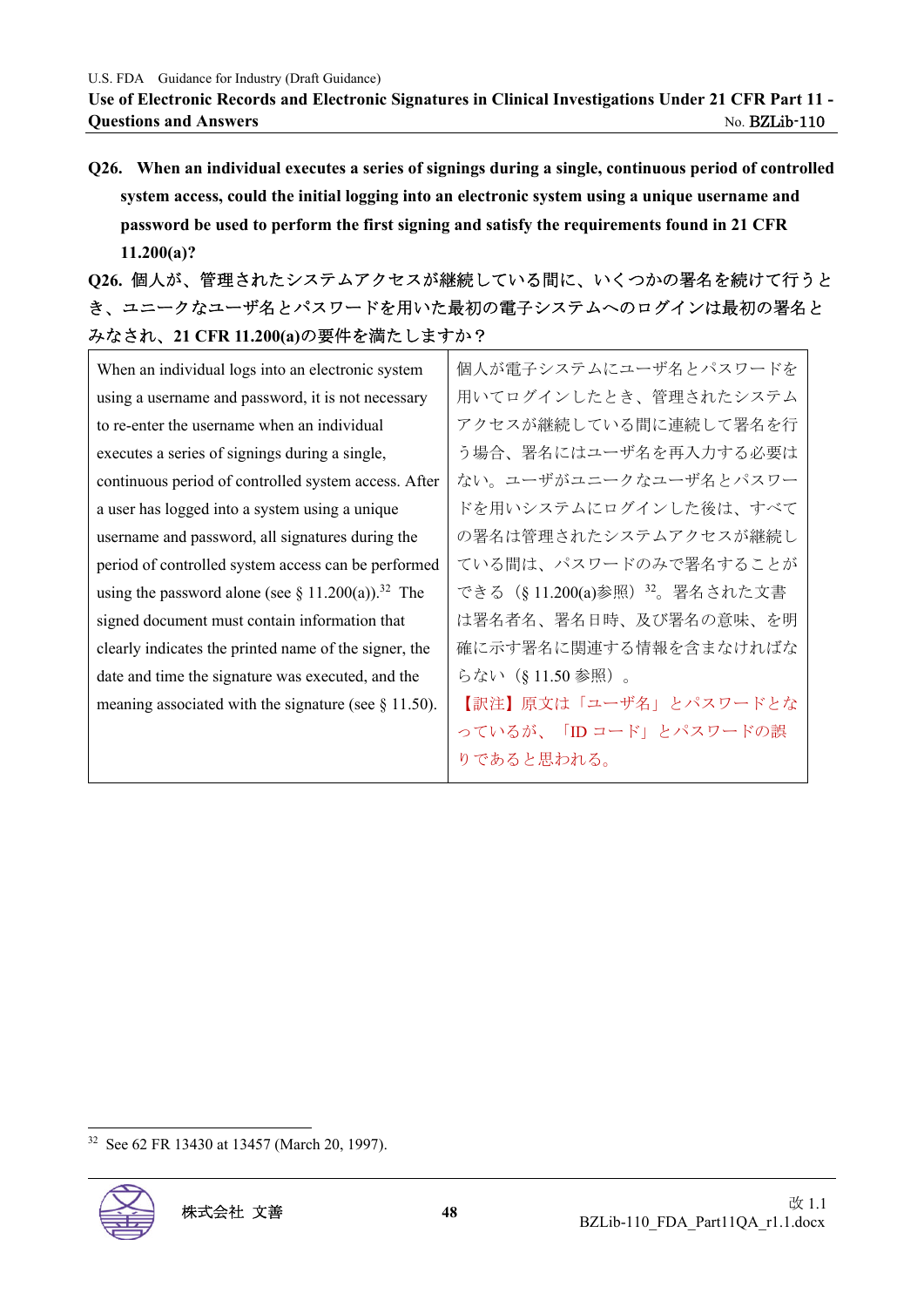## **Use of Electronic Records and Electronic Signatures in Clinical Investigations Under 21 CFR Part 11 - Questions and Answers <br>No. BZLib-110**

| In addition, in such cases, the signing should be      | また、署名は、他者が正しい署名者になりすま        |
|--------------------------------------------------------|------------------------------|
| done under controlled conditions that prevent          | すことを防ぐような管理された状態で行われる        |
| another person from impersonating the legitimate       | べきである。そのような管理としては (1)署名      |
| signer. Such controlled conditions may include (1)     | を行っている間は端末の近くから離れないよ         |
| requiring an individual to remain in close proximity   | う、各個人に依頼する、                  |
| to the workstation throughout the signing session      | (2)予め定められた短い時間の間に入力や操作       |
| (2) using measures for automatic inactivity            | がないときに、操作者を自動的にログオフする        |
| disconnect that would de-log the first individual if   | ような機能を利用する、及び                |
| no entries or actions were taken within a fixed, short | (3) [ログイン] 以降の署名に求められる1つ     |
| time frame and $(3)$ requiring that the single         | の要素を、認可された個人のみが知り、使える        |
| component needed for subsequent signings be            | ものとするよう求める 33。               |
| known to and usable only by the authorized             |                              |
|                                                        |                              |
| individual. <sup>33</sup>                              |                              |
| To make it impractical to falsify records, the         | 記録を改ざんしにくくするために、最初の署名        |
| electronic signature component executed for initial    | で用いられる署名要素は真の所有者によっての        |
| signing must be used only by its genuine owner (see    | み使用されるようにしなければならない (§        |
| § 11.200(a)(2)). The electronic signatures must be     | 11.200(a)(2)参照)。電子署名は真の所有者以外 |
| administered and executed to ensure that attempted     | による電子署名使用の試みに対しては、必ず2        |
| use by anyone other than the genuine owners            | 人以上が共謀せざるを得ないよう管理・運用す        |
| requires collaboration of two or more individuals      | る (§ 11.200(a)(3)参照)。        |
| (see § 11.200(a)(3)).                                  |                              |

<sup>33</sup> See footnote 32.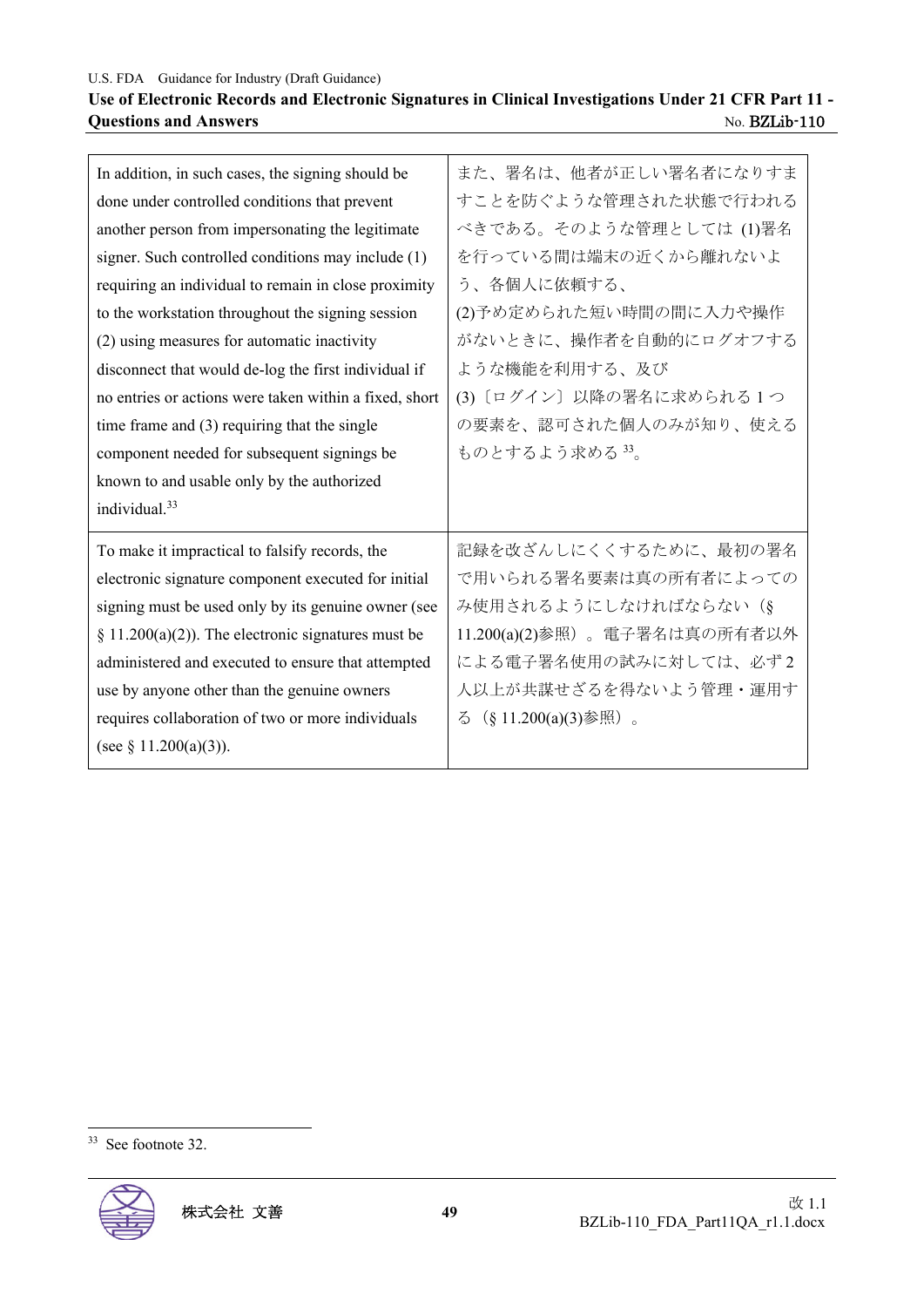# **Q27. What requirements must electronic signatures based on biometrics meet to be considered an accepted biometric method?**

# **Q27.** バイオメトリクスに基づく電子署名は、どのような要件を満たせば、受け入れられるバイオ メトリクス手法となりますか?

| Biometrics means "a method of verifying an                    | バイオメトリクスは、個人の身体的な特徴、及              |
|---------------------------------------------------------------|------------------------------------|
| individual's identity based on measurements of the            | び(又は)反復可能な動作がその個人に特有の              |
| individual's physical features or repeatable actions          | ものであり、かつ計測可能である場合、その計              |
| where those features and/or actions are both unique           | 測に基づいて本人であることを確認する方法で              |
| to that individual and measurable." <sup>34</sup> Examples of | ある <sup>34</sup> 。バイオメトリクスの例としては、指 |
| biometric methods may include fingerprints, hand              | 紋、掌形(指の長さ、掌のサイズ)、虹彩のパ              |
| geometry (i.e., finger lengths and palm size), iris           | ターン、網膜のパターン、音声プリント等があ              |
| patterns, retinal patterns, or voice prints.                  | る。                                 |
| Electronic signatures based on biometrics must be             | バイオメトリクスに基づく電子署名は、真の所              |
| designed to ensure that they cannot be used by                | 有者以外は使用できないように設計する (§              |
| anyone other than their genuine owners $(\S$                  | 11.200(b))。従って、適切なバイオメトリクス         |
| $11.200(b)$ ). Therefore, suitable biometrics should be       | は、個人をユニークに識別できるべきであり、              |
| uniquely identified with the individual and should            | 時間が経つに連れて変化するようなものであっ              |
| not change over time.                                         | てはならない。                            |

<sup>34</sup> See 21 CFR 11.3(b)(3).

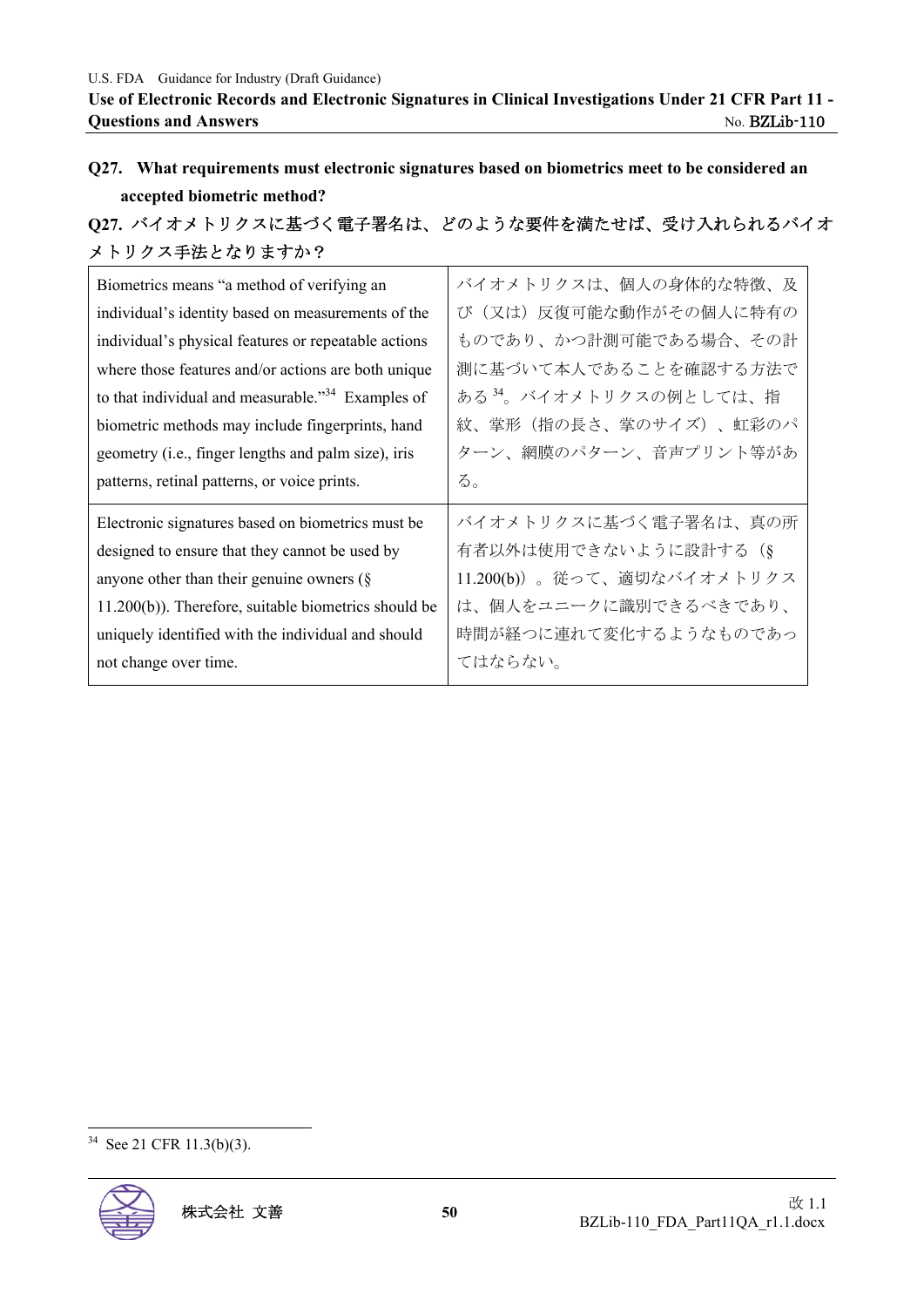#### **Use of Electronic Records and Electronic Signatures in Clinical Investigations Under 21 CFR Part 11 - Questions and Answers** No. BZLib-110

| FDA does not specify any particular biometric              | FDA は特定のバイオメトリクス手法を指定                                       |
|------------------------------------------------------------|-------------------------------------------------------------|
| method upon which an electronic signature may be           | することはない。この章の前の方で述べたよ                                        |
| based. Electronic signatures based on biometrics are       | うに Part 11 規制の要件(すなわち、電子署                                   |
| accepted if they meet the requirements found in the        | 名された電子記録は署名者名、署名日時、及                                        |
| part 11 regulations, as stated earlier in this section     | び署名の意味、を明確に示す署名に関連する                                        |
| (i.e., the signed electronic record must contain           | 情報を含まなければならない (§11.50参                                      |
| pertinent information associated with the signing          | 照)。名前、日時及び意味は電子記録と同じ                                        |
| (see $\S$ 11.50), the electronic signatures are subject to | 管理がなされ、当該電子記録を、人が読める                                        |
| the same controls as the electronic records and must       | 形式にした場合、その一部として含まれなけ                                        |
| be included as part of any human readable form of          | ればならない (§11.50(b)参照)。さらに、                                   |
| the electronic record (see $\S$ 11.50(b), and the          | 電子記録になされた電子署名及び手書き署名                                        |
| electronic signature must be linked to its respective      | は、対応する各々の電子記録と紐付けられな                                        |
| electronic records $(\S 11.70)$ ). In addition, biometrics | ければならない(§11.70)。)を満足すれば、                                    |
| should be performed based on government and                | バイオメトリクスに基づく電子署名を利用す                                        |
| industry standards. For example, the various               | ることができる。なお、バイオメトリクス                                         |
| government agencies and standards development              | は、政府及び業界の標準に基づいて実施され                                        |
| organizations that develop biometric standards             | るべきである。例えば、様々な政府機関及び                                        |
| include the following:                                     | 標準作成組織が以下を含むバイオメトリクス                                        |
|                                                            | の標準を作成している。                                                 |
| • National Institute of Standards and Technology           | • National Institute of Standards and Technology            |
| International Committee for Information                    | International Committee for Information                     |
| <b>Technology Standards</b>                                | Technology Standards                                        |
| • International Organization for                           | • International Organization for                            |
| Standardization/International Electrotechnical             | Standardization/International Electrotechnical              |
| Commission (ISO/IEC) Joint Technical                       | Commission (ISO/IEC) Joint Technical                        |
| Committee 1/Subcommittee                                   | Committee 1/Subcommittee                                    |
| Organization for the Advancement of Structured             | Organization for the Advancement of Structured<br>$\bullet$ |
| <b>Information Standards</b>                               | <b>Information Standards</b>                                |
| American National Standards Institute                      | American National Standards Institute<br>٠                  |

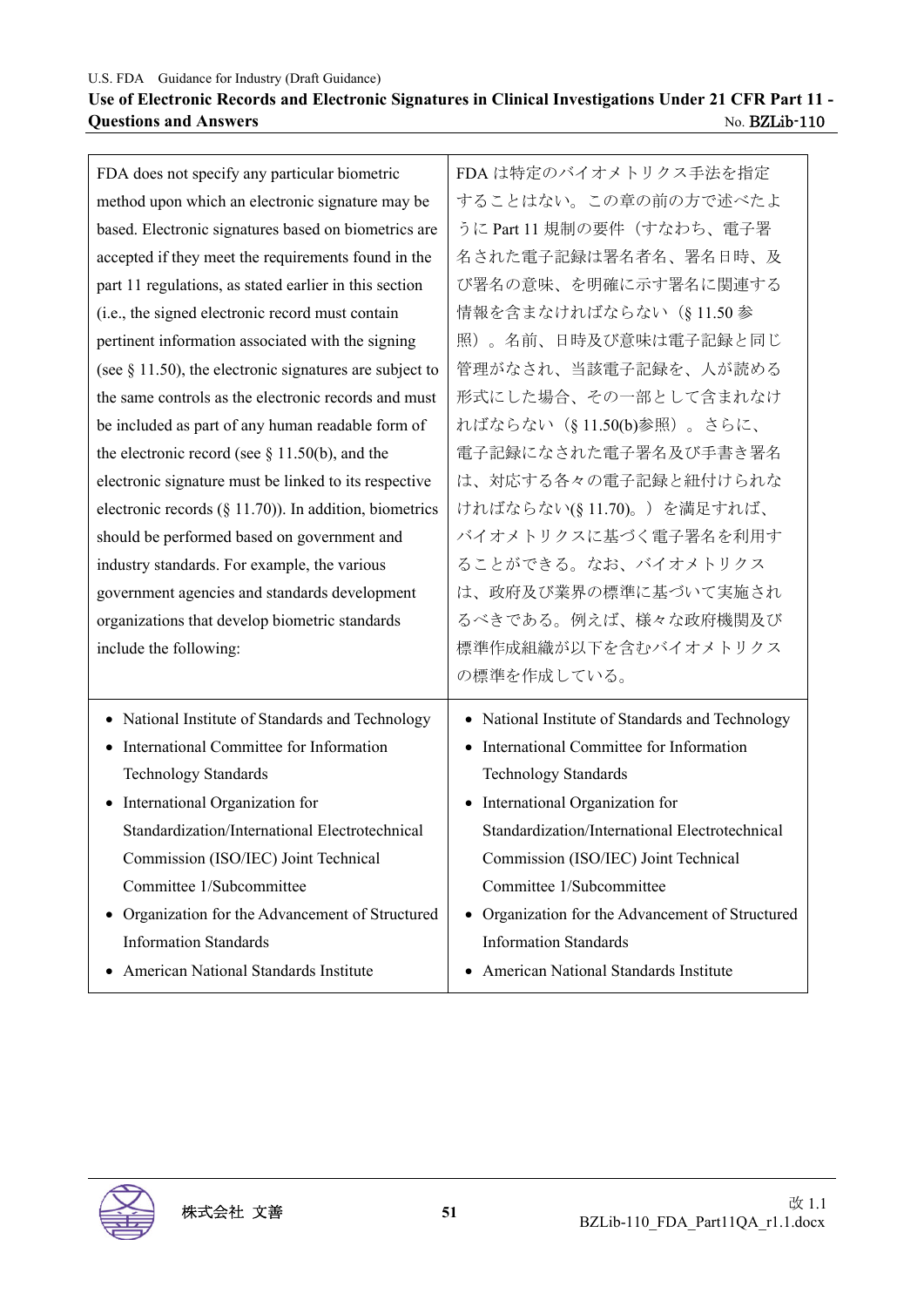## **Q28. Does FDA certify electronic systems and methods used to obtain electronic signatures? Q28. FDA** は電子署名を取得するための電子システム及び方法を認定しますか?

| No. FDA does not certify individual electronic     | 否である。FDA は個々の電子署名を取得する     |
|----------------------------------------------------|----------------------------|
| systems and methods used to obtain electronic      | 電子システムや方法を認定することはない。用      |
| signatures. Compliance with the provisions of part | いている技術やブランドは関係なく Part 11 の |
| 11 is the basis for FDA's acceptance of any        | 条項に適合しているかどうかが、電子署名シス      |
| electronic signature system, regardless of the     | テムを認める基準となる。このアプローチは、      |
| particular technology or brand used. This approach | 様々なプログラム領域における FDA の方針と    |
| is consistent with FDA's policy in a variety of    | 一貫している。例えば、FDA は医薬品や医療     |
| program areas. For example, FDA does not certify   | 機器を製造する機器を認定することはない。       |
| manufacturing equipment used to make drugs or      |                            |
| medical devices.                                   |                            |
|                                                    |                            |

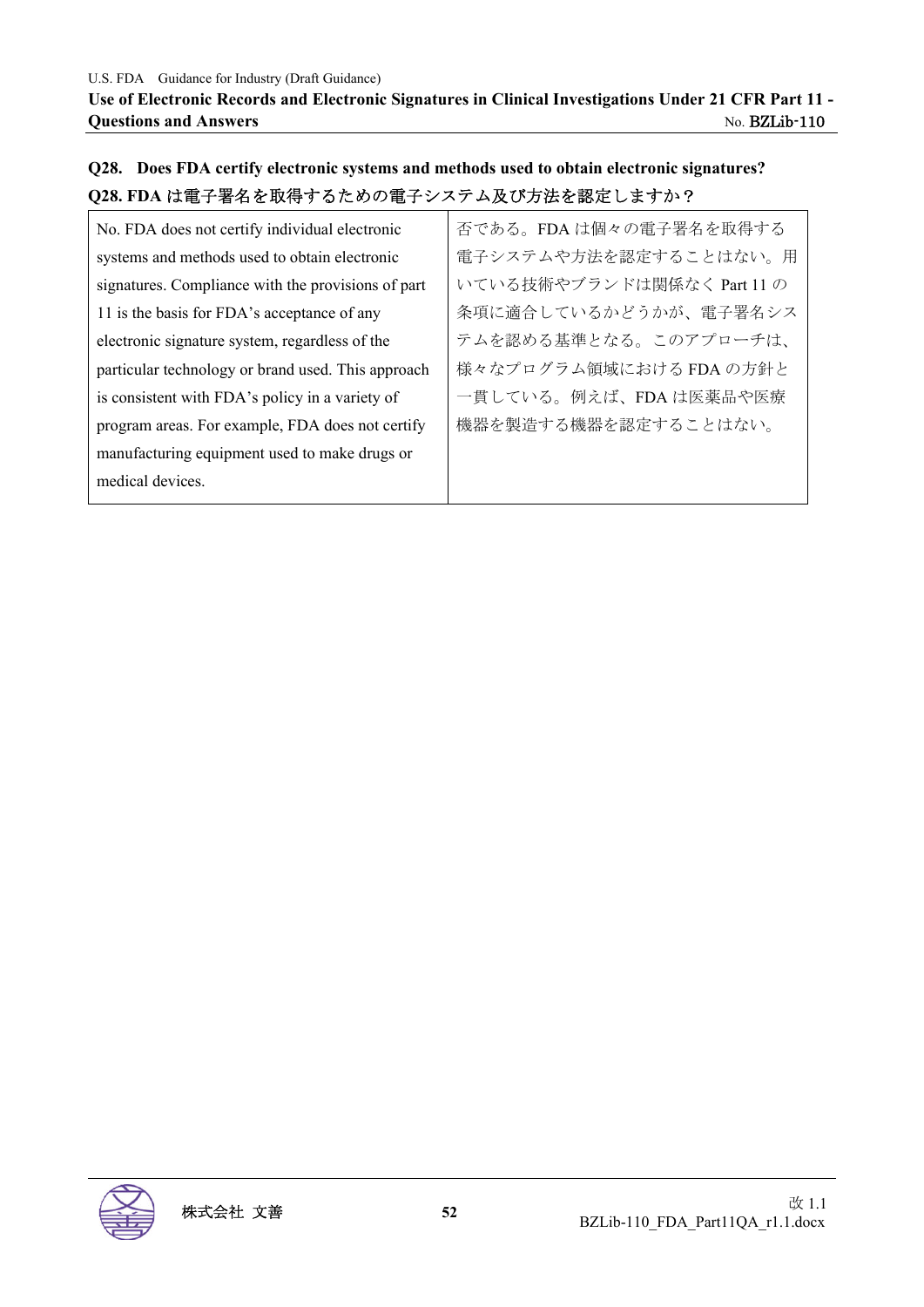| Ⅳ ※ Ⅰ 閃生 9 ♡指犬ず快て百む他ツルイクンハ                              |                                                           |
|---------------------------------------------------------|-----------------------------------------------------------|
| Guidance for Industry Part 11, Electronic Records;      | Guidance for Industry Part 11, Electronic Records;        |
| Electronic Signatures - Scope and Application           | Electronic Signatures - Scope and Application<br>$(\ast)$ |
| ICH Guidance for Industry Q9 Quality Risk               | ICH Guidance for Industry Q9 Quality Risk                 |
| Management                                              | Management                                                |
|                                                         |                                                           |
| Guidance for Industry Computerized Systems Used         | Guidance for Industry Computerized Systems Used           |
| in Clinical Investigations                              | in Clinical Investigations<br>$(\ast)$                    |
|                                                         |                                                           |
| Guidance for Industry Electronic Source Data in         | Guidance for Industry Electronic Source Data in           |
| Clinical Investigations                                 | Clinical Investigations<br>$(\ast)$                       |
|                                                         |                                                           |
| Draft Guidance for Industry Use of Electronic           | Draft Guidance for Industry Use of Electronic             |
| Health Records Data in Clinical Investigations          | Health Records Data in Clinical Investigations            |
| Guidance for Industry and Food and Drug                 | Guidance for Industry and Food and Drug                   |
| <b>Administration Staff Mobile Medical Applications</b> | <b>Administration Staff Mobile Medical Applications</b>   |
|                                                         |                                                           |
| ICH Guidance E6(R2) Good Clinical Practice              | ICH Guidance E6(R2) Good Clinical Practice                |
| Integrated Addendum to ICH E6(R1):                      | Integrated Addendum to ICH E6(R1):                        |
| Guideline for Good Clinical Practice E6(R2)             | Guideline for Good Clinical Practice E6(R2)               |
|                                                         |                                                           |
| Guidance for Institutional Review Boards,               | Guidance for Institutional Review Boards,                 |
| Investigators, and Sponsors Use of Electronic           | Investigators, and Sponsors Use of Electronic             |
| Informed Consent, Questions and Answers                 | Informed Consent, Questions and Answers                   |
|                                                         | 【訳注】上記ガイダンスで【*】で示しもの                                      |
|                                                         | は、                                                        |
|                                                         | http://www.azbil.com/jp/product/factory/support-          |
|                                                         | training/validation-support/index.html、及び                 |
|                                                         | https://bunzen.co.jp/library/から和訳をダウンロ                    |
|                                                         | ードできる。                                                    |

## **APPENDIX I: OTHER GUIDANCES WITH APPLICABLE RECOMMENDATIONS35** 付録 **I:** 関連する推奨事項を含む他のガイダンス

<sup>35</sup> Draft guidances have been included for completeness only. As draft documents, they are not intended to be implemented until published in final form.

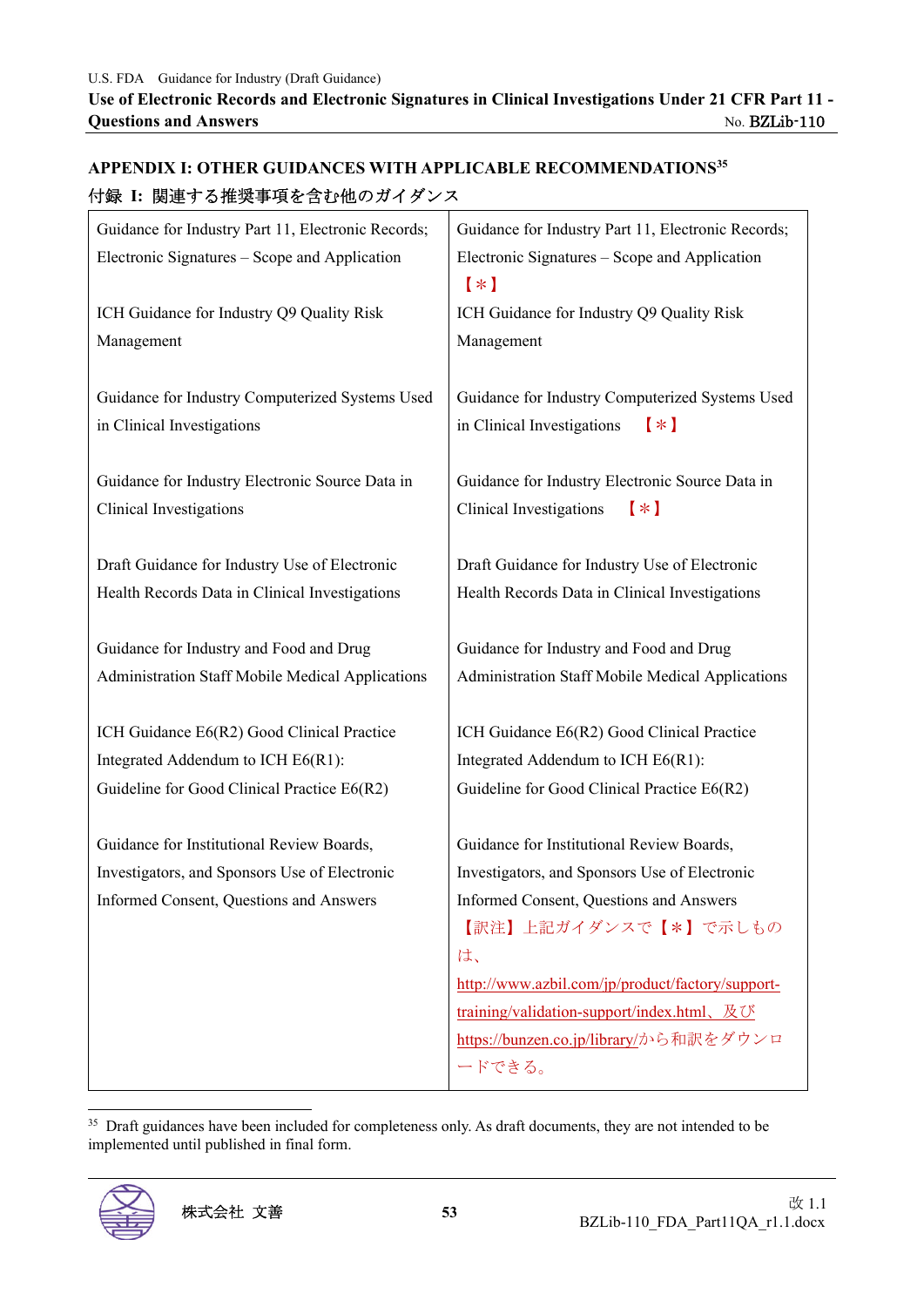## **APPENDIX II: GLOSSARY OF TERMS**  付録 **II:** 用語集

| The following is a list of terms and definitions used<br>in this guidance and their definitions:                                                                                                                                                                                                          | 以下に本ガイダンスで用いられている用語と定<br>義を示す。                                                                                                      |
|-----------------------------------------------------------------------------------------------------------------------------------------------------------------------------------------------------------------------------------------------------------------------------------------------------------|-------------------------------------------------------------------------------------------------------------------------------------|
| Audit Trail is a process that captures details of<br>information, such as additions, deletions, or<br>alterations, in an electronic record without<br>obscuring the original record. An audit trail<br>facilitates the reconstruction of the course of such<br>details relating to the electronic record. | 監査証跡とは、電子記録において、元の記録を<br>消去することなく、追加、削除、変更等の詳細<br>情報を捉えるプロセスである。監査証跡は電子<br>記録の辿ったコースを再現可能にする。                                       |
| Biometrics means a method of verifying an<br>individual's identity based on measurements of the<br>individual's physical features or repeatable actions<br>where those features and/or actions are both unique<br>to that individual and measurable (21 CFR<br>$11.3(b)(3)$ ).                            | バイオメトリクス (生物測定法)とは、個人の<br>身体的な特徴、及び(又は)反復可能な動作が<br>その個人に特有のものであり、かつ計測可能で<br>ある場合、その計測に基づいて本人であること<br>を確認する方法である。(21 CFR 11.3(b)(3)) |
| Bring Your Own Device (BYOD) refers to the<br>policy of permitting study participants to use their<br>personally owned mobile devices to capture, record,<br>and transmit data in clinical investigations.                                                                                                | BYOD は、治験データの捕捉、記録、伝送の<br>ために、治験参加者自身の持つモバイルデバイ<br>スを用いることを許可する方針のことである。                                                            |
| Certified Copy is a copy (paper or electronic) of<br>original information that has been verified, as<br>indicated by a dated signature, as an exact copy,<br>having all of the same attributes and information as<br>the original.                                                                        | 保証付き複写とは、元の記録からの紙又は電子<br>的手段による複写物で、元の記録と同一の属性<br>及び情報をすべて有する、正確な複写であるこ<br>とを日付入り署名等によって証明したものであ<br>る。                              |

35漏れなくカバーするため、ドラフトのガイダンスもリストに含めた。ドラフト文書については最終化され るまでは実行に移す意図はない。

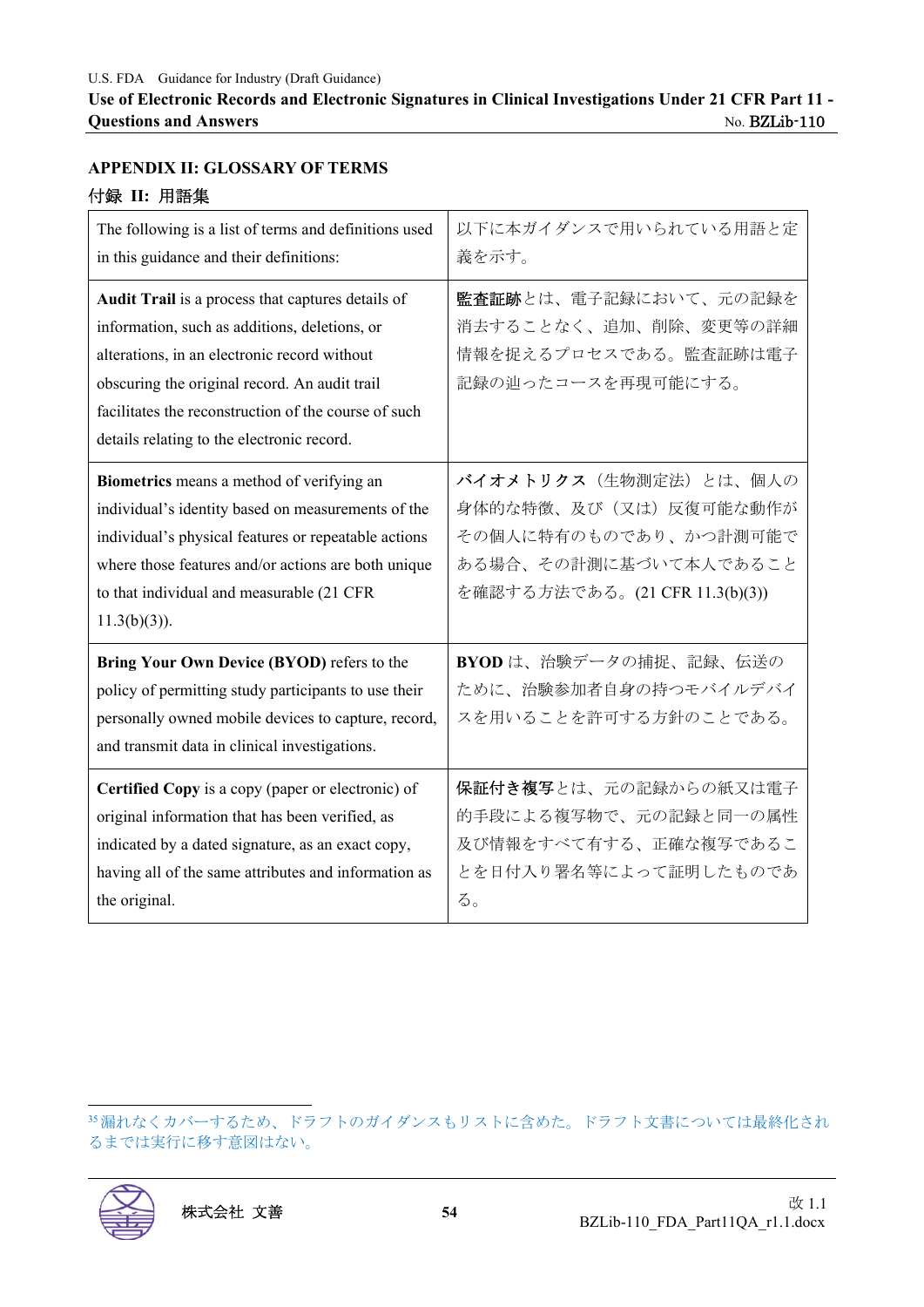### **Use of Electronic Records and Electronic Signatures in Clinical Investigations Under 21 CFR Part 11 - Questions and Answers** No. BZLib-110

| Cloud Computing is a model for enabling<br>ubiquitous, convenient, on-demand network access<br>to a shared pool of configurable computing<br>resources (e.g., networks, servers, storage,<br>applications, and services) that can be rapidly<br>provisioned and released with minimal management<br>effort or service provider interaction. | クラウドコンピューティングは、共用の構成<br>可能なコンピューティングリソース (ネットワ<br>ーク、サーバ、ストレージ、アプリケーショ<br>ン、サービス)の集積に、どこからでも、簡便<br>に、必要に応じて、ネットワーク経由でアクセ<br>スすることを可能とするモデルであり、最小限<br>の利用手続き又はサービスプロバイダとのやり<br>とりで速やかに割当てられ提供されるものであ<br>る。 |
|---------------------------------------------------------------------------------------------------------------------------------------------------------------------------------------------------------------------------------------------------------------------------------------------------------------------------------------------|-----------------------------------------------------------------------------------------------------------------------------------------------------------------------------------------------------------|
| <b>Commercial Off-The-Shelf (COTS) Systems refer</b>                                                                                                                                                                                                                                                                                        | 市販 (COTS) システムとは、市場で入手でき                                                                                                                                                                                  |
| to commercially available electronic systems                                                                                                                                                                                                                                                                                                | る電子システム (ハードウェア、ソフトウェア                                                                                                                                                                                    |
| (including hardware or software) that can be                                                                                                                                                                                                                                                                                                | を含む)であり、第三者ベンダから購入できる                                                                                                                                                                                     |
| purchased from third-party vendors.                                                                                                                                                                                                                                                                                                         | ものである。                                                                                                                                                                                                    |
| Critical Data may include documentation of<br>informed consent, drug accountability and<br>administration information, or study endpoints and<br>protocol-required safety assessments.                                                                                                                                                      | クリティカルデータには、インフォームド・コ<br>ンセント、治験薬使用記録、及び投与情報に関<br>する文書、治験評価項目、治験実施計画書で求<br>められる安全性の評価等が含まれる。                                                                                                              |
| <b>Customized Electronic Systems refer to systems</b><br>and software that are specially developed for a<br>specific user, an organization, or a business to meet<br>specific business needs.                                                                                                                                               | カスタマイズされた電子システムとは、特定<br>のユーザ、組織又はビジネス向けに、特定のビ<br>ジネスニーズを満たすために特別に開発された<br>システム及びソフトウェアである。                                                                                                                |
| Data Element is a single observation associated<br>with a subject in a clinical study. Examples include<br>birth date, white blood cell count, pain severity<br>measure, and other clinical observations made and<br>documented during a study.                                                                                             | データ要素とは、治験において被験者に関して<br>取得した1つの所見である。例えば生年月日、<br>白血球数、痛みの重症度の測定、等の治験中に<br>得られ、記録される治験の所見である。                                                                                                             |

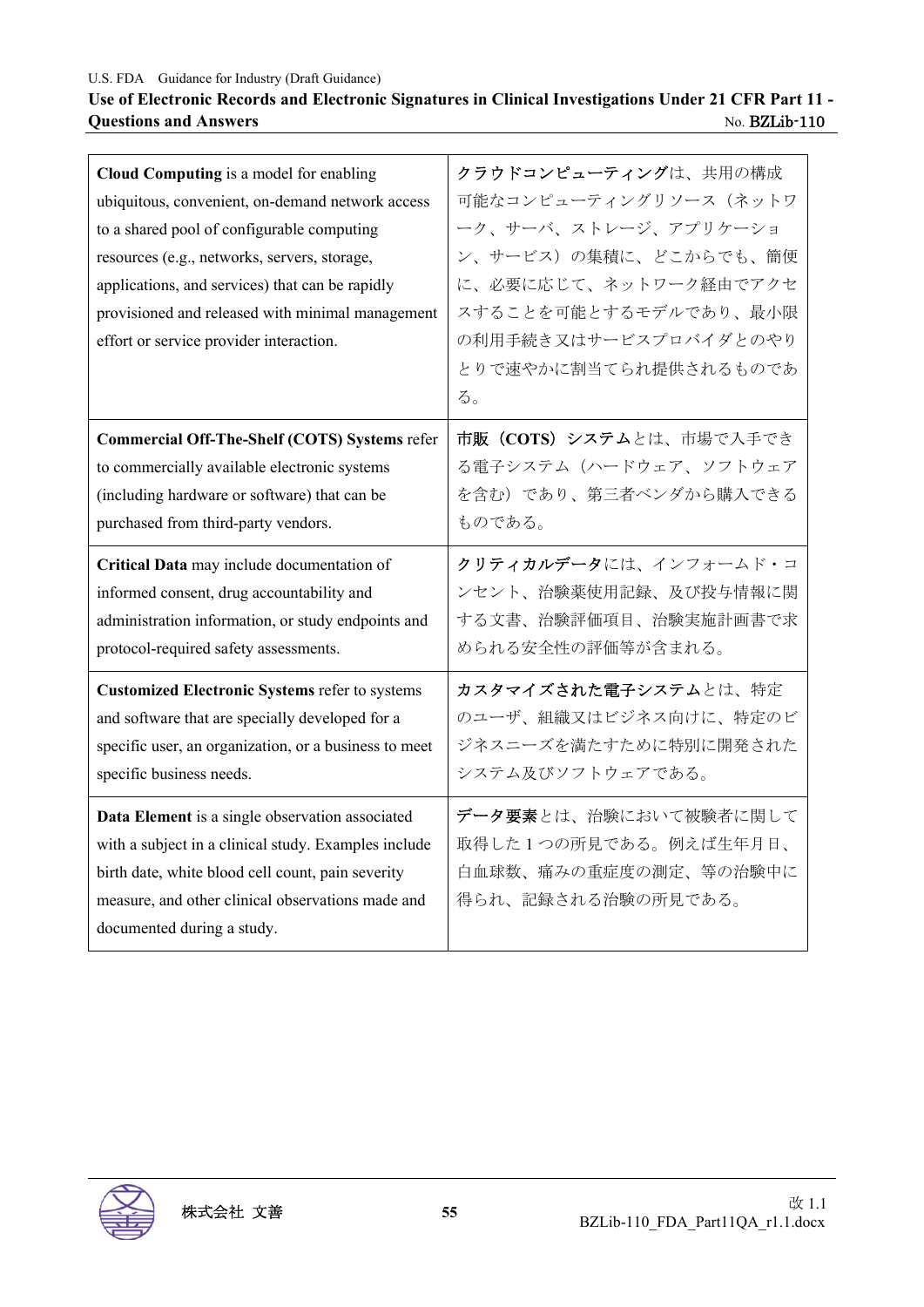## **Use of Electronic Records and Electronic Signatures in Clinical Investigations Under 21 CFR Part 11 - Questions and Answers** No. BZLib-110

| Data Element Identifier is the information<br>associated with a data element that includes the<br>origin of the data element, the date and time of<br>entry, and the identification number of the study<br>subject to whom the data element applies. Once set<br>by the electronic system, this value should not be<br>alterable in any way.                 | データ要素識別子とは、データ要素に関連する<br>情報であり、データ要素の発信者、入力日時、<br>当該データ要素に関する治験参加者のID、が<br>含まれる。一度電子システムにより設定された<br>ら、この値は変更してはならない。                                              |
|--------------------------------------------------------------------------------------------------------------------------------------------------------------------------------------------------------------------------------------------------------------------------------------------------------------------------------------------------------------|-------------------------------------------------------------------------------------------------------------------------------------------------------------------|
| Data Originator is an origination type associated<br>with each data element that identifies the source of<br>the data element's capture in the eCRF. This could<br>be a person, a computer system, a device, or an<br>instrument that is authorized to enter, change, or<br>transmit data elements into the eCRF (also,<br>sometimes known as an author).    | データ発信者とは、各データ要素の発信者のタ<br>イプであり、eCRFのデータ要素がどこから入<br>力されたかを明らかにするものである。データ<br>発信者は、データ要素を CRF に入力、変更、<br>伝送することを許可された人、コンピュータシ<br>ステム、機器、又は装置である(又は、作成者<br>とも呼ばれる)。 |
| Digital Signature means an electronic signature<br>based upon cryptographic methods of originator<br>authentication, computed by using a set of rules and<br>a set of parameters such that the identity of the<br>signer and the integrity of the data can be verified<br>$(21$ CFR $11.3(5)$ ).                                                             | デジタル署名とは、署名者認証の暗号化技術に<br>基づく電子署名である。デジタル署名は一連の<br>規則とパラメータにより演算処理され、署名者<br>が本人であること、及びデータのインテグリテ<br>ィを立証する。                                                       |
| <b>Electronic Case Report Form (eCRF)</b> is an<br>auditable electronic record of information that<br>generally is reported to the sponsor on each trial<br>subject, according to a clinical investigation<br>protocol. The eCRF enables clinical investigation<br>data to be systematically captured, reviewed,<br>managed, stored, analyzed, and reported. | eCRF とは、一般的に、治験実施計画書に従っ<br>て、被験者ごとに治験依頼者へ報告される監査<br>可能な情報の記録である。eCRF は治験データ<br>を体系的に取得、レビュー、管理、格納、分<br>析、報告することを可能にする。                                            |
| Electronic Data Capture (EDC) Systems refer to<br>electronic systems designed to collect and manage<br>clinical trial data in an electronic format.                                                                                                                                                                                                          | EDC システムとは、治験データを電子形式で<br>収集し、管理するよう設計された電子システム<br>である。                                                                                                           |

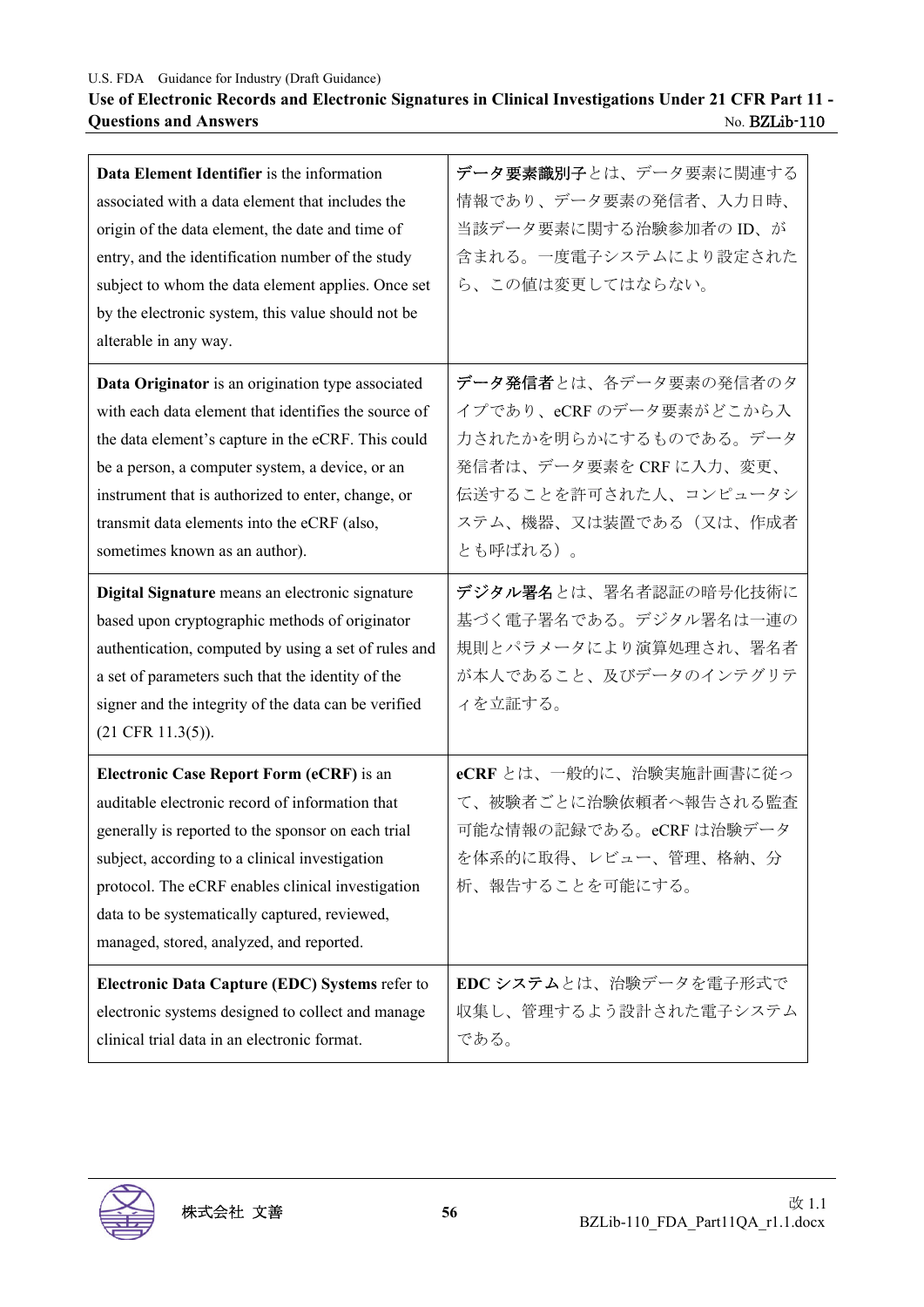## **Use of Electronic Records and Electronic Signatures in Clinical Investigations Under 21 CFR Part 11 - Questions and Answers** No. BZLib-110

| Electronic Record means any combination of text,<br>graphics, data, audio, pictorial, or other information<br>representation in digital form that is created,<br>modified, maintained, archived, retrieved, or<br>distributed by a computer system (21 CFR<br>$11.3(b)(6)$ ).                                                                                                                                                                                       | 電子記録とは、コンピュータ・システムによっ<br>て作成、修正、維持管理、保管、取出又は配信<br>されるテキスト、グラフィック、データ、音<br>声、画像、その他任意の情報の組み合わせをデ<br>ジタル形式で表現したものをいう。 (21 CFR<br>11.3(b)(6)                                                                                                           |
|---------------------------------------------------------------------------------------------------------------------------------------------------------------------------------------------------------------------------------------------------------------------------------------------------------------------------------------------------------------------------------------------------------------------------------------------------------------------|-----------------------------------------------------------------------------------------------------------------------------------------------------------------------------------------------------------------------------------------------------|
| Electronic Signature means a computer data<br>compilation of any symbol or series of symbols<br>executed, adopted, or authorized by an individual to<br>be the legally binding equivalent of the individual's<br>handwritten signature $(21 \text{ CFR } 11.3(b)(7))$ .                                                                                                                                                                                             | 電子署名とは、手書き署名と同等の法的拘束力<br>があるものとして本人が実行、採用、承認する<br>記号に対応するコンピュータデータの集まりで<br>ある。 (21 CFR 11.3(b)(7))                                                                                                                                                  |
| Electronic Systems refer to systems, including<br>hardware and software, that produce electronic<br>records.                                                                                                                                                                                                                                                                                                                                                        | 電子システムとは、電子記録を生成するシステ<br>ム (ハードウェア、ソフトウェアを含む)であ<br>る。                                                                                                                                                                                               |
| <b>Mobile Applications (Mobile Apps)</b> are software<br>applications that can be executed (run) on a mobile<br>platform (i.e., a handheld commercial off-the-shelf<br>computing platform, with or without wireless<br>connectivity) or a web-based software application<br>that is tailored to a mobile platform but is executed<br>on a server. <sup>36</sup> An example includes electronic<br>patient-reported outcomes (ePRO) applications on<br>smart phones. | モバイルアプリとは、モバイルプラットフォー<br>ム(すなわち、ハンドヘルド型の、市販のコン<br>ピュータプラットフォーム。無線通信ができる<br>場合も、できない場合もある)上で実行される<br>ソフトウェアアプリケーション、又はモバイル<br>プラットフォーム向けの、サーバ上で実行され<br>るウェブベースのソフトウェアアプリケーショ<br>ンである <sup>36</sup> 。例としては、スマートフォン上で<br>動作する ePRO アプリケーションが挙げられ<br>る。 |
| Mobile Platforms are commercial off-the-shelf<br>(COTS) computing platform, with or without<br>wireless connectivity, that are handheld in nature.<br>Examples include tablet computers, smart phones,<br>or other portable computers <sup>37</sup>                                                                                                                                                                                                                 | モバイルプラットフォームとは、市販(COTS)<br>のコンピュータプラットフォームであり、無線<br>通信ができる場合もできない場合もあるが、基<br>本的にハンドヘルド型である。例として、タブ<br>レットコンピュータ、スマートフォン等の携帯<br>コンピュータがある 37。                                                                                                        |

<sup>36</sup> For more information, see the guidance for industry and Food and Drug Administration staff Mobile Medical Applications.

37 See footnote 36.

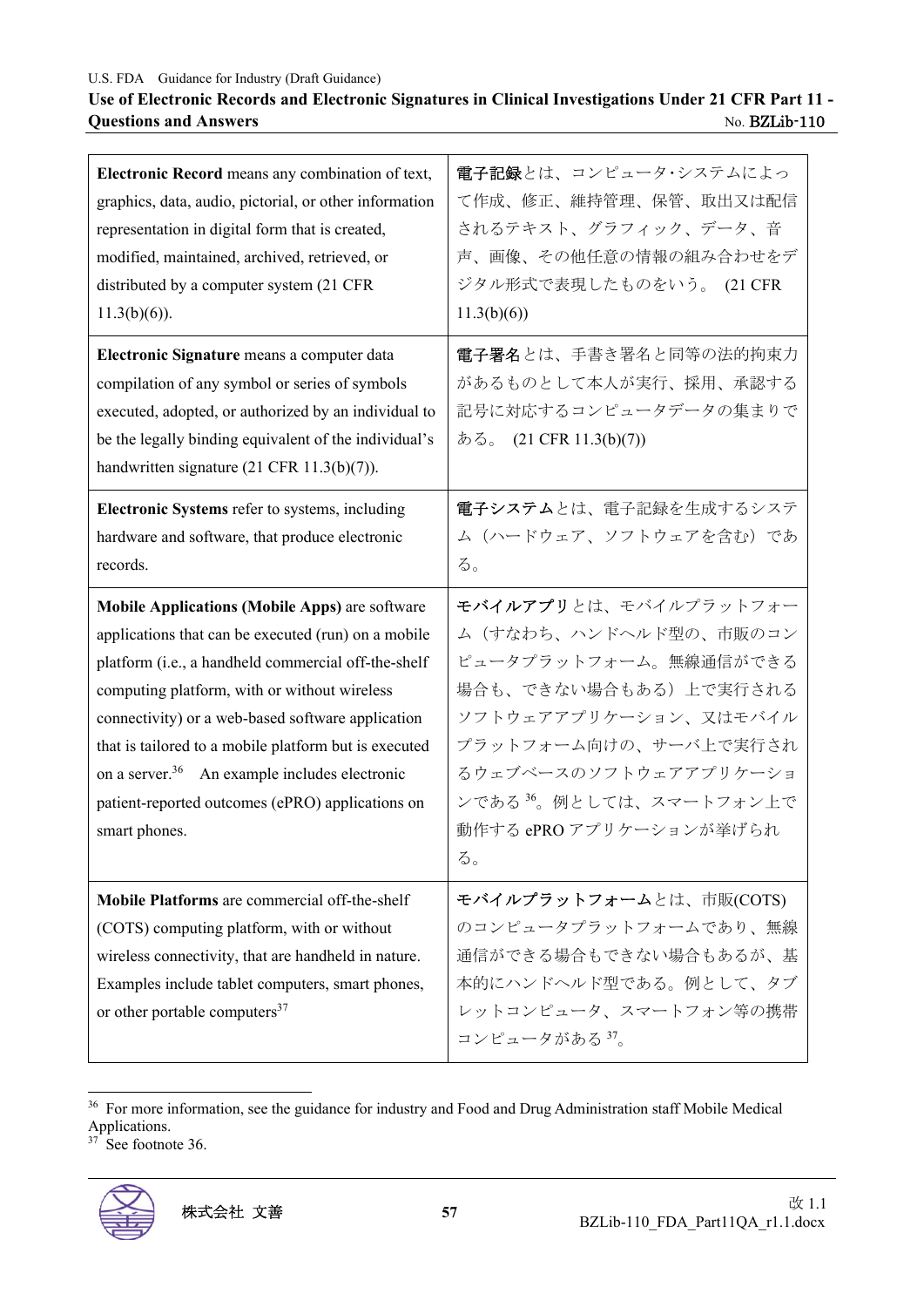## **Use of Electronic Records and Electronic Signatures in Clinical Investigations Under 21 CFR Part 11 - Questions and Answers** No. BZLib-110

| Mobile Technology refers to portable electronic                                                                                                                                                                                                                                                                                                     | モバイル技術とは、治験で用いられる、治験参                                                                                                               |
|-----------------------------------------------------------------------------------------------------------------------------------------------------------------------------------------------------------------------------------------------------------------------------------------------------------------------------------------------------|-------------------------------------------------------------------------------------------------------------------------------------|
| technology used in clinical investigations that                                                                                                                                                                                                                                                                                                     | 加者から直接、オフサイトや遠隔地からのデー                                                                                                               |
| allows for off-site and remote data capture directly                                                                                                                                                                                                                                                                                                | 夕取得を可能にする、携帯できる電子技術であ                                                                                                               |
| from study participants and includes mobile                                                                                                                                                                                                                                                                                                         | り、モバイルプラットフォーム、モバイルアプ                                                                                                               |
| platforms, mobile apps, wearable biosensors and                                                                                                                                                                                                                                                                                                     | リケーション、ウェアラブルバイオセンサー等                                                                                                               |
| other remote and ingestible sensors, and other                                                                                                                                                                                                                                                                                                      | の、携帯可能又はインプラント可能な装置であ                                                                                                               |
| portable and implantable electronic devices.                                                                                                                                                                                                                                                                                                        | る。                                                                                                                                  |
| Source Data are all information in original records<br>and certified copies of original records of clinical<br>findings, observations, or other activities (in a<br>clinical investigation) used for the reconstruction<br>and evaluation of the trial. Source data are<br>contained in source documents (original records or<br>certified copies). | 原データとは、治験における臨床所見、観察、<br>その他の活動に関する元の記録又はその保証付<br>き複写に記録されているあらゆる情報で、治験<br>の再現と評価に必要なものである。<br>原データは原資料(元の記録又はその保証付き<br>複写)の中に含まれる。 |
| Telemedicine refers to the use of electronic                                                                                                                                                                                                                                                                                                        | 遠隔医療とは、電子アプリケーション、装置及                                                                                                               |
| applications, devices, and services, including two                                                                                                                                                                                                                                                                                                  | びサービスの利用のことであり、双方向のビデ                                                                                                               |
| way video, email, smart phones, wireless tools and                                                                                                                                                                                                                                                                                                  | オ、電子メール、スマートフォン、無線ツール                                                                                                               |
| other forms of telecommunications systems                                                                                                                                                                                                                                                                                                           | 等の医療の提供に用いられる遠隔通信システム                                                                                                               |
| in the provision of health care.                                                                                                                                                                                                                                                                                                                    | が含まれる。                                                                                                                              |
| Vendor refers to a third-party supplier not regulated                                                                                                                                                                                                                                                                                               | ベンダとは、電子製品又は電子サービスを治験                                                                                                               |
| by FDA that sells electronic goods and services to                                                                                                                                                                                                                                                                                                  | 依頼者等に販売する、FDAの規制を受けない                                                                                                               |
| sponsors and other regulated entities.                                                                                                                                                                                                                                                                                                              | 第三者サプライヤである。                                                                                                                        |
| Wearable Biosensors comprise miniaturized                                                                                                                                                                                                                                                                                                           | ウェアラブルバイオセンサーとは、極小化され                                                                                                               |
| sensors worn as on- or in-body accessories (e.g.,                                                                                                                                                                                                                                                                                                   | たセンサーであり、付属物(例:時計、ブレス                                                                                                               |
| watches, bracelets, clothing) that allow for                                                                                                                                                                                                                                                                                                        | レット、衣類)として体の表面又は体内に装着                                                                                                               |
| continuous monitoring of physiological,                                                                                                                                                                                                                                                                                                             | され、診断又は監視のために、身体的、生化学                                                                                                               |
| biochemical, and motion signals for both diagnostic                                                                                                                                                                                                                                                                                                 | 的、活動信号を連続的にチェックする。これら                                                                                                               |
| and monitoring applications. These wearable                                                                                                                                                                                                                                                                                                         | のウェアラブルバイオセンサーは、モバイルプ                                                                                                               |
| biosensors may be paired with mobile platforms                                                                                                                                                                                                                                                                                                      | ラットフォーム (例:スマートフォン)と組み                                                                                                              |
| (e.g., smart phones). Examples of wearable                                                                                                                                                                                                                                                                                                          | 合わせて使うこともある。ウェアラブルバイオ                                                                                                               |
| biosensors include accelerometers, activity trackers,                                                                                                                                                                                                                                                                                               | センサーの例としては、加速度計、活動量計、                                                                                                               |
| wireless heart rate monitors, pulse oximetry sensors,                                                                                                                                                                                                                                                                                               | 無線心拍数監視、脈搏酸素測定センサー、グル                                                                                                               |
| and glucose sensors.                                                                                                                                                                                                                                                                                                                                | コースセンサー等が挙げられる。                                                                                                                     |
|                                                                                                                                                                                                                                                                                                                                                     |                                                                                                                                     |